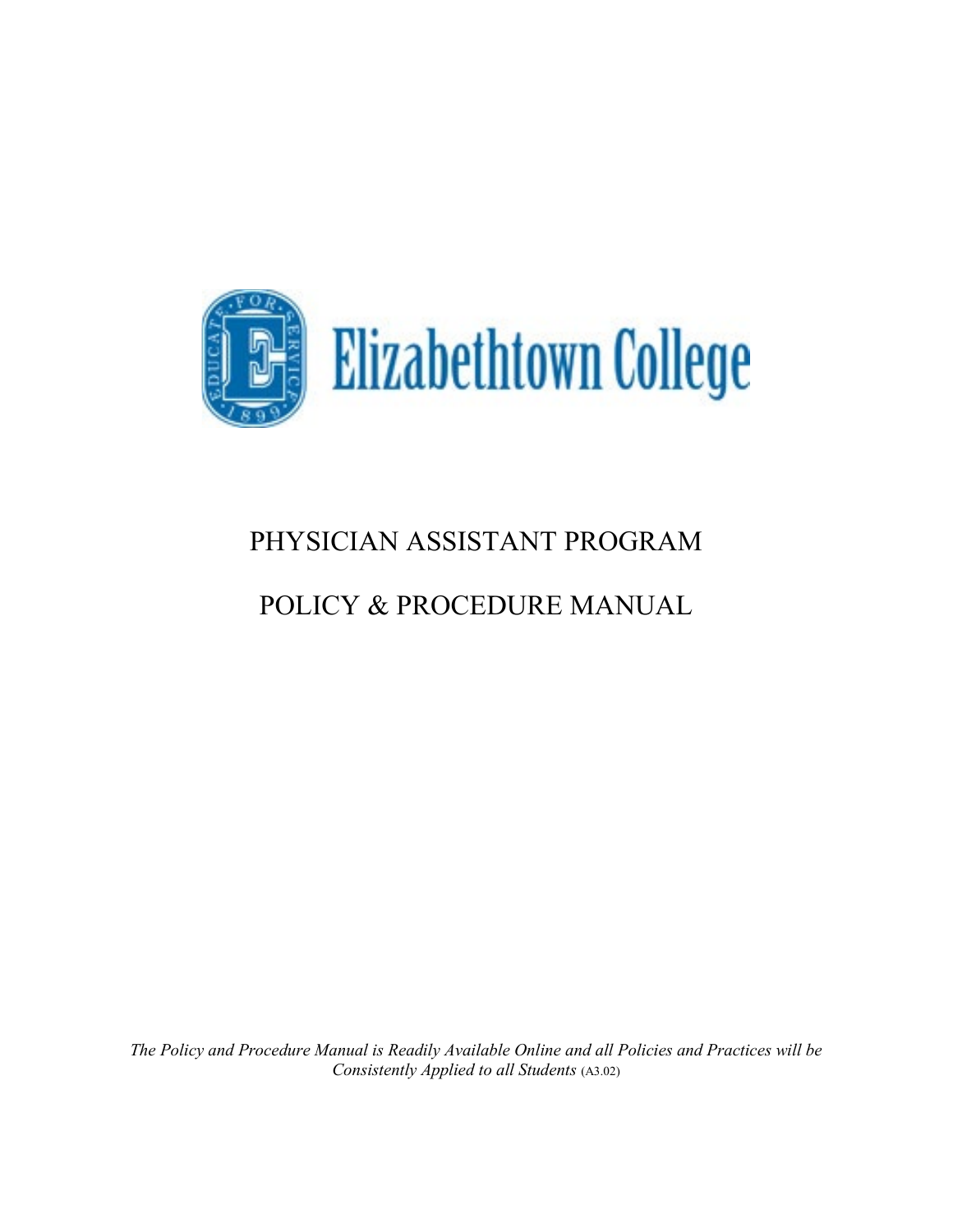# **Elizabethtown College Physician Assistant Program Policy Manual**

# **Table of Contents**

| Health Insurance Portability and Accountability Act (HIPAA) Policy 31 |  |
|-----------------------------------------------------------------------|--|
|                                                                       |  |
|                                                                       |  |
|                                                                       |  |
|                                                                       |  |
|                                                                       |  |
|                                                                       |  |
|                                                                       |  |
|                                                                       |  |
|                                                                       |  |
|                                                                       |  |
|                                                                       |  |
|                                                                       |  |
|                                                                       |  |

*The content published in this handbook applies to ALL students regardless of location. Signed clinical affiliation agreements may specify that certain program policies will be superseded by those at the clinical site. Program policies and practices are defined, published, and will be readily available to students. Similarly, proceedings associated with the material included in this handbook will consistently be followed by ALL principal faculty and the program director, regardless of location. (A3.01, A3.02)*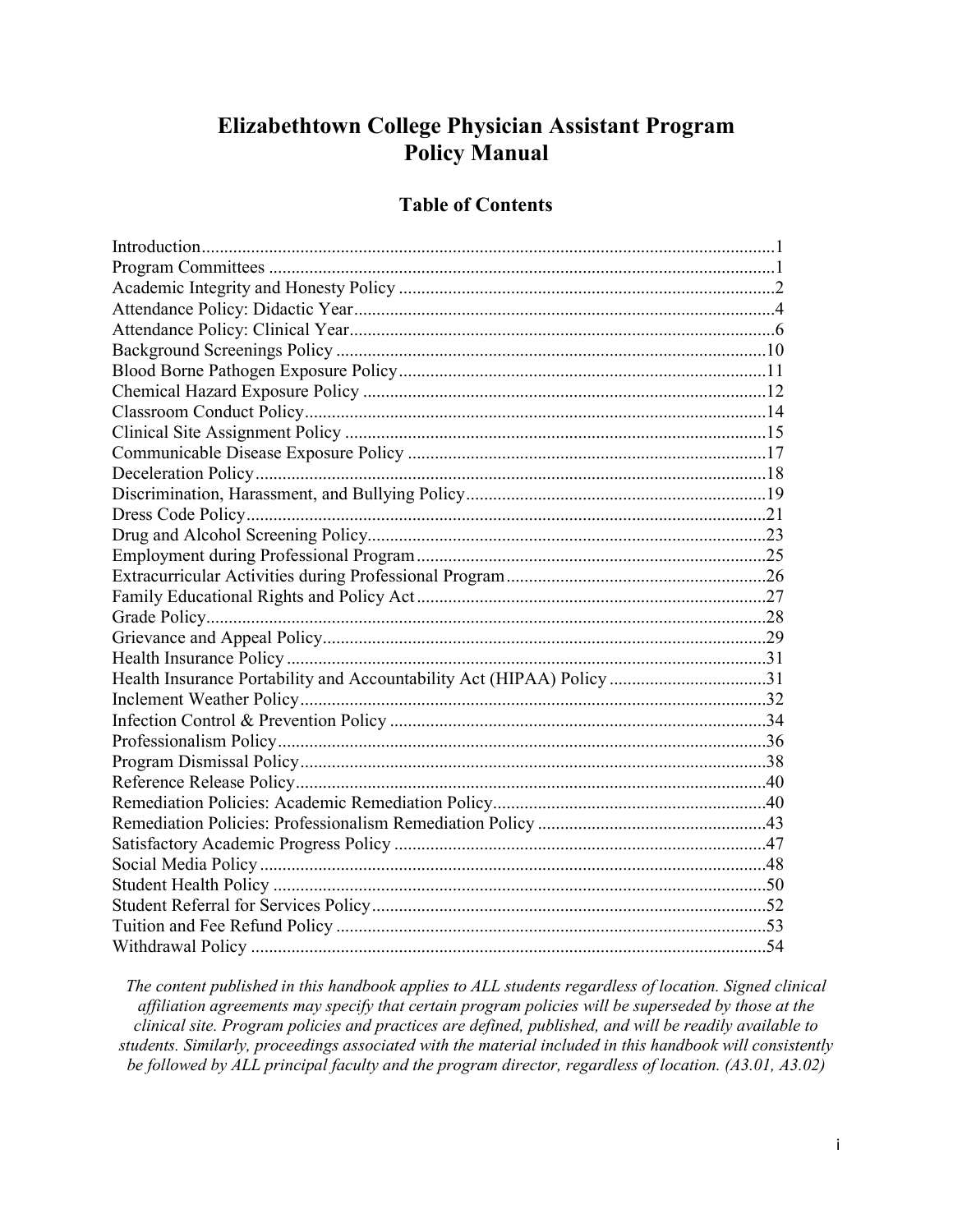# **Elizabethtown College Physician Assistant Program Policy & Procedure Manual (A3.01)**

# **Introduction**

The Physician Assistant Program is committed to the fair and equitable treatment of its students in accordance with established policies. This policy manual is designed to be the primary reference document for communicating and interpreting program specific policies, programs, and procedures to Elizabethtown College Physician Assistant Program students. The policies contained in this manual are essential to maintaining the mission and goals of the Program that align with the values and goals of the College.

The Physician Assistant Program faculty and staff will process essential changes in program policies through the Physician Assistant Faculty Committee. The Program reserves the right to interpret, alter, reduce, or eliminate any practice or policy, in whole or in part, where changes in the law or other circumstances render necessary changes in policy, As policy changes are made, the appropriate pages in the manual will be updated and a detailed record of policy modifications will be kept and maintained by the program administrative assistant over a 10 year period.

# *Program related policies apply to all students, principal faculty and the program director regardless of location. (A3.01).*

# **Program Committees.**

The Physician Assistant Program is a under the leadership of the Program Director, who supervises the Medical Director, principal/instructional faculty and staff (A2.10). The Program Director reports directly to the Dean of the School of Human and Health Professions.

The Physician Assistant Program's governance and self-assessment is conducted by the following committees (A2.05):

Physician Assistant Faculty Committee (PAFC) includes all faculty members from the didactic and clinical curriculum phases of the program, medical director, and the Program Director. The PAFC is charged with the responsibility to participate in the following aspects of the Physician Assistant Program:

- Development, review, and revision as needed of the program mission and vision statement.
- Development, review, and revision as needed of the program goals, competencies, and curriculum.
- Development, review, and revision as needed of the program self-assessment process.
- Development, review, and revision as needed of the program admission and enrollment criteria.
- Development, review, and revision as needed of the graduate competencies.
- Review and provide recommendations for institutional support, resources, and services to provide evidence of student learning and administrative functions and outcomes of the program.
- Selection of applicants for admission to the PA program.
- **Participation in the instruction, evaluation, and assessment of didactic and clinical courses.**
- **Participation in the academic counseling of students.**
- **Participation in ongoing evaluation of the program.**

The Academic and Professional Affairs Committee (APAC) is charged with the responsibility to oversee the academic and professional progress of all students enrolled in the Physician Assistant Program at Elizabethtown College. In addition to overseeing academic and professional progress, APAC will enforce requirements, establish remediation, and recommend probation or dismissal from the Physician Assistant program of study to students whose performance falls below a specified level.

The APAC committee may review and discuss all student educational records with appropriate faculty members and/or preceptors in determining an appropriate course of action for students under review.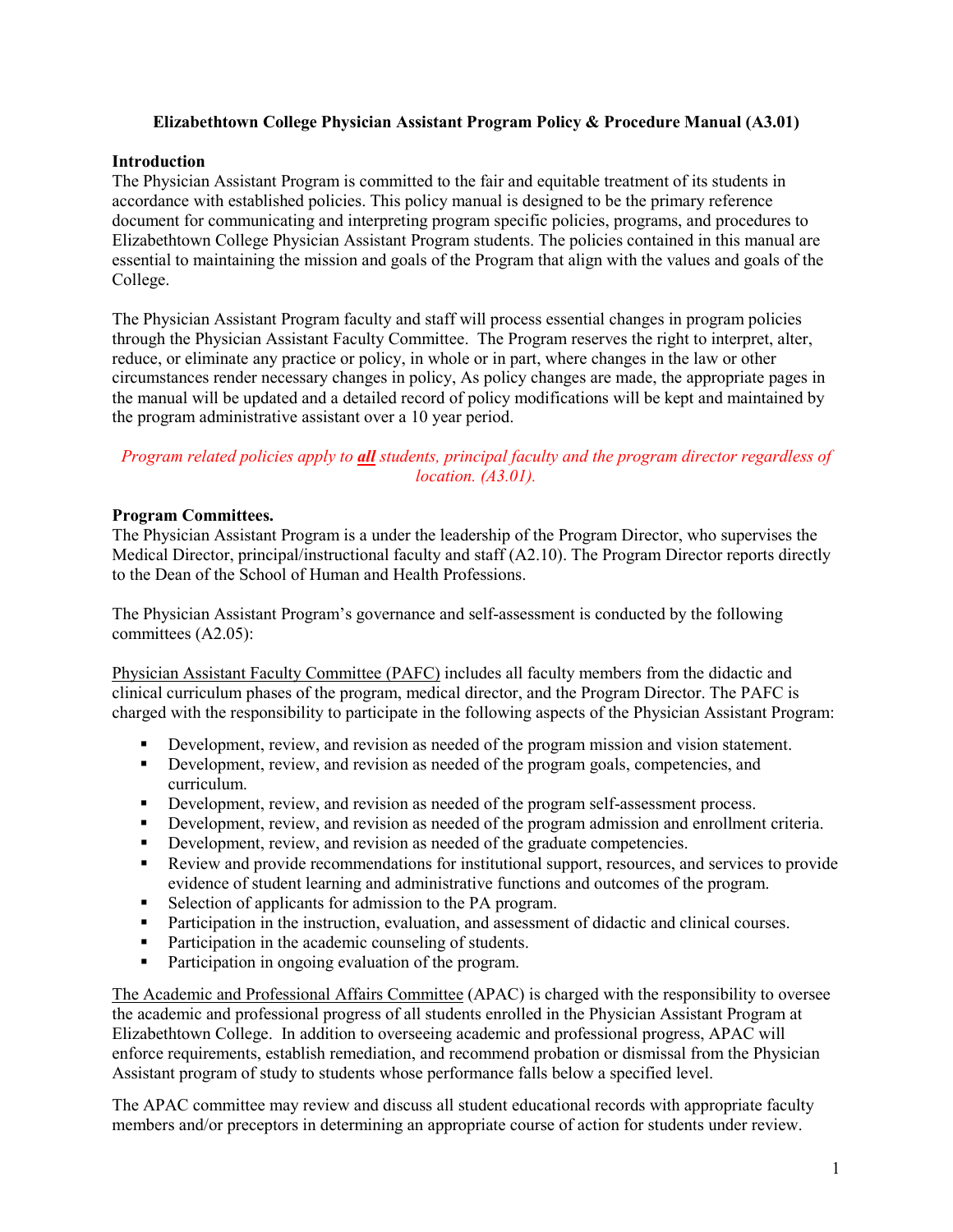# **Academic Integrity and Honesty Policy** (B2.19a, b, c)

#### **Policy Rationale:**

Honesty must be the basis of good academic work, and promoting academic honesty requires an understanding of the definition of academic dishonesty as well as its different types and causes.

Elizabethtown College faculty and administration will take all forms of academic dishonesty as a serious offense.

# **Associated Definitions:**

**Academic Dishonesty:** Academic dishonesty refers to committing or contributing to acts of dishonesty in teaching, learning, research, and other academic activities.

**Cheating:** the unauthorized use of information, materials, devices, sources, and practices to complete academic activities.

Examples include but are not limited to:

- copying another individual's answers on an assignment
- using unauthorized sources for completion of an assignment
- engaging in behaviors prohibited in course syllabi or policies

**Plagiarism:** the adoption of another individual's ideas, designs, art, etc. as his/her own without acknowledging the source or obtaining permission from the author.

Examples include but are not limited to:

- copying material from another source without proper citation
- unacknowledged use of materials prepared by another individual

**Fabrication or Falsification:** the unauthorized alteration or creation of information required for an academic activity or document.

Examples include but are not limited to:

- artificial creation of data
- alteration or artificial creation of patient logging exposures or procedure completion

**Sabotage:** the disruption or destruction of another individual's work which may prevent them from completing the activity successfully.

Examples include but are not limited to:

- failure to contribute effectively as a team member for a project
- destroying another person's artwork, experiment, or design

#### **Associated Forms:** None

**Policy Statement:** Students are expected to review and follow the Elizabethtown College "Standards of Academic Integrity" as published in the Elizabethtown College Catalog.

[Academic Judicial System](http://catalog.etown.edu/content.php?catoid=12&navoid=610%23Academic_Judicial_System) and [Student Academic Integrity Handbook.](https://www.etown.edu/offices/dean-ofstudents/files/academic-integrity-handbook.pdf)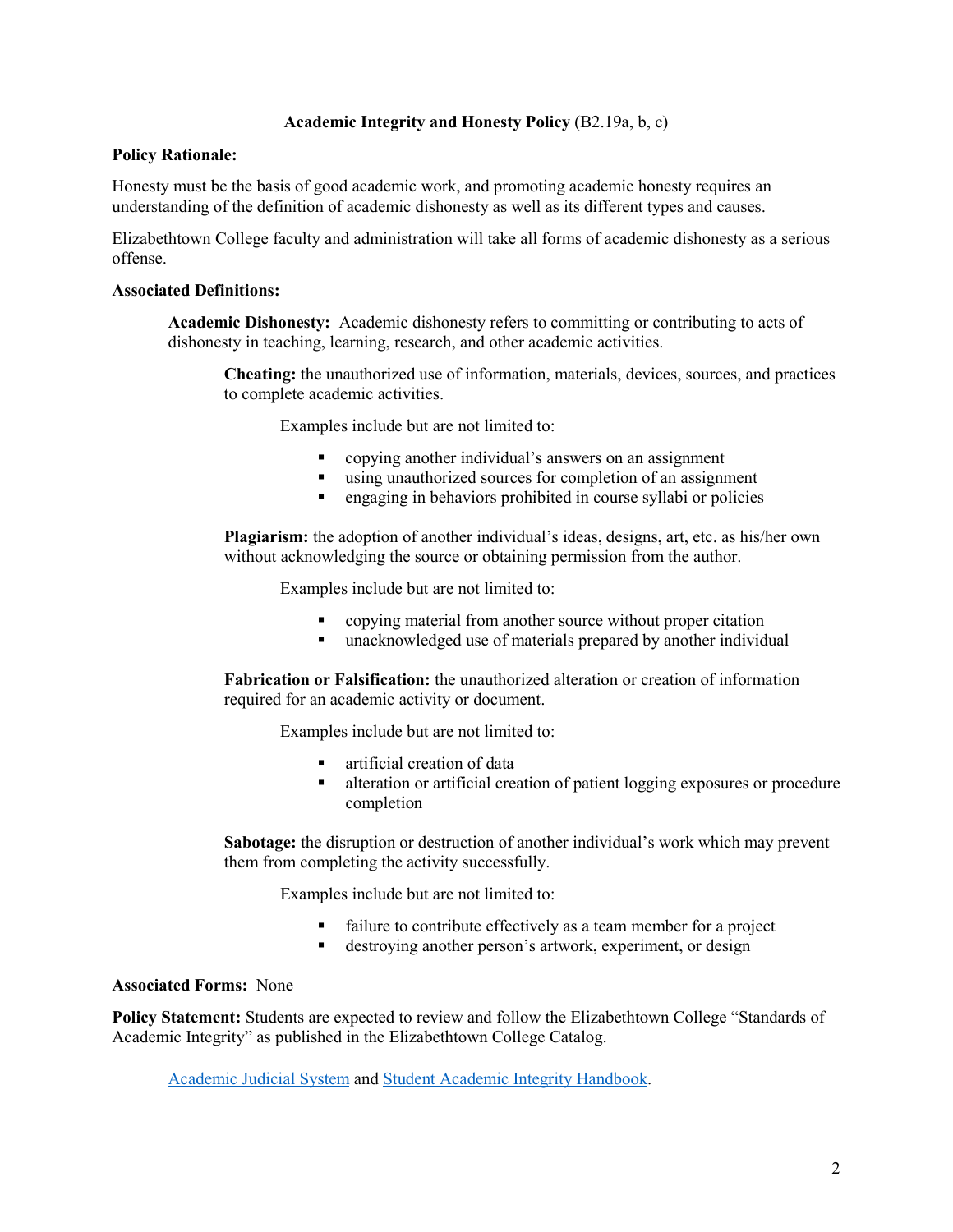# **Procedure for Dealing with Cases of Academic Dishonesty:**

- 1. Initial Conference
	- a. When an instructor discovers evidence of academic dishonesty, an informal conference is scheduled promptly with the student or students involved. If a face-to-face meeting is not possible, this conference can take place via e-mail. If an instructor is unable to schedule a conference before grades are due, a grade of Incomplete for the course may be assigned in the interim. If the student confirms his or her academic dishonesty in the initial conference, then the procedure continues with the written notification step that follows.
- 2. Second Conference
	- a. If, in the informal conference, the student denies academic dishonesty but the instructor is satisfied that there is evidence of academic dishonesty, a second conference is scheduled with the student involved. In cases involving more than one student, either individual or group conferences may be appropriate depending on the particular circumstances of the case. This conference should be conducted with the Student, Instructor, and Academic and Professional Affairs Committee (APAC). The student also has the right to have a faculty member, another student, or a member of the Center for Student Success present as an observer. Due to the nature of this second conference, it should be scheduled as a face-to-face meeting.
- 3. Written Notification
	- a. If, following either the first or second conference, the initiating faculty member and members of APAC are satisfied that there is proof of academic dishonesty, the APAC committee will give the accused student(s) written notification specifying the infraction and the recommended penalty. Copies of this notification are sent to the Program Director and the Dean for Curriculum and Assessment. Should the Program Director not be in agreement with the faculty member, both the faculty member and the Department Chair (or equivalent) will give written notification with rationale to the Dean for Curriculum and Assessment. The Dean for Curriculum and Assessment will review the matter, recommended actions, and will inform the student in writing of their decision.
- 4. Reported Cases
	- a. Cases of alleged academic dishonesty reported by a student or students or College staff and not resolved by the instructor, APAC committee, and Program Director may also be referred to the Dean for Curriculum and Assessment. The Dean for Curriculum and Assessment will review the matter and recommend action and will inform the student(s) in writing of the recommended action.
- 5. Academic Review Committee
	- a. The accused student(s) will have the alternative of  $(1)$  accepting the penalty recommended by the faculty member or the Dean for Curriculum and Assessment [in the case of a difference between the faculty member and the Program Director or (2) requesting a hearing before the Academic Review Committee. The request for a hearing must be presented in writing to the Dean for Curriculum and Assessment within five business days of receipt of the notice of information. In no case may the Academic Review Committee impose a penalty more severe than the one imposed by the faculty member, or the Dean for Curriculum and Assessment, as the case may be.
- 6. Dismissal
	- a. Beyond the penalty imposed for the individual course, the Dean for Curriculum and Assessment will review each case of academic dishonesty and exercise judgment as to whether a student found to be in violation of the standards of academic integrity should be recommended for dismissal from the College. If it is the Dean for Curriculum and Assessment's judgment that academic dismissal is appropriate, the Dean of Curriculum and Assessment will notify in writing both the student and the Academic Standing Committee of his or her decision and the factors that influenced that decision.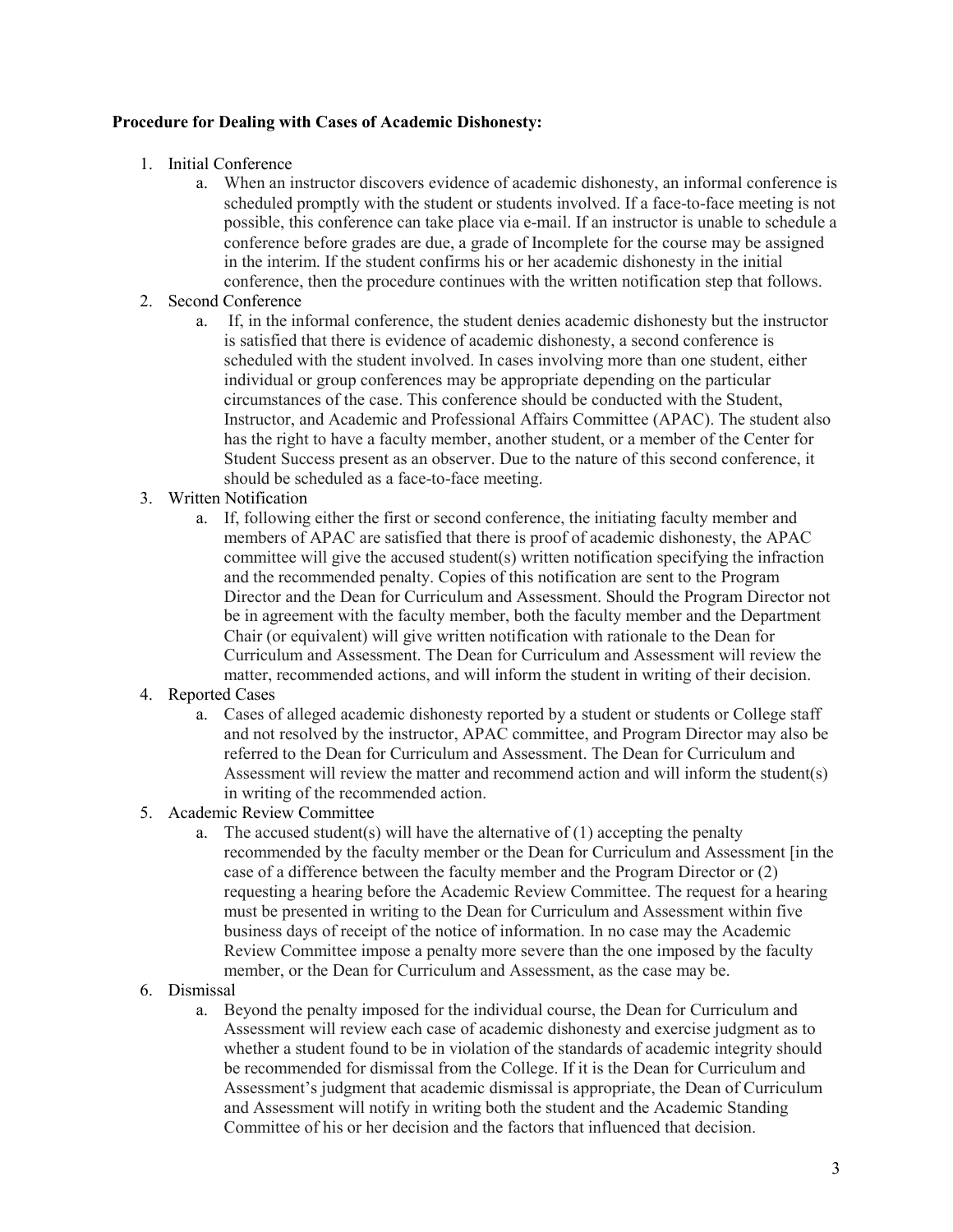- 7. Academic Standing Committee
	- a. In the event of dismissal, the student will have the option of (1) accepting the Dean for Curriculum and Assessment's decision, or (2) requesting a hearing before the Academic Standing Committee. The request for a hearing must be presented in writing to the Dean for Curriculum and Assessment within five business days of receipt for the Dean of Curriculum and Assessment's decision. The Academic Standing Committee's decision is final.

**Policy Accessibility:** The Academic Honesty Policy for the PA Program can be located in the PA program policy and procedure manual, and course syllabi.

In compliance with **ARC-PA Standard B2.19 (a, b,c),** instruction on Intellectual Honesty and Academic Integrity will occur in the following courses:

MPA 551 Patient Communication and Education 1 MPA 552 Patient Communication and Education 2

**Approved: 1/31/21 Approving Body: PAFC Revised: Approving Body: Policy Review Frequency: Annually** 

# **References**

Elizabethtown College Student Handbook. Policies and Procedures Regarding Brief Absences, Leave of Absence and Withdrawals and other Academic Issues. Retrieved from https://catalog.etown.edu/content.php?catoid=13&navoid=637

Whitley, B.E., & Keith-Spiegel, P. (2002). *Academic Dishonesty: An Educator's Guide.* Mahwah, NJ: Lawrence Erlbaum Associates, Publishers.

# **Applicable ARC-PA Standards**

B2.19. The curriculum *must* include instruction in:

a) intellectual honesty, b) academic integrity, and c) professional conduct

# **Attendance Policy-Didactic Year** (B2.19c)

# **Policy Rationale:**

Regular attendance is of the utmost importance for students enrolled in the Physician Assistant program for enhancement of both professional and personal growth, as well as measuring of academic achievement and proficient completion of clinical skills.

# **Associated Definitions:**

**Bereavement:** Bereavement leave encompasses any absence due to a death in the family.

**Excused Absence:** Absence from program required event such as class, lab, training, or clinical rotation that is discussed with and approved by the course instructor prior to the event.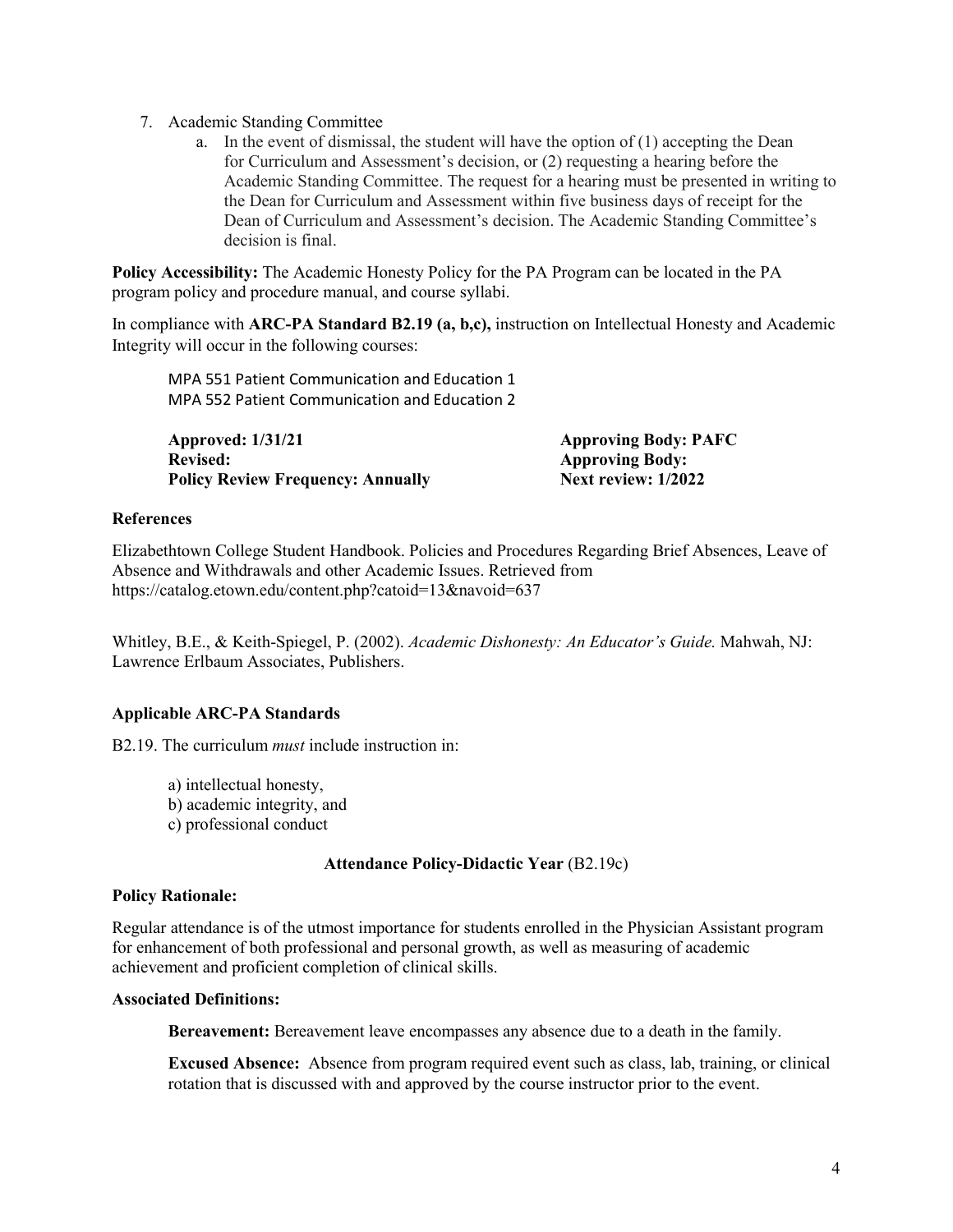**Unexcused Absence:** Absence from program required event such as class, lab, training, or clinical rotation that is not discussed with the course instructor prior to the event, or that is not approved by the course instructor.

**Tardiness:** Students are expected to be present at all program required events such as class, lab, training, and clinical rotations by the official start time and stay until it ends,

# **Associated Forms:** None

**Policy Statement:** Attendance at all classroom, laboratory, and other program related activities is mandatory. The PA program will attempt to hold all program related material during regular hours; however due to unforeseen circumstances, the PA program reserves the right to schedule activities outside of regular hours, including evenings and weekends.

The faculty and staff of the PA program understand that life can present unavoidable and unplanned emergencies. In order to maintain the integrity of the program, any and all unplanned absences should be reported to the PA program as soon as possible. Failure to notify the program in a timely manner will result in receiving an unexcused absence. More than two unexcused absences within each semester may result in disciplinary action including, but not limited to, a professionalism remediation plan, review by the Academic Standing Committee, course failure, or dismissal from the program.

# **Procedure for Dealing with Cases of Tardiness and Absence:**

- 1. Written Communication:
	- a. Course appropriate and/or advisor program faculty will communicate in writing with students following each tardy and/or unexcused absence that occurs. Reference to program attendance policy requirements will be made.
- 2. Conference:
	- a. Students must meet with the course appropriate and/or advisor program faculty either in person or via Zoom following the second unexcused absence. At this time a written notification will be given to students and review of the attendance policy requirements will be held.
- 3. Conference:
	- a. Students must meet with the course appropriate and/or advisor program faculty in person following a third unexcused absence. At this time a written notification of course failure will be given to students and review of the attendance policy requirements will be held.
- 4. Academic and Professional Affairs Committee:
	- a. Students will meet with the course appropriate and/or advisor program faculty and members of the APAC committee to discuss attendance related concerns in excess of three unexcused absences. As published, three of more unexcused absences will result in professionalism dismissal from the Physician Assistant Program pending the discovery of extenuating circumstances. The APAC committee will give the student written notification of their decision. Copies of this notification are sent to the Program Director and the Dean for Curriculum and Assessment.

Should the Program Director not be in agreement with the decision of the APAC committee, written notification with rationale will be submitted to the Dean for Curriculum and Assessment. The Dean for Curriculum and Assessment will review the matter, recommended actions, and will inform the student in writing of their decision.

**Policy Accessibility:** The Attendance Policy for the PA Program can be located in the PA program policy and procedure manual, student manuals, and course syllabi.

In compliance with **ARC-PA Standard B2.19 (c),** attendance policies are available to all students in the PA policy and procedure manual as well as on course syllabi and student manuals.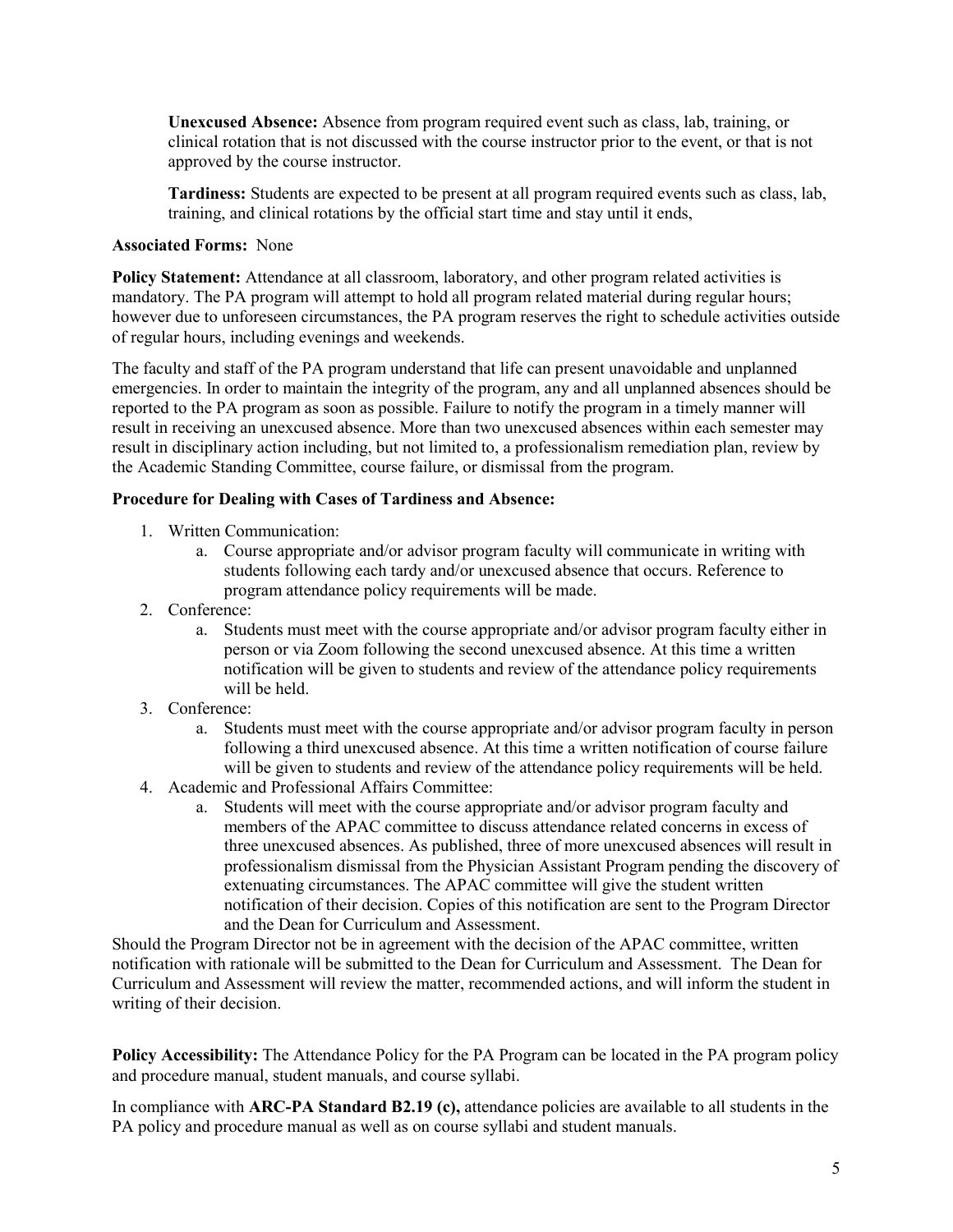# **References**

Elizabethtown College Student Handbook. Policies and Procedures Regarding Brief Absences, Leave of Absence and Withdrawals and other Academic Issues. Retrieved from https://catalog.etown.edu/content.php?catoid=13&navoid=637

# **Applicable ARC-PA Standards**

B2.19. The program *must* include instruction in:

c) professional conduct

# **Attendance Policy-Clinical Year** (B2.19c)

# **Policy Rationale:**

Regular attendance is of the utmost importance for students enrolled in the Physician Assistant program for enhancement of both professional and personal growth, as well as measuring of academic achievement and proficient completion of clinical skills.

# **Associated Definitions:**

**Bereavement:** Bereavement leave encompasses any absence due to a death in the family.

**Excused Absence:** Absence from program required event such as class, lab, training, or clinical rotation that is discussed with and approved by the course instructor prior to the event.

**Unexcused Absence:** Absence from program required event such as class, lab, training, or clinical rotation that is not discussed with the course instructor prior to the event, or that is not approved by the course instructor.

**Tardiness:** Students are expected to be present at all program required events such as class, lab, training, and clinical rotations by the official start time and stay until it ends,

# **Associated Forms:**

Inclement Weather Form Time-Off Request Form

**Policy Statement:** Attendance at all classroom, laboratory, and other program related activities is mandatory. The PA program will attempt to hold all program related material during regular hours; however due to unforeseen circumstances, the PA program reserves the right to schedule activities outside of regular hours, including evenings and weekends.

The faculty and staff of the PA program understand that life can present unavoidable and unplanned emergencies. In order to maintain the integrity of the program, any and all unplanned absences should be reported to the PA program as soon as possible. Failure to notify the program in a timely manner will result in receiving an unexcused absence. More than two unexcused absences within each semester may result in disciplinary action including, but not limited to, a professionalism remediation plan, review by the Academic Standing Committee, course failure, or dismissal from the program.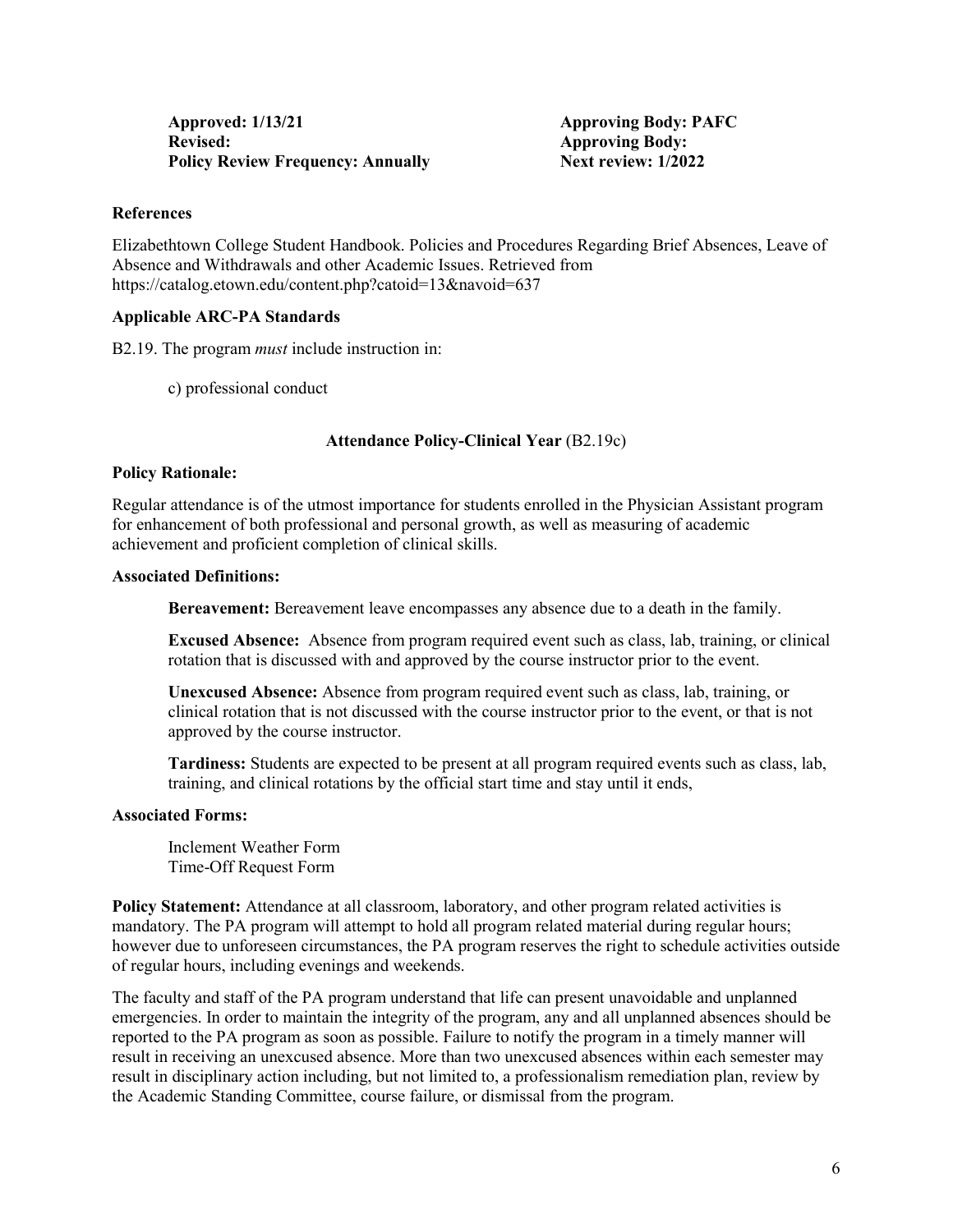*Submission of Rotation Schedule.* Students are required to submit a copy of their rotation schedule to the Clinical Coordinator by Friday at 4pm on the first week for each clinical Rotation. The preceptor must develop, review, and sign the clinical schedule prior to student submission to the program. Students must upload the schedule into Exxat. Failure to do so will result in a 10% deduction in the student's **final** course grade. Once submitted, students must adhere to this schedule and report any changes in their schedule to the Clinical Coordinator immediately. Failure to do so will result in an unexcused absence.

*Clinical Rotation Attendance.* Students are expected to be at their clinical rotation sites during the times scheduled by their preceptors unless prior arrangements are made at a minimum of one week in advance with the clinical coordinator and instructional faculty (preceptor). The only exceptions to the attendance policy are for sick leave, bereavement, and to accommodate a schedule change with the student's preceptor.

If an unforeseen circumstance arises and the clinical site preceptor is unable to be at their clinical site for personal reasons and a delegate cannot be assigned to supervise the student during such timeframe, the student is responsible for contacting the Program Clinical Coordinator immediately. Additional readings or other educational assignments will be provided to compensate for clinical exposure time that has been lost.

*Classroom Attendance.* Students are expected to be in their respective classes, labs, small groups, etc. properly dressed at the scheduled time ready to participate in classroom activities. Tardiness disrupts the entire class and will not be tolerated. Disciplinary actions will be applied at the discretion of the program faculty members or representatives responsible for the education experience.

- Senior seminar weeks will be conducted following the completion of each clinical Rotation, and are set aside for testing, competencies, class interaction, board preparation, and continuing medical education activities. Attendance to senior seminar weeks is mandatory.
- Education and research weeks will be held periodically throughout the clinical year, and are set aside for students to work on their capstone projects outside of clinical hours, with the benefit of having program faculty available for questions. Students may have the opportunity to utilize their education and research weeks in a location other than campus. In such circumstances, an individualized plan for completion of research form much be submitted and approved by the clinical coordinator at least one week prior to the education and research week.

Students are responsible for consulting with the Clinical Coordinator in the case of absences due to illness or other personal circumstances to develop an action plan for completion of course work. Make-up of course work, including examinations and quizzes will be permitted on a caseby-case basis, at the discretion of the Clinical Coordinator.

*Bereavement Leave***.** Any absence due to a death in the family must be reported to the Clinical Coordinator prior to the scheduled activity the student will be missing. This should not occur after the absence has occurred unless in the case of an emergency. It is the responsibility of the student to obtain any missed work or make-up assignments, or make up missed clinical time. Any examination missed during the absence must be made up within 24 hours of return to class or as otherwise scheduled by the instructor or Program Director.

- Death in the immediate family: 3 days per occurrence
- Death in the extended family: 1 days per occurrence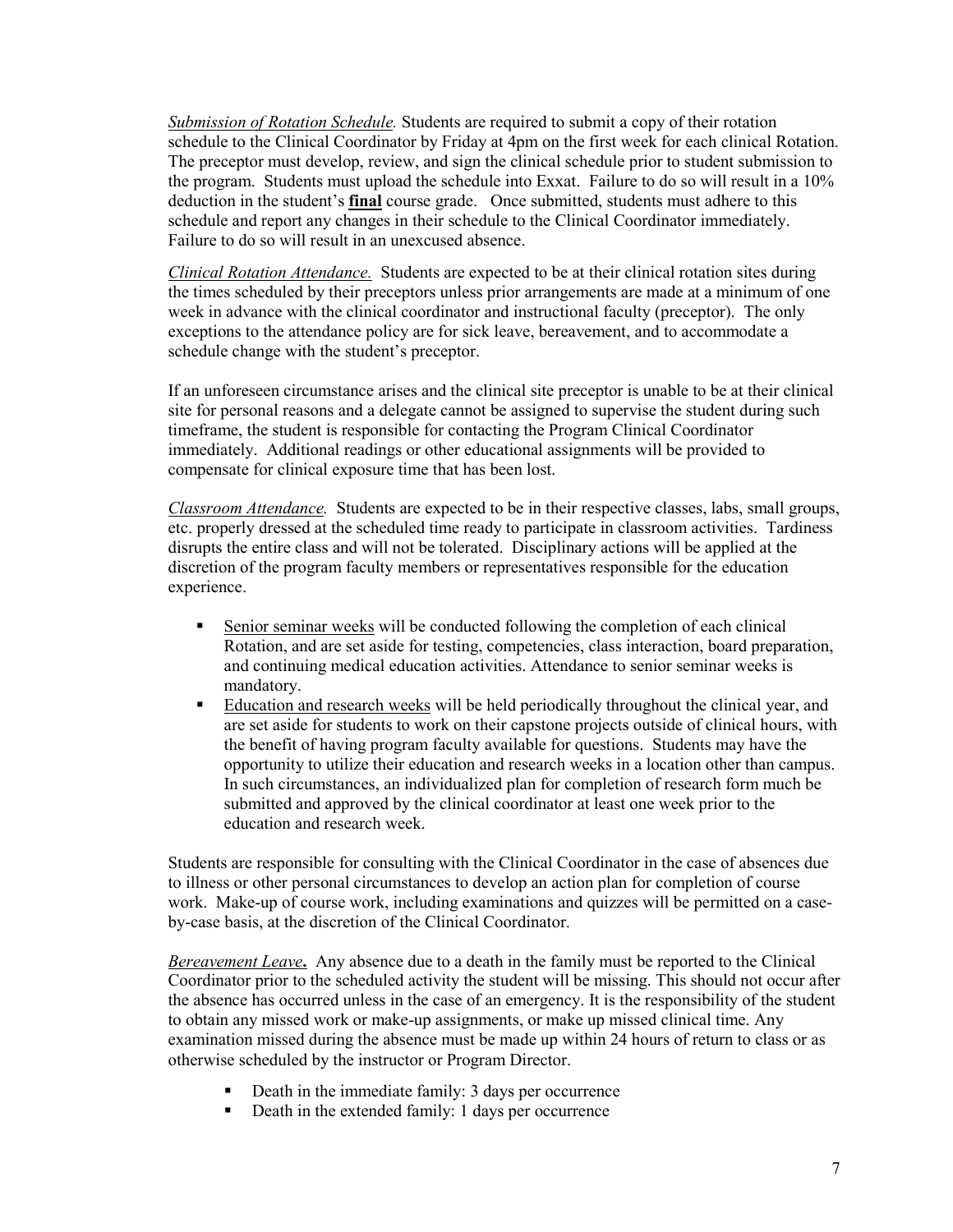*Preceptor Directed Absence:* Students must notify the Program Clinical Coordinator immediately upon notification from their preceptor that they have been instructed to be absent from an assigned site outside of the time submitted on the Rotation schedule. Communication should be made directly to the Program Clinical Coordinator via email.

*Time Off.* Clinical year students are actively preparing for transition to clinical practice upon graduation. Therefore, students will be allotted eight (8) personal days to utilize during clinical year pending approval from the Program Clinical Coordinator and preceptor notification. Personal days may be utilized for sick time, interview days, appointments, etc. Students are required to notify the Physician Assistant Program Clinical Coordinator at least one hour prior to absence due to illness from any clinical year assignment, unless in the case of an emergency. Students wanting to be excused from clinical days for reasons other than acute illness or bereavement must submit a request for time off form to the Clinical Coordinator at least two (2) weeks in advance. Interview days scheduled during testing days will not be approved.

Absence of one day per rotation is the **maximum** time allotted for students without having to make up the time that is missed. Students missing two or more days during the clinical rotation must discuss a time to make up the hours missed with their clinical preceptor. If time is unable to be made up, students may be required to repeat the rotation. Students are required to obtain written documentation from their preceptor that any missed time from the rotation has been adequately made up. Submission of this documentation is to be done during senior seminar days, utilizing the Preceptor Verification of Missed Time Form and must be signed by the preceptor.

Illnesses requiring absence of three or more consecutive days will require written verification from a licensed health care provider rendering treatment to the student. Students missing more than 32 hours during a single rotation will be required to make up the time by repeating the entire clinical rotation.

Failure to notify the preceptor and the program office of absence within one hour of the start of the student's scheduled shift will be considered an unexcused absence. One unexcused absence will drop the final grade of the course by 5%. Two unexcused absences will drop the final grade of the course by 15%. Three unexcused absences will result in course failure. The accumulation of more than three unexcused absences will result in professionalism dismissal from the Physician Assistant Program.

*Leave of Absence.*If unforeseen circumstances arise necessitating the request for a leave of absence during the clinical year, a written request must be made to the Program Director. Each student will only be allowed one leave of absence while matriculating in the Elizabethtown College Physician Assistant Program. Within the following circumstances, a leave of absence may be granted at the discretion of the program:

- Students must be in good academic standing (minimum 3.0 program GPA).
- **Leaves of absence requests may be made for personal circumstances, medical** reasons, or for academic reasons (to study in an approved off-campus program).
- The leave of absence will not extend beyond the academic year in which the leave is taken.
- The student is in good academic and clinical standing.<br>
Re-entry to the program is not automatic and re-entry of
- Re-entry to the program is not automatic and re-entry coursework will be required as described by program faculty.
- Permission to re-enter will be granted on a case-by-case basis as space is available.
- Documentation of satisfactory resolution of the problem that prompted the need for a leave of absence must be provided to the program upon return.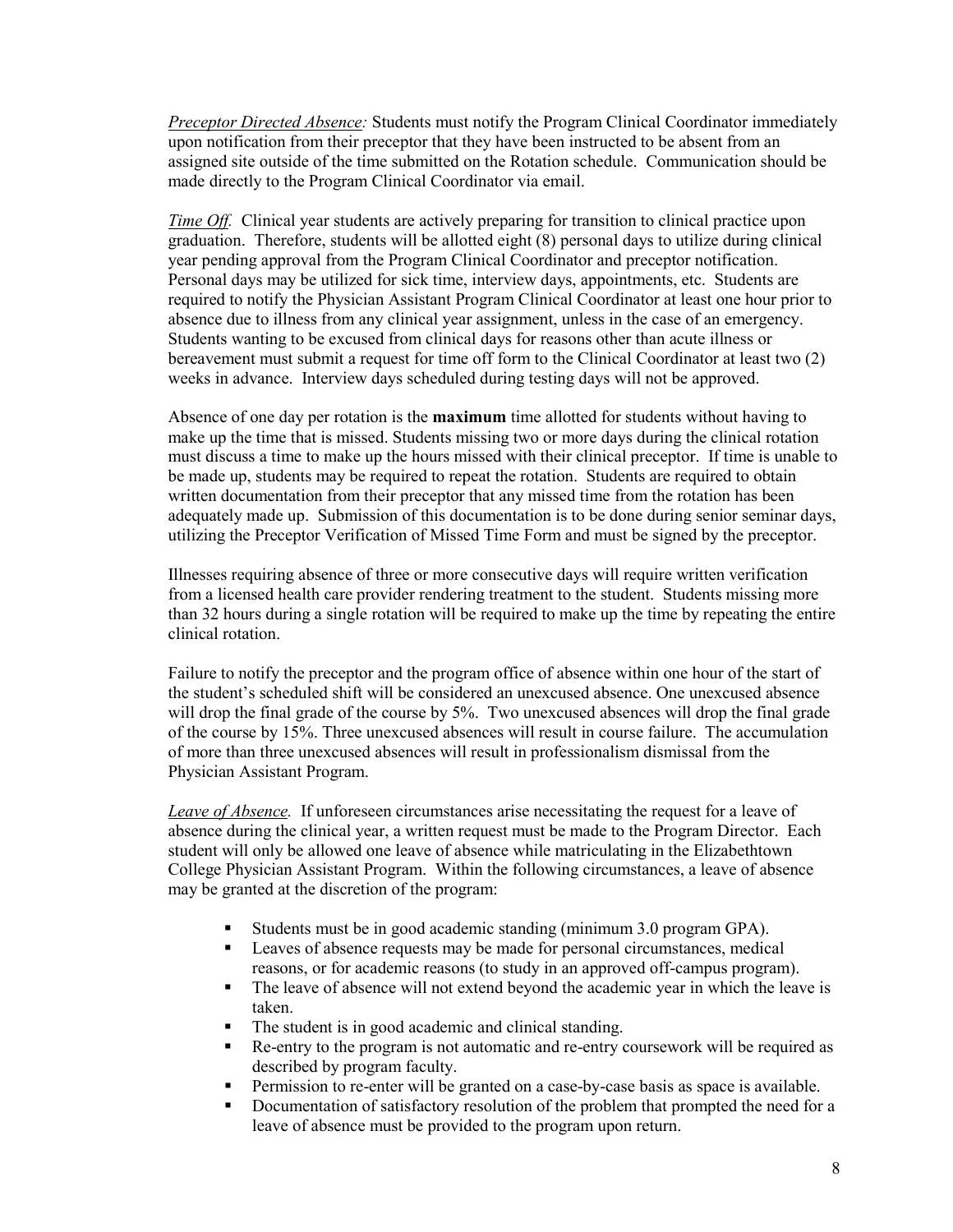*School Closures and Delays.* In the event of school closure due to weather emergencies or other unforeseen circumstances, there will be no on-campus classes held. Any canceled or missed classes may be rescheduled and coursework made up at another time. If the clinical site or office remains open and students can arrive to their site safely, it is expected that they attend. If for any circumstance the student is unable to safely report to their clinical site, the Clinical Coordinator and Preceptor should be notified immediately and the Inclement Weather Form should be submitted.

*Holidays.*Students during Clinical Year may have the following days off:

- New Year's Day
- Memorial Day
- Fourth of July
- Labor Day
- **Thanksgiving Day**
- Christmas Day

Clinical preceptors may require the students to work an additional day or period of hours to accommodate holidays. Students are expected to meet these requests.

The College will accommodate individual religious beliefs and practices, however, it is the responsibility of the student to meet with the Clinical Coordinator in advance to request accommodations related to religious observances that may conflict with clinical year requirements and make appropriate plans to make up any missed work.

# **Procedure for Dealing with Cases of Tardiness and Absence:**

- 5. Written Communication:
	- a. Program Clinical Coordinator will communicate in writing with students following each tardy and/or unexcused absence that occurs. Reference to program attendance policy requirements will be made.
- 6. Conference:
	- a. Students must meet with the Program Clinical Coordinator either in person or via Zoom following the second unexcused absence. At this time a written notification will be given to students and review of the attendance policy requirements will be held.
- 7. Conference:
	- a. Students must meet with the Program Clinical Coordinator in person following a third unexcused absence. At this time a written notification of course failure will be given to students and review of the attendance policy requirements will be held.
- 8. Academic and Professional Affairs Committee:
	- a. Students will meet with the Program Clinical Coordinator and members of the APAC committee to discuss attendance related concerns in excess of three unexcused absences. As published, three of more unexcused absences will result in professionalism dismissal from the Physician Assistant Program pending the discovery of extenuating circumstances. The APAC committee will give the student written notification of their decision. Copies of this notification are sent to the Program Director and the Dean for Curriculum and Assessment.
	- b. Should the Program Director not be in agreement with the decision of the APAC committee, written notification with rationale will be submitted to the Dean for Curriculum and Assessment. The Dean for Curriculum and Assessment will review the matter, recommended actions, and will inform the student in writing of their decision.

**Policy Accessibility:** The Attendance Policy for the PA Program can be located in the PA program policy and procedure manual, student manuals, and course syllabi.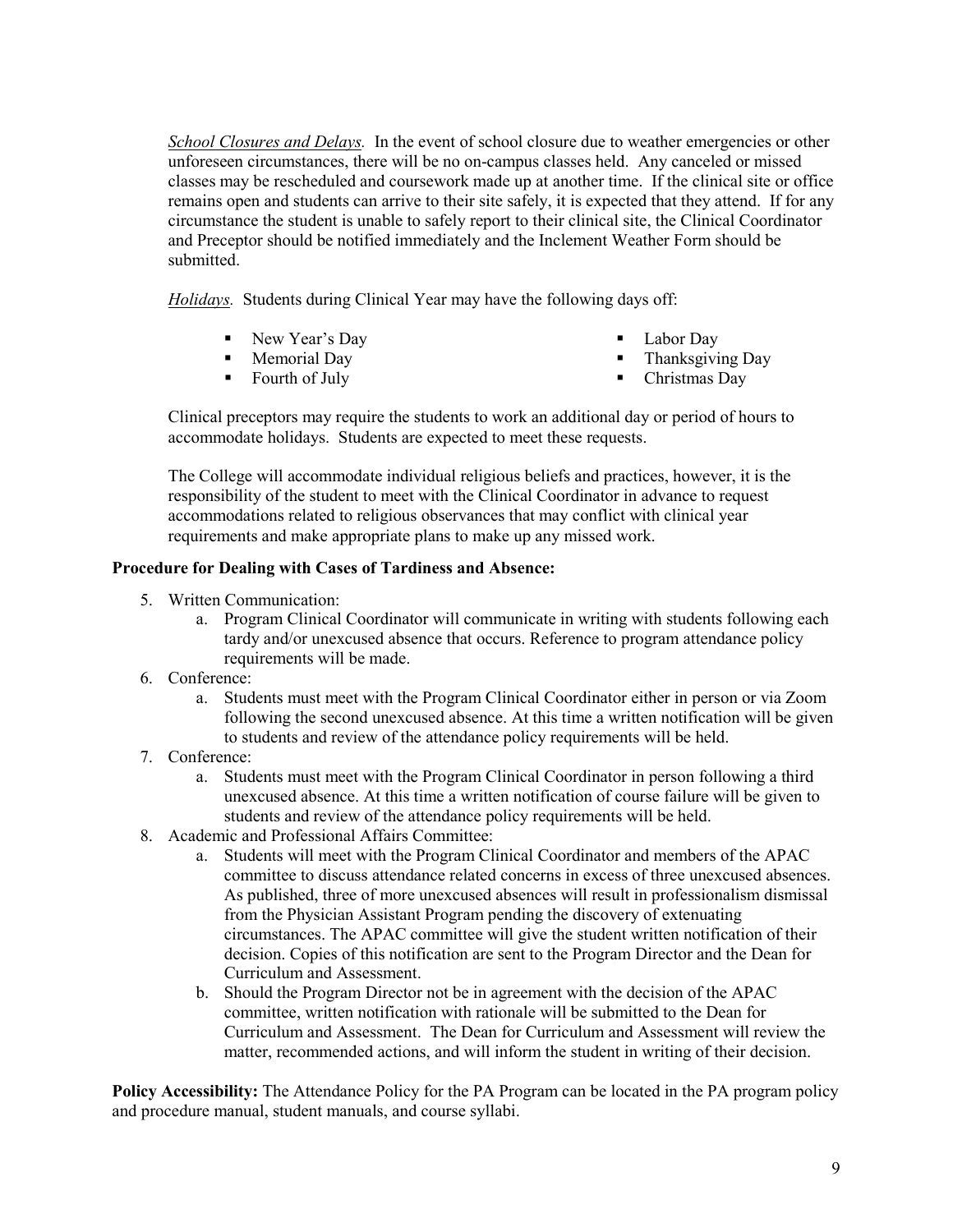In compliance with **ARC-PA Standard B2.19 (c),** attendance policies are available to all students in the PA policy and procedure manual as well as on course syllabi and student manuals. Clinical Year attendance requirements, policies, and procedures will be discussed with students during clinical year orientation.

**Approved: 1/13/21 Approving Body: PAFC Revised:** Approving Body:<br> **Policy Review Frequency: Annually Mext review: 1/2022 Policy Review Frequency: Annually** 

# **References**

Elizabethtown College Student Handbook. Policies and Procedures Regarding Brief Absences, Leave of Absence and Withdrawals and other Academic Issues. Retrieved from https://catalog.etown.edu/content.php?catoid=13&navoid=637

# **Applicable ARC-PA Standards**

B2.19. The curriculum *must* include instruction in:

c) professional conduct.

# **Background Screenings Policy**

# **Policy Rationale:**

As part of its commitment to the safety of students, patients, guest lecturers, and employees the Physician Assistant Program at Elizabethtown College conducts FBI and Child Abuse background checks, including fingerprint screening, on all students enrolled in the program.

# **Associated Definitions:**

**FBI Background Check.** An FBI background check includes a list of all public federal misdemeanor and felony convictions and may include information about the charge, conviction, resulting incarceration, and outstanding warrants. This background check will include fingerprinting.

**Child Abuse Background Check.** The Pennsylvania Child Abuse History Clearance Check will provide information as to whether or not applicants are listed on the Pennsylvania statewide database as a perpetrator of child abuse.

# **Associated Forms:** None

**Policy Statement:** Continued enrollment in the Elizabethtown College Physician Assistant Program is determined upon satisfactory completion of background checks. Upon acceptance, but prior to matriculation, all Physician Assistant students must complete an FBI and Child Abuse background check, including fingerprint screening. During the clinical year, some sites may require repeat or further testing of students. The student is responsible for all costs related to these checks.

Presence of a criminal background may adversely affect a student's ability to complete the program or obtain licensure as a Physician Assistant. A criminal background may affect a student's ability to enter the program, complete the program once matriculated due to clinical site eligibility, obtain state licensure, and obtain employment upon graduation.

Information on state licensure requirements can be found on the American Academy of Physician Assistants website: [http://aapa.org](http://aapa.org/)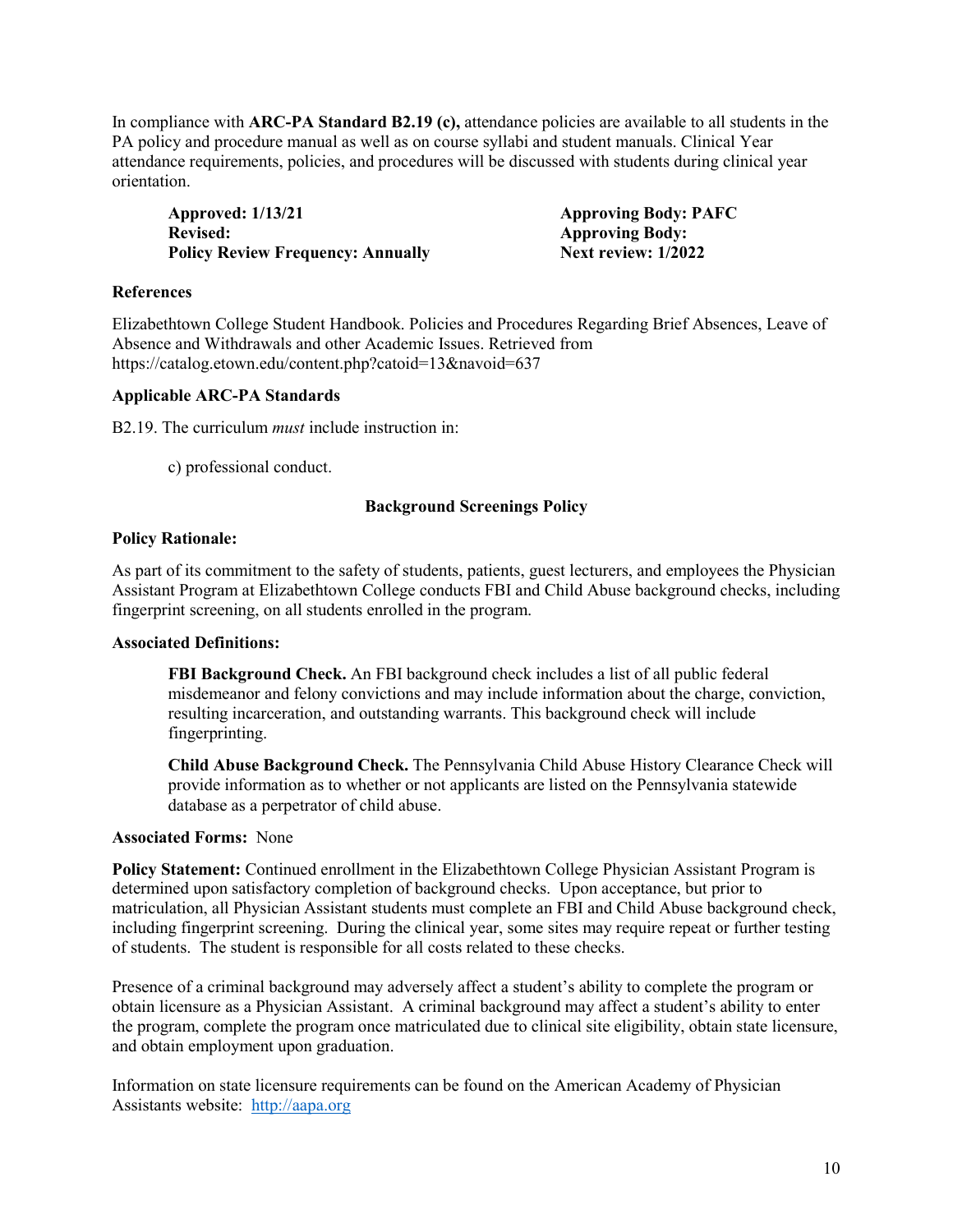Students who question the accuracy of the report should immediately send a brief written statement regarding the area in which they believe to be incorrect to the company/site/office that has completed the background check. Re-verification will be made if the testing agency determines that reasonable grounds for false results are present. The program and student will receive a copy of any deletions or changes to the criminal background check results.

**Policy Accessibility:** The Background Screenings Policy for the PA Program can be located in the PA program policy and procedure manual and student manuals.

**Approved: 1/13/21 Approving Body: PAFC** Revised: Approving Body:<br> **Policy Review Frequency: Annually Mexical Policy Review: 1/2022 Policy Review Frequency: Annually** 

# **References**

Pennsylvania Child Welfare Information Solution (n.d.a). Pennsylvania Child Abuse History Clearance. Pennsylvania Department of Human Services.

<https://compass.tsate.pa.us/CWIS/Public/ClearanceLearnMore>

U.S. Government (n.d.a). National Fingerprint-Based Background Checks. U.S. Department of Justice. [https://fbi.gov](https://fbi.gov/) 

# **Blood Borne Pathogen Exposure Policy** (A3.08a, b, c)

# **Policy Rationale:**

Preventing occupational exposure to and infection from blood Borne pathogens is a key component of safety in healthcare workers through immunization and awareness of health status, prevention of needlestick injuries and other blood exposures, and the management of exposures to blood.

# **Associated Definitions:**

**Blood Borne Pathogens:** microorganisms that are transmitted through the bloodstream.

**Exposure:** specific eye, mouth, mucous membrane, non-intact skin, or parenteral contact with blood or other potentially infectious materials.

# **Associated Forms:**

Clinical Exposure Form-Clinical Year Clinical Exposure Form-Didactic Year

**Policy Statement:** Any needle stick or exposure to human body fluids, including semen, vaginal secretions, cerebrospinal fluid, and fluids contaminated with blood, constitutes as a health and safety concern for the student.

Students must notify their course instructor, preceptor or supervisor **immediately** if an exposure occurs. Immediate medical care and lab work will be done at either the nearest appropriate emergency department or the clinical site. Additional care and follow-up may be completed by the student's primary care provider.

The protocols set forth by the clinical site will supersede those set forth by the College and must be followed as directed. Clinical sites are under no obligation to provide the student with free medical care and students will be held responsible for all costs related to care and treatment. Students must also notify the Clinical Coordinator within two hours of the exposure and complete the Student Clinical Exposure Form on Exxat.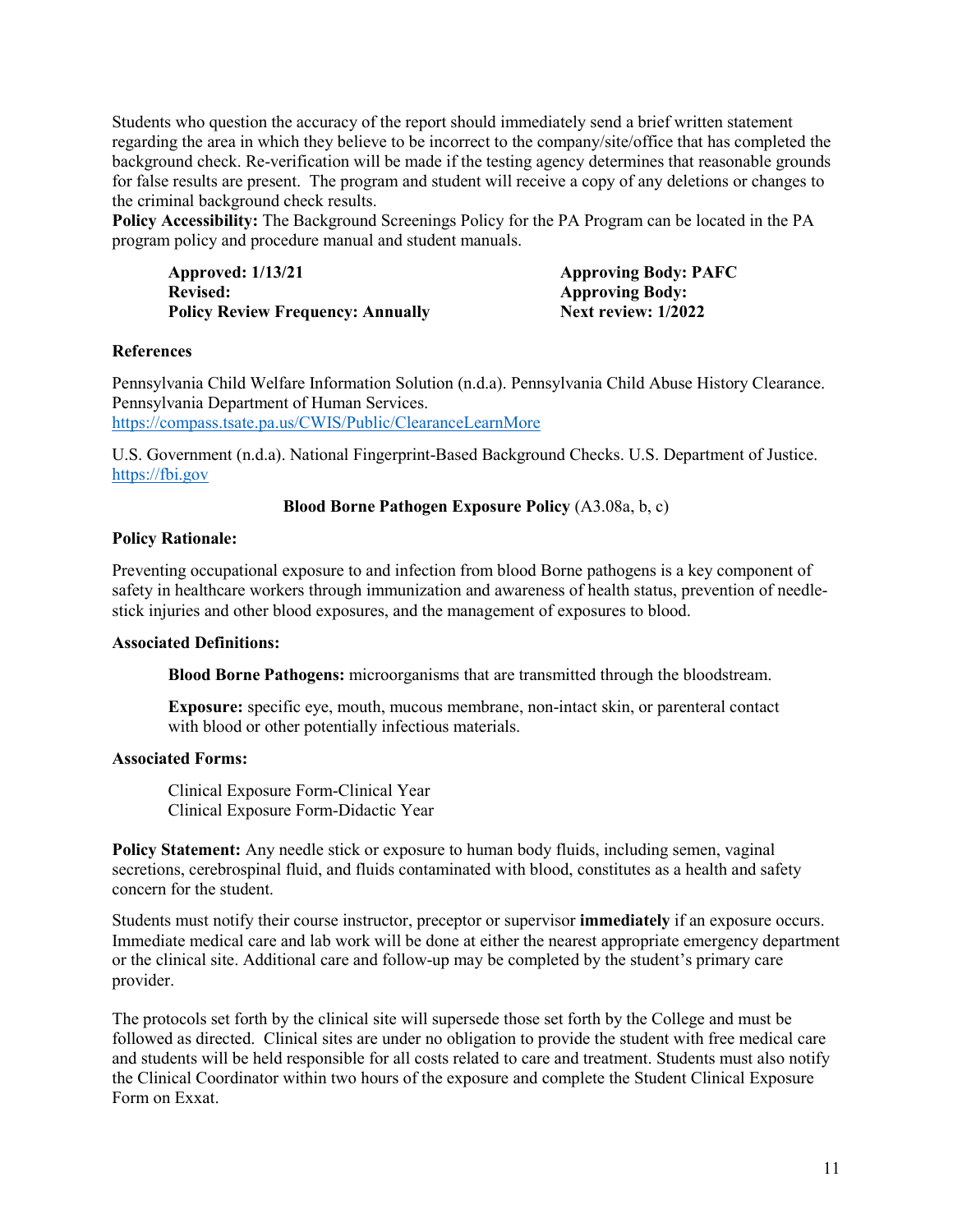# **Procedure for Dealing with Blood Borne Pathogen Exposure:**

#### Didactic Students:

- 1. Didactic students must notify their course instructor of exposure immediately.
- 2. Medical evaluation and/or treatment will be completed by the College's Student Health designated provider.
- 3. Completion of the Student Exposure Form: Didactic Year within 24 hours of exposure.
- 4. Students will then follow-up with their PCP or the College's Student Health designated provider.

#### Clinical Students:

Unless otherwise noted by the clinical site, the following procedure will be followed for blood borne pathogen exposure:

- 1. Clinical students must notify both their preceptor and the Program Clinical Coordinator of exposure immediately.
- 2. Medical evaluation and/or treatment will be completed by the College's Student Health designated provider or the provider designated by the student's clinical site.
- 3. Completion of the Student Exposure Form: Clinical Year within 24 hours of exposure.
- 4. Students will then follow-up with their PCP or the College's Student Health designated provider

**Policy Accessibility:** The Blood Borne Pathogen Policy for the PA Program can be located in the PA program policy and procedure manual and student manuals.

**Approved: 1/13/21 Approving Body: PAFC** Revised: **Approving Body: Policy Review Frequency: Annually Next review: 1/2022** 

# **References**

Occupational Safety and Health Administration (n.d.a). Blood Borne Pathogens. United States Department of Labor.<https://osha.gov/pls/oshaweb/>

# **Applicable ARC-PA Standards**

A3.08: The program *must* define, publish, make *readily available* and consistently apply policies addressing student exposure to infectious and environmental hazards before students undertake any educational activities which would place them at risk. These policies must:

- a) address methods of prevention,
- b) address procedures for care and treatment after exposure, and
- c) clearly define financial responsibility

# **Chemical Hazard Exposure Policy** (A3.08 a, b, c)

#### **Policy Rationale:**

Chemical hazard and toxic substance exposure can put individuals at significant risk for health hazards such as irritation, sensitization, and carcinogenicity as well as physical hazards such as flammability, corrosion, and explosibility. The Occupational Safety and Health Administration (OSHA) devised the Hazard Communication Standard (HCS) to ensure that information about chemical and toxic substance hazards in the workplace and associated protective measures are disseminated to workers.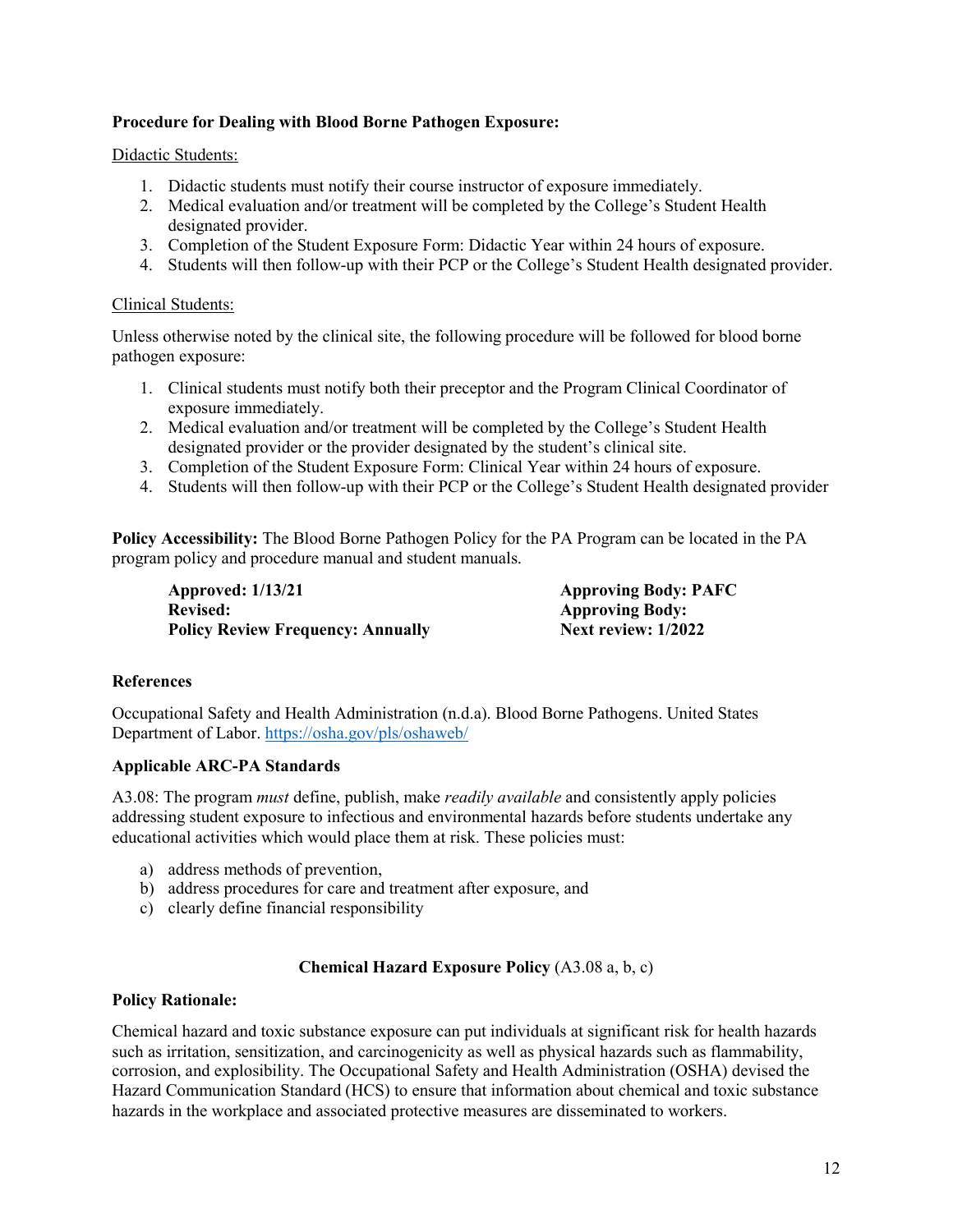#### **Associated Definitions:**

**Hazardous Chemicals:** any chemical classified as a health hazard or simple asphyxiate in accord with the Hazard Communication Standard.

**Material Safety Data Sheet (MSDS):** safety document required by OSHA that contains information on the potential hazards (health, fire, reactivity, and environmental) and how to work safely with chemical products.

# **Associated Forms:**

Clinical Exposure Form-Clinical Year Clinical Exposure Form-Didactic Year

**Policy Statement:** Students exposed to environmental or chemical hazards encountered in classroom laboratories or during clinical Rotations must notify the clinical preceptor immediately following exposure, followed by immediate contact with the Clinical Coordinator. Material Safety Data Sheets (MSDS) must be readily available wherever chemicals are used. The student is responsible for identifying the location of the MSDS information sheets in each clinic/hospital site where they are rotating.

Post-exposure care is dictated by the type of chemical or environmental exposure. Students must notify the clinical preceptor immediately following exposure, followed by immediate contact with the Clinical Coordinator. The clinical preceptor is responsible for providing care if an emergent situation develops.

The protocols set forth by the clinical site will supersede those set forth by the College and must be followed as directed. Clinical sites are under no obligation to provide the student with free medical care and students will be held responsible for all costs related to care and treatment. Students must also notify the Clinical Coordinator within two hours of the exposure and complete the Student Exposure Form on Exxat.

# **Procedure for Dealing with Hazardous Chemical Exposure:**

# Didactic Students:

- 1. Didactic students must notify their course instructor of exposure immediately.
- 2. Medical evaluation and/or treatment will be completed by the College's Student Health designated provider.
- 3. Completion of the Student Exposure Form: Didactic Year within 24 hours of exposure.
- 4. Students will then follow-up with their PCP or the College's Student Health designated provider.

# Clinical Students:

Unless otherwise noted by the clinical site, the following procedure will be followed for hazardous chemical exposure:

- 1. Clinical students must notify both their preceptor and the Program Clinical Coordinator of exposure immediately.
- 2. Medical evaluation and/or treatment will be completed by the College's Student Health designated provider or the provider designated by the student's clinical site.
- 3. Completion of the Student Exposure Form: Clinical Year within 24 hours of exposure.
- 4. Students will then follow-up with their PCP or the College's Student Health designated provider

**Policy Accessibility:** The Chemical Hazard Exposure Policy for the PA Program can be located in the PA program policy and procedure manual and student manuals

#### **Approved: 1/13/21 Approving Body: PAFC**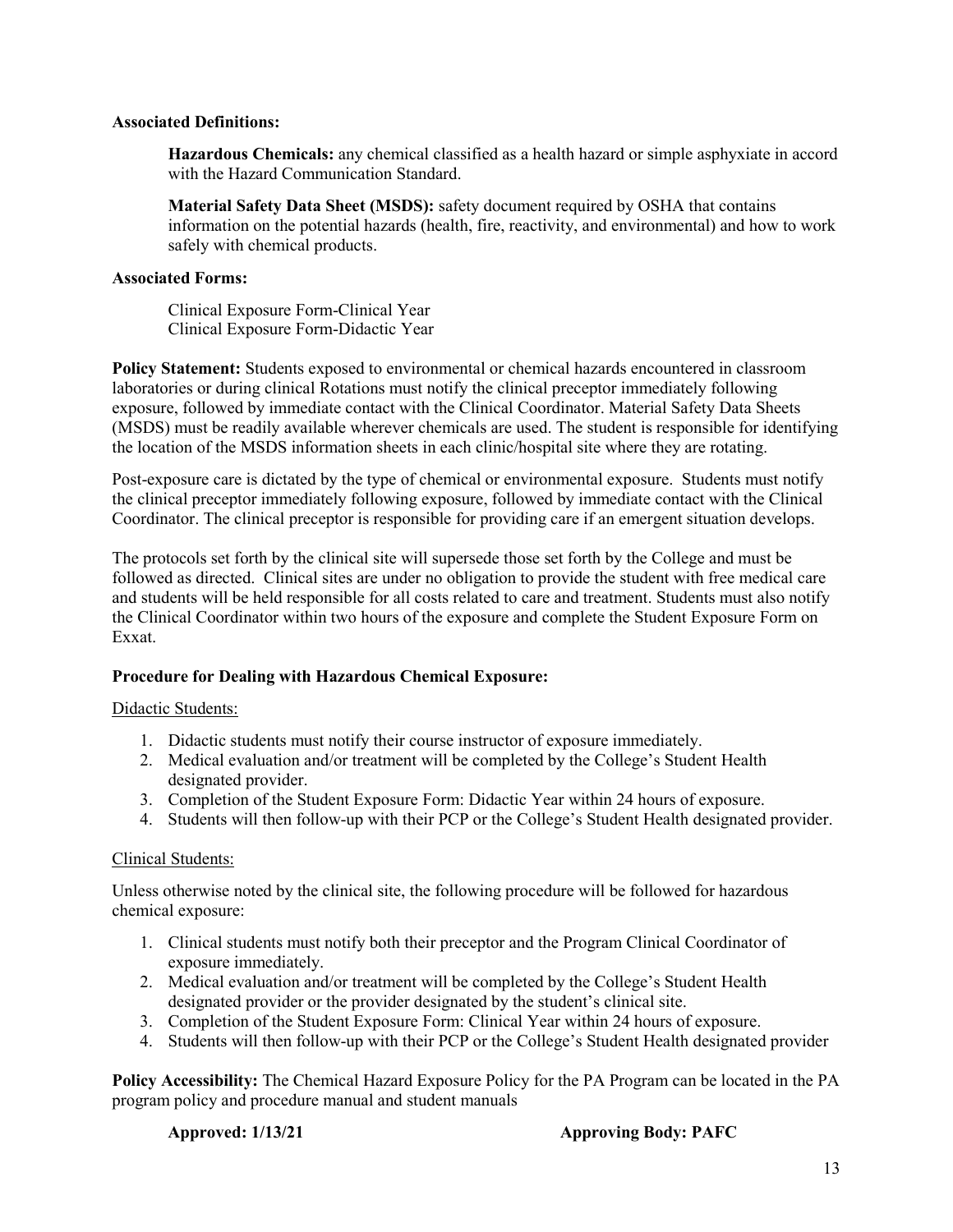# **References**

Occupational Safety and Health Administration (n.d.a). Chemical Hazards and Toxic Substances. United States Department of Labor. https://osha.gov/SLTC/hazardoustoxicsubstances/

#### **Applicable ARC-PA Standards**

A3.08: The program *must* define, publish, make *readily available* and consistently apply policies addressing student exposure to infectious and environmental hazards before students undertake any educational activities which would place them at risk. These policies must:

- a) address methods of prevention,
- b) address procedures for care and treatment after exposure, and
- c) clearly define financial responsibility

# **Classroom Conduct Policy** (B2.19c)

#### **Policy Rationale:**

Appropriate student behavior aids in producing an environment that is conducive to student learning and professional growth.

#### **Associated Definitions:**

**Classroom Misconduct:** any behavior which disrupts or interferes with the learning environment.

#### **Associated Forms:**

Classroom Conduct Violation Form

**Policy Statement:** Students must perform professionally in the program's classroom and demonstrate collegiality with students, faculty, staff, and guest lectures at all time.

- **Consistently complete class assignments with all required components and by the academic** deadlines provided by the course instructor.
- **Meet classroom attendance requirements and arrive to class on time and ready to learn.**
- Respect the opinions of other students, faculty, staff, and guest lecturers at all times.
- Maintain a level of respect for all faculty, staff, and guest lectures both in and out of the classroom setting.
- Maintain professional standards both in and out of the classroom setting.
- Cell phones are to be turned off or silenced unless instructed to utilize during classroom activities.

Repetitive instances of inappropriate classroom behavior will be taken to the Academic and Professionals Affairs Committee (APAC). Failure to meet classroom behavior expectations may result in dismissal of the student from the Physician Assistant Program.

# **Procedure for Dealing with Classroom Misconduct:**

Classroom misconduct will be managed at the level of the course instructor. Repetitive instances will be presented to the Academic and Professional Affairs Committee (APAC).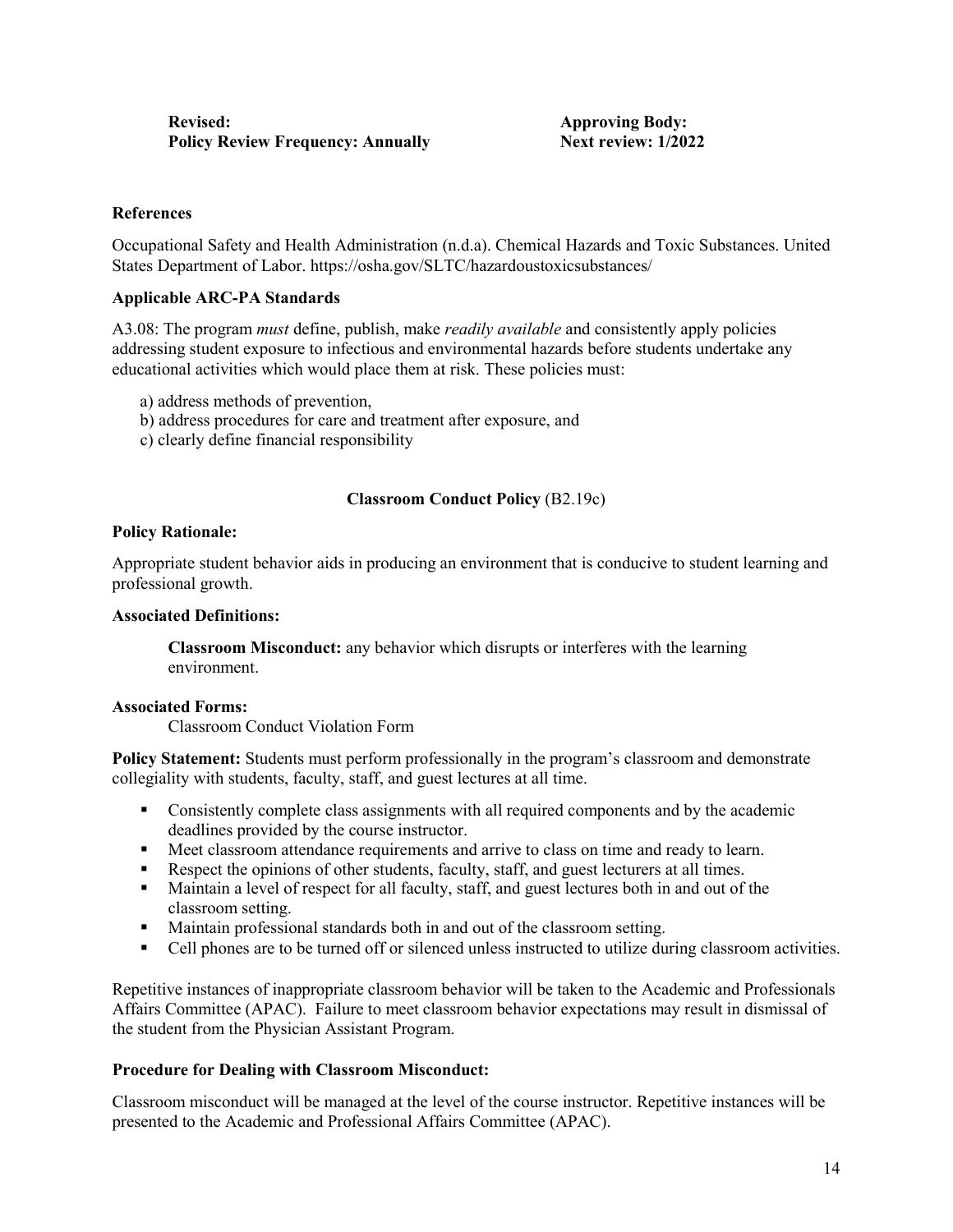- 1. As identified by the criteria above, students will be requested to appear before the Academic and Professional Affairs Committee (APAC) to clarify issues being discussed. Notice will be sent to students in writing, which will include the date of the meeting (within 10 business days of correspondence), topic of discussion, proposed action, and reason for the proposed action.
	- a. Students may refuse to appear and submit evidence on their behalf. The decision to not appear before the committee will not impact the decision of the APAC committee, however, this is the time that student's may represent themselves regarding the issue.
	- b. Students may choose a representative to be present at the meeting as support, however, this request must be made to the APAC committee prior to the meeting. Representatives may only give advice to the student and may not speak directly to committee members.
	- c. Meetings will not be rescheduled to accommodate student requests or availability of student representatives.
- 2. Recommendations for continued monitoring, development of a remediation plan, probation, or dismissal from the program will be made by the APAC committee and submitted in writing to the student and the Program Director.
- 3. In the absence of an appeal, the decision of the APAC committee is final and binding to all issues. All appeals must be submitted in accordance with the PA program appeal/grievance process found in the policy and procedure manual.

**Policy Accessibility:** The Classroom Conduct Policy for the PA Program can be located in the PA program policy and procedure manual and student manuals. Furthermore, instruction on classroom conduct will be performed during didactic/program orientation, during the first day of each course, and during clinical year orientation.

**Approved: 1/13/21 Approving Body: PAFC Revised: Approving Body: Policy Review Frequency: Annually <b>Next review: 1/2022** 

# **References**

Alter, P. & Haydon, T. (2017). Characteristics of effective classroom rules: a review of the literature. *Teacher Education and Special Education: The Journal of the Teacher Education Division of the Council for Exceptional Children.* 40(2): 114-127. https://doi.org/10.1177/0888406417700962

Mahvar, T., Ashghali Farahani, M., & Aryankhesal, A. (2018). Conflict management strategies in coping with students' disruptive behaviors in the classroom: systematized review. *Journal of Advanced Medical Education Professionals.* 6(3): 102-114. Retrieved from https://www.ncbi.nlm.nih.gov/pmc/articles/PMC6039817/pdf/JAMP-6-102.pdf

# **Applicable ARC-PA Standards**

B 2.19: The curriculum *must* include instruction in

c) professional conduct

# **Clinical Site Assignment Policy** (A3.03)

# **Policy Rationale:**

Clinical Coordinator will individually match students with a schedule that best meets their learning needs utilizing input from each student about their elective and rotation preferences in addition to feedback from faculty and staff within the program.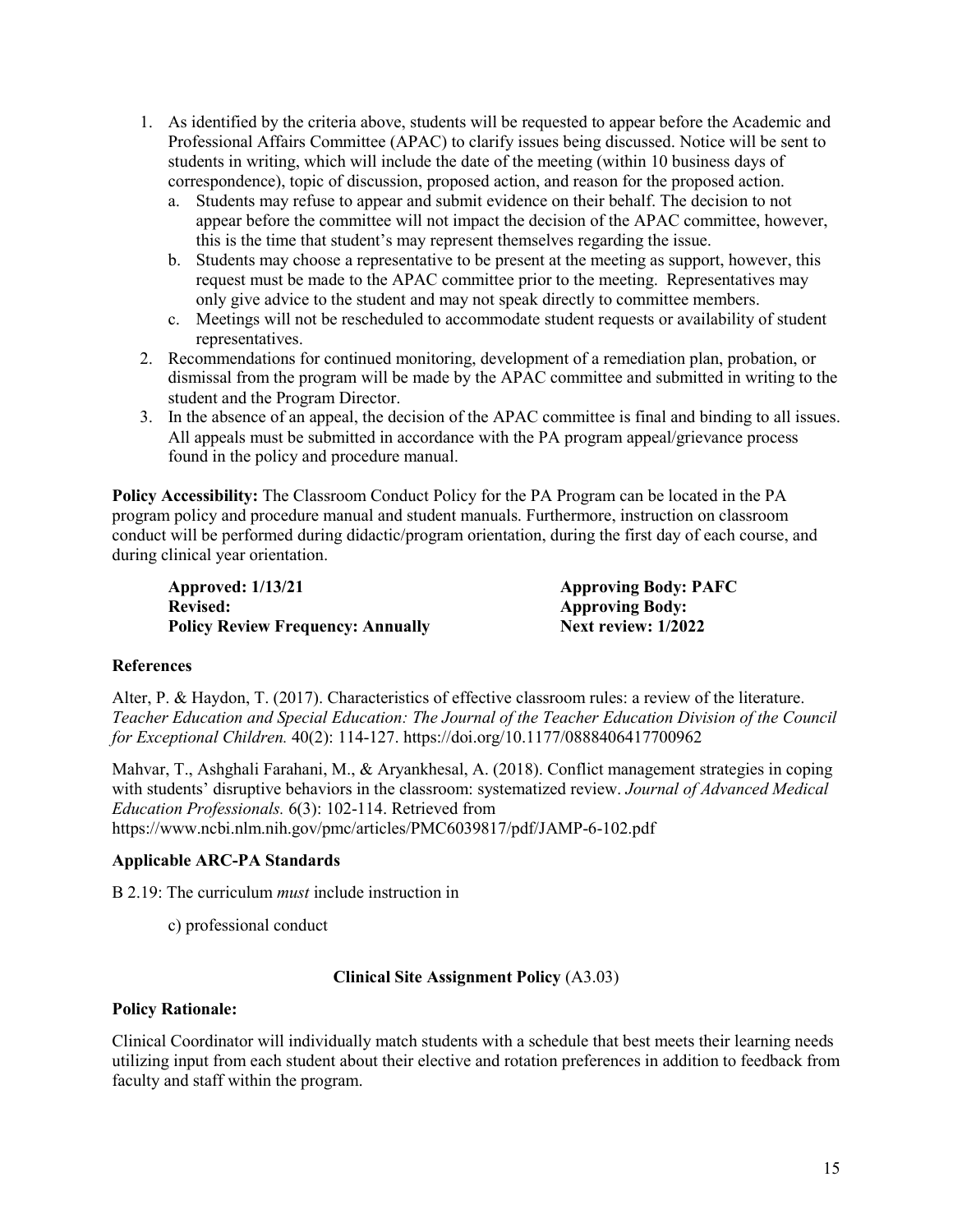#### **Associated Forms:**

Rotation Placement Form Student Request for New Clinical Site Form

**Policy Statement:** The assignment of students to Clinical Rotation sites is the responsibility of the Clinical Coordinator. Elizabethtown College has affiliation agreements in place with physicians, physician assistants, and healthcare institutions that allow for the completion of Clinical Rotations for each student in the program. Student assignment for clinical sites will be made during the second half of the didactic year. There are many factors that influence student placement into clinical sites, including the number of Clinical Rotation sites, student interest in a particular specialty, student performance, and site/preceptor availability. Clinical Coordinator will individually match students with a schedule that best meets their learning needs utilizing input from each student about their elective and rotation preferences in addition to feedback from faculty and staff within the program.

Students are not guaranteed their first choice in any advanced Clinical Rotation specialty. The philosophy behind this rotation is to develop and reinforce clinical competency while providing a unique experience that fosters advanced clinical decision making and patient care skills in a focused area of clinical practice that is of interest to the student. Students are required to rank, in order of preference, their top three available advanced clinical practice specialties. Every effort will be made by the clinical coordinator to place students in their top three practice areas, however, the PA program faculty may assign advanced Clinical rotations at their discretion.

Following finalization of the Clinical Rotation schedule, student requests for changes will be limited to emergency situations only, and evaluated on a case by case basis. Students may not arrange their own rotations or trade rotations with other students.

Students should anticipate travel outside of the local area for a minimum of two Clinical Rotations, during which time housing and accommodations are the responsibility of the student. Additionally, students should anticipate the potential for travel between clinical sites for the completion of Clinical Rotations.

Although unlikely, unforeseeable events can occur at any time which may require a student to be moved from one rotation site to another with little notice before or during a rotation. Students are responsible for costs associated with travel and/or relocation regardless of the cause.

**Student Requests for a New Clinical Site.** Students will not be requested to, nor may they, develop or arrange their own clinical sites or clinical schedule, as the assignment of students to Clinical Rotation sites is the responsibility of the Clinical Coordinator. However, students will have the opportunity to request rotation assignments and recommend potential preceptors/sites through the Student Request for New Clinical Site Form. Following submission, the program will contact the site, arrange a visit, speak to the potential preceptor, evaluate the site's suitability, and develop an affiliation agreement between Elizabethtown College and the site as appropriate.

Recommendations and requests will be accepted from students regarding new preceptors or placement sites at least 16 weeks in advance for rotations not yet confirmed. Students are prohibited from completing Clinical Rotations at a site in which their family, friends, or personal physicians are employed, unless otherwise agreed to in advance by the Program. Completion of the Student Request for New Clinical Site Form does not guarantee student placement in the requested site, and determination of site viability is made solely by the program. Once the process of site development for a student requested site has begun, the student will not be permitted to opt out of that site.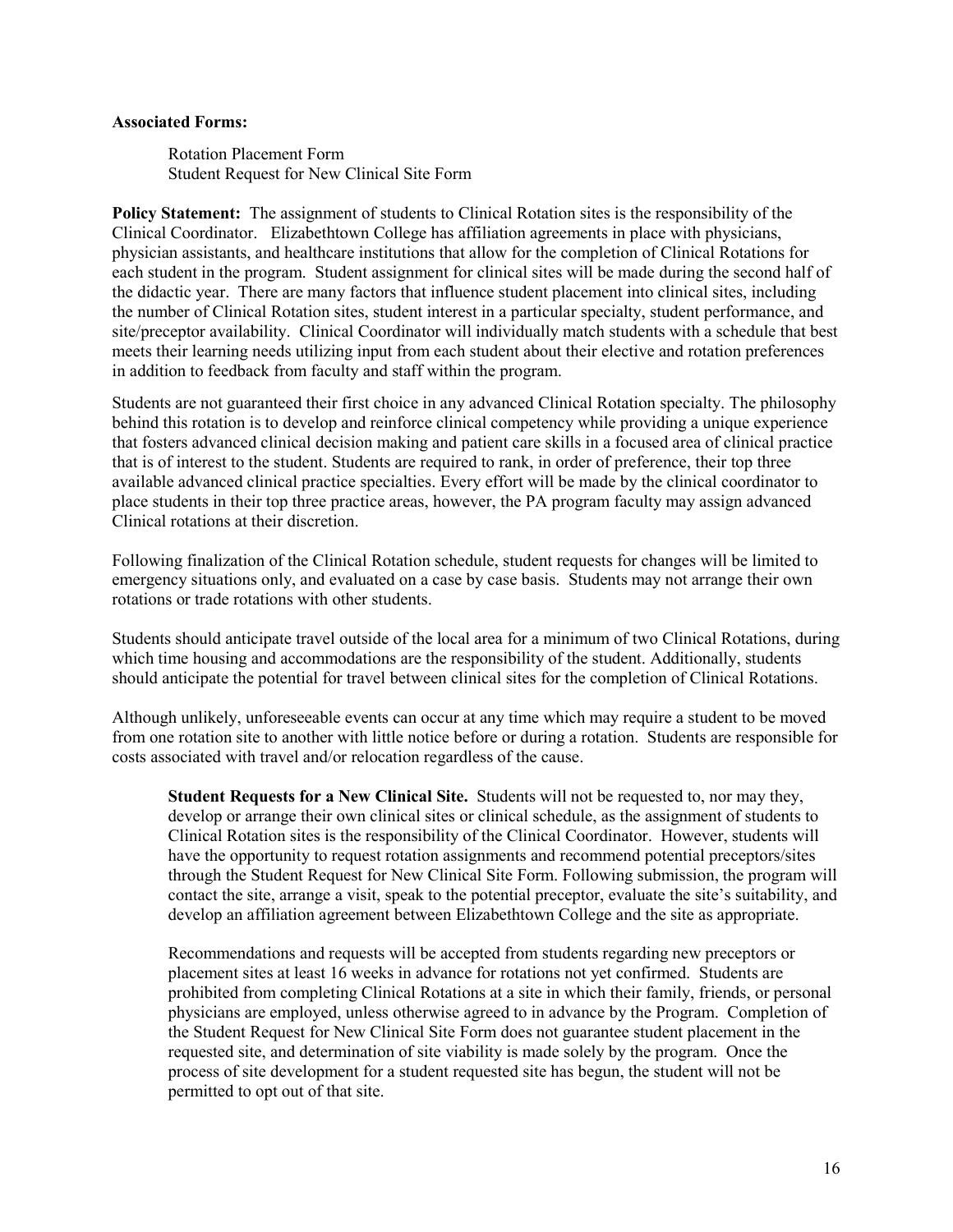**Housing and Transportation.** Students are responsible for securing their own housing, as well as any costs incurred for such during the clinical year. Students should plan ahead to ensure housing in time for the start of a rotation, but must be flexible if rotation securement changes due to unforeseen circumstances with the preceptor or site. Additionally, lack of a functioning vehicle or means of transportation is not an acceptable excuse for clinical site absence. Failure to secure housing and reliable transportation may result in removal from the rotation block, which will have to be rescheduled at the end of clinical year. Rescheduling Clinical Rotations will result in a delay in graduation.

**Policy Accessibility:** The Clinical Site Assignment Policy for the PA Program can be located in the PA program policy and procedure manual and student manuals

**Approved: 1/13/21 Approving Body: PAFC Revised: Approving Body: Policy Review Frequency: Annually** 

# **Applicable ARC-PA Standards**

A3.03: The program *must* define, publish, make *readily available* and consistently apply a policy for prospective and enrolled students that they *must not* be required to provide or solicit clinical sites or preceptors.

#### **Communicable Disease Exposure Policy** (A3.08a, b, c)

#### **Policy Rationale:**

The Centers for Disease Control and Prevention (CDC) identify the reporting of cases of communicable diseases as important in the planning and evaluation of disease prevention and control programs, the assurance of appropriate medical therapy, and in the detection of common-source outbreaks.

# **Associated Definitions:**

**Communicable Disease:** caused by an infectious agent that is spread from person to person.

# **Associated Forms:**

Clinical Exposure Form-Clinical Year Clinical Exposure Form-Didactic Year

#### **Policy Statement:**

Any student that is exposed to a communicable disease should follow the clinical site exposure plan and report to the local Emergency Department, Student Health Office, or Health Department. Recommendations surrounding communicability of disease will be managed on a case by case basis, and in conjunction of local Department of Health recommendations.

Students must notify the clinical preceptor immediately following exposure, followed by immediate contact with the Clinical Coordinator. Exposure to certain diseases (such as tuberculosis or measles) may result in the temporary cessation of clinical rotation. In this case, students will work directly with the Clinical Coordinator to evaluate the possibility of alternate means of rotation completion.

The protocols set forth by the clinical site will supersede those set forth by the College and must be followed as directed. Clinical sites are under no obligation to provide the student with free medical care and students will be held responsible for all costs related to care and treatment. Students must also notify the Clinical Coordinator within two hours of the exposure and complete the Student Exposure Form on Exxat.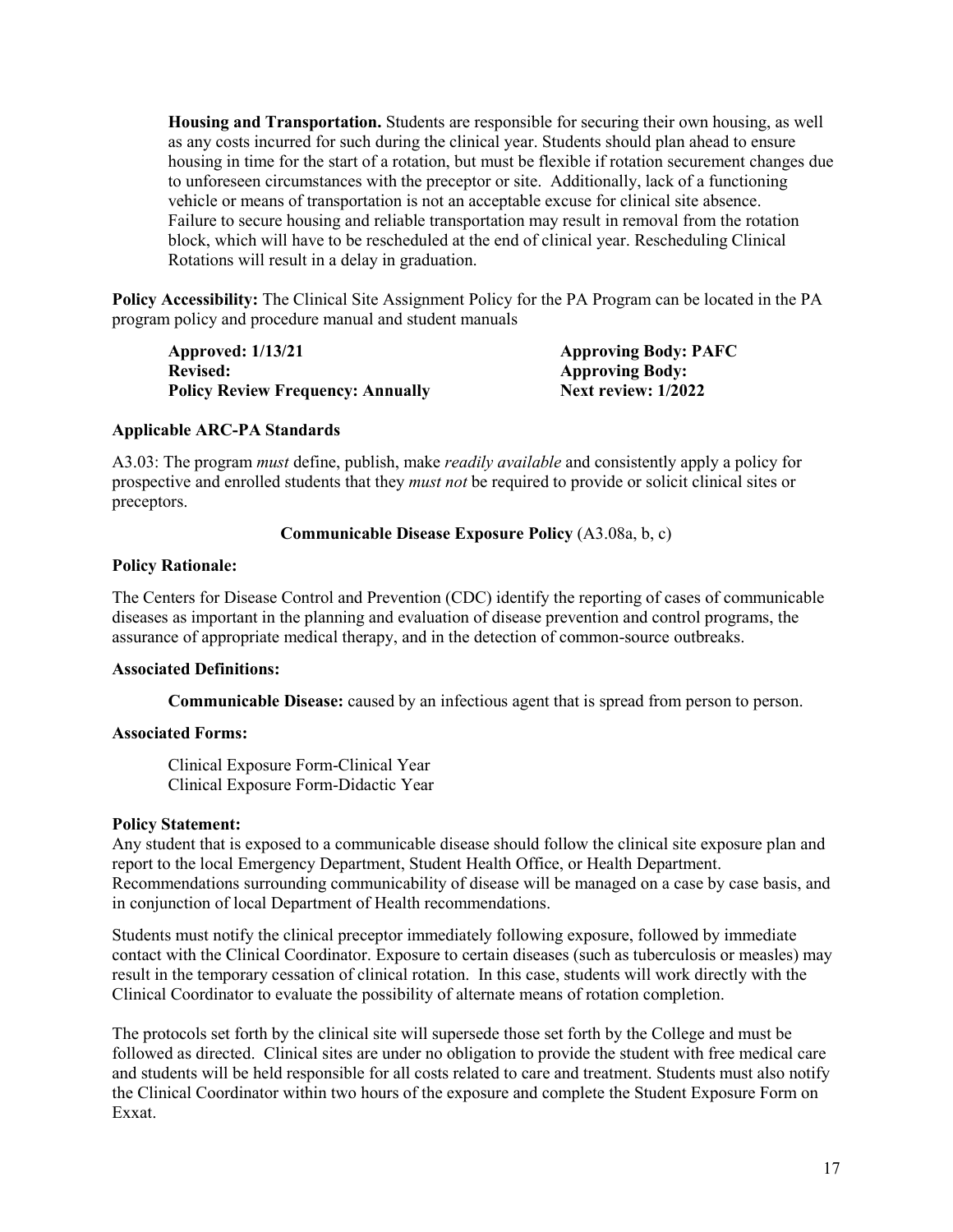# **Procedure for Dealing with Communicable Disease Exposure:**

#### Didactic Students:

- 1. Didactic students must notify their course instructor of exposure immediately.
- 2. Medical evaluation and/or treatment will be completed by the College's Student Health designated provider.
- 3. Completion of the Student Exposure Form: Didactic Year within 24 hours of exposure.
- 4. Students will then follow-up with their PCP or the College's Student Health designated provider.

#### Clinical Students:

Unless otherwise noted by the clinical site, the following procedure will be followed for communicable disease exposure:

- 1. Clinical students must notify both their preceptor and the Program Clinical Coordinator of exposure immediately.
- 2. Medical evaluation and/or treatment will be completed by the College's Student Health designated provider or the provider designated by the student's clinical site.
- 3. Completion of the Student Exposure Form: Clinical Year within 24 hours of exposure.
- 4. Students will then follow-up with their PCP or the College's Student Health designated provider

**Policy Accessibility:** The Communicable Disease Exposure Policy for the PA Program can be located in the PA program policy and procedure manual and student manuals

**Approved: 1/13/21 Approving Body: PAFC** Revised: **Approving Body: Policy Review Frequency: Annually Next review: 1/2022** 

#### **References**

Department of Health (n.d.a). List of Reportable Diseases. Pennsylvania Department of Health. PA Code, Title 28, Chapter 27. https://health.pa.gov/Reporting-Registries/Pages/Reportable-Diseases.aspx

# **Applicable ARC-PA Standards**

A3.08: The program *must* define, publish, make *readily available* and consistently apply policies addressing student exposure to infectious and environmental hazards before students undertake any educational activities which would place them at risk. These policies must:

- a) address methods of prevention,
- b) address procedures for care and treatment after exposure, and
- c) clearly define financial responsibility

#### **Deceleration Policy** (A3.15c).

#### **Policy Rationale:**

Program designated policies for deceleration are required for accreditation through ARC-PA.

#### **Associated Definitions:**

**Deceleration:** "loss of a student from the entering cohort, who remains matriculated in the physician assistant program."

#### **Associated Forms:** None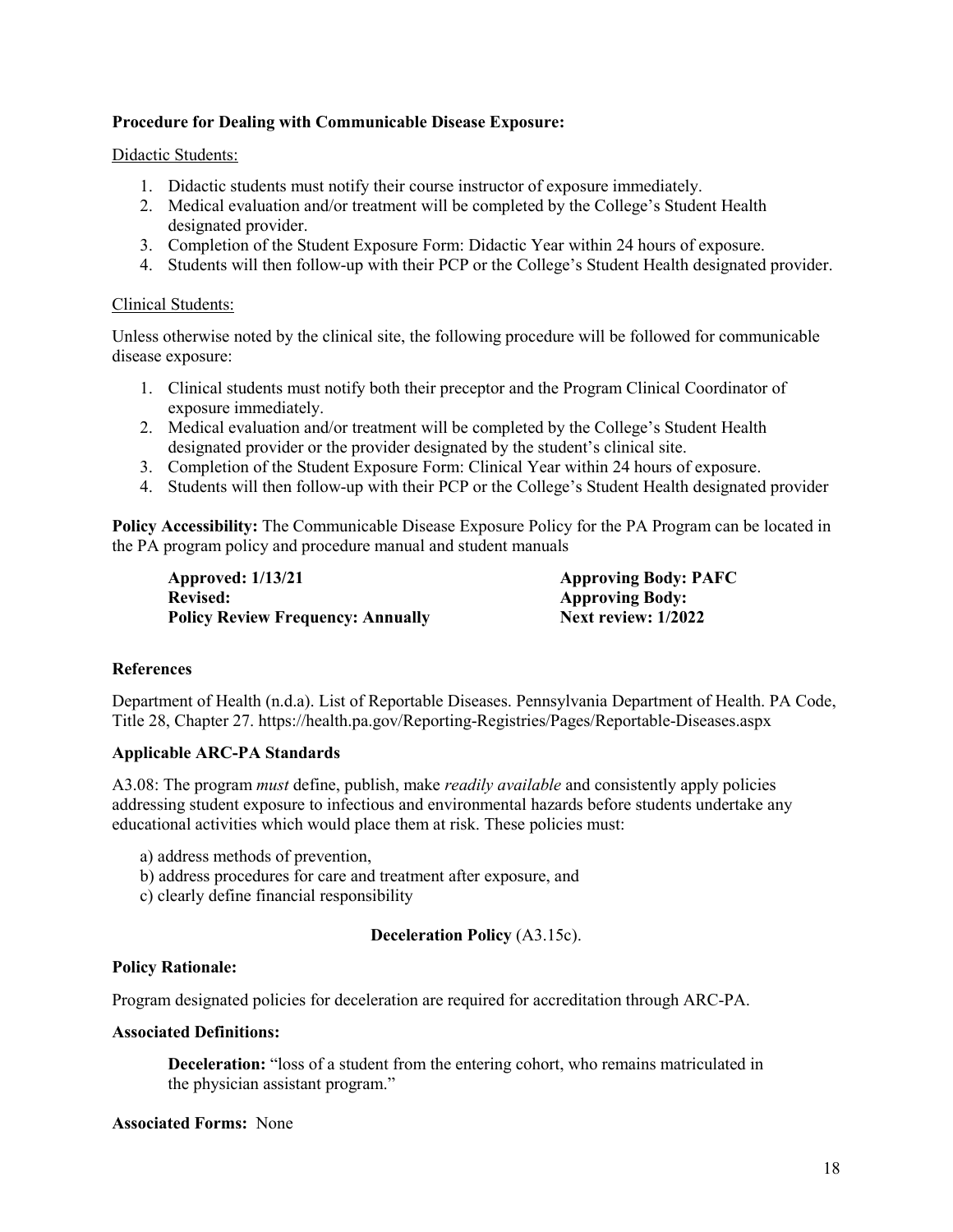**Policy Statement:** Deceleration is defined by ARC-PA as "the loss of a student from the entering cohort, who remains matriculated in the physician assistant program." The Elizabethtown College Physician Assistant Program is designed to be delivered on a full-time basis to students in a cohort and therefore does *not* decelerate students for academic, professionalism, or behavioral conduct issues.

The only students who are eligible to decelerate are those who have been granted a formal leave of absence by the PA program for personal, military, or medical reasons.

Students must typically complete the PA program in 26 months. If a leave of absence for personal, military, or medical reasons has been granted, the time to completion of the program should not exceed 38 months (26 month program and up to 12 months for leave of absence). Requests for leave of absence greater than one year will be considered on a case-by-case basis. While on a leave of absence, students are not allowed to enroll in any PA program courses.

**Policy Accessibility:** The Deceleration Policy for the PA Program can be located in the PA program policy and procedure manual and student manuals

| <b>Approved: 1/13/21</b>                 | <b>Approving Body: PAFC</b> |
|------------------------------------------|-----------------------------|
| <b>Revised:</b>                          | <b>Approving Body:</b>      |
| <b>Policy Review Frequency: Annually</b> | Next review: 1/2022         |
| <b>Applicable ARC-PA Standards</b>       |                             |

A3.15: The program *must* define, publish, consistently apply and make *readily available* to students upon admission:

c) policies and procedures for remediation and deceleration

#### **Discrimination, Harassment, Mistreatment and Bullying Policy** (A1.02j, A3.15 f, g).

#### **Policy Rationale:**

Elizabethtown College is committed to maintaining a safe, respectful, and healthy work and learning environment that ensures federal and state laws, as well as College regulations prohibiting violence and discrimination are fully enforced.

#### **Associated Definitions:**

**Discrimination.** Elizabethtown College does not discriminate on the basis of gender, race, color, religion, age, disability, veteran status, national or ethnic origin, ancestry, sexual orientation, gender identity and expression, genetic information or any other characteristic protected by the applicable federal, state and local laws. Elizabethtown College's Physician Assistant Program will not tolerate any incidents of discrimination.

**Harassment.** The College defines harassment as any behavior, verbal or physical, which creates an intimidating, hostile or offensive work, learning, or living environment, particularly if questionable behavior is repeated and/or if it continues after the offending party is informed of the objectionable and/or inappropriate nature of the behavior, and which is based on individual characteristics including gender, race, color, religion, age, disability, veteran status, national or ethnic origin, ancestry, sexual orientation, gender identity and expression or any other legally protected status. Elizabethtown College's Physician Assistant Program will not tolerate any incidents of harassment.

**Mistreatment.** The Physician Assistant program defines student mistreatment as the obstruction of student learning, exploitation of vulnerability, and exclusion from the medical team. Student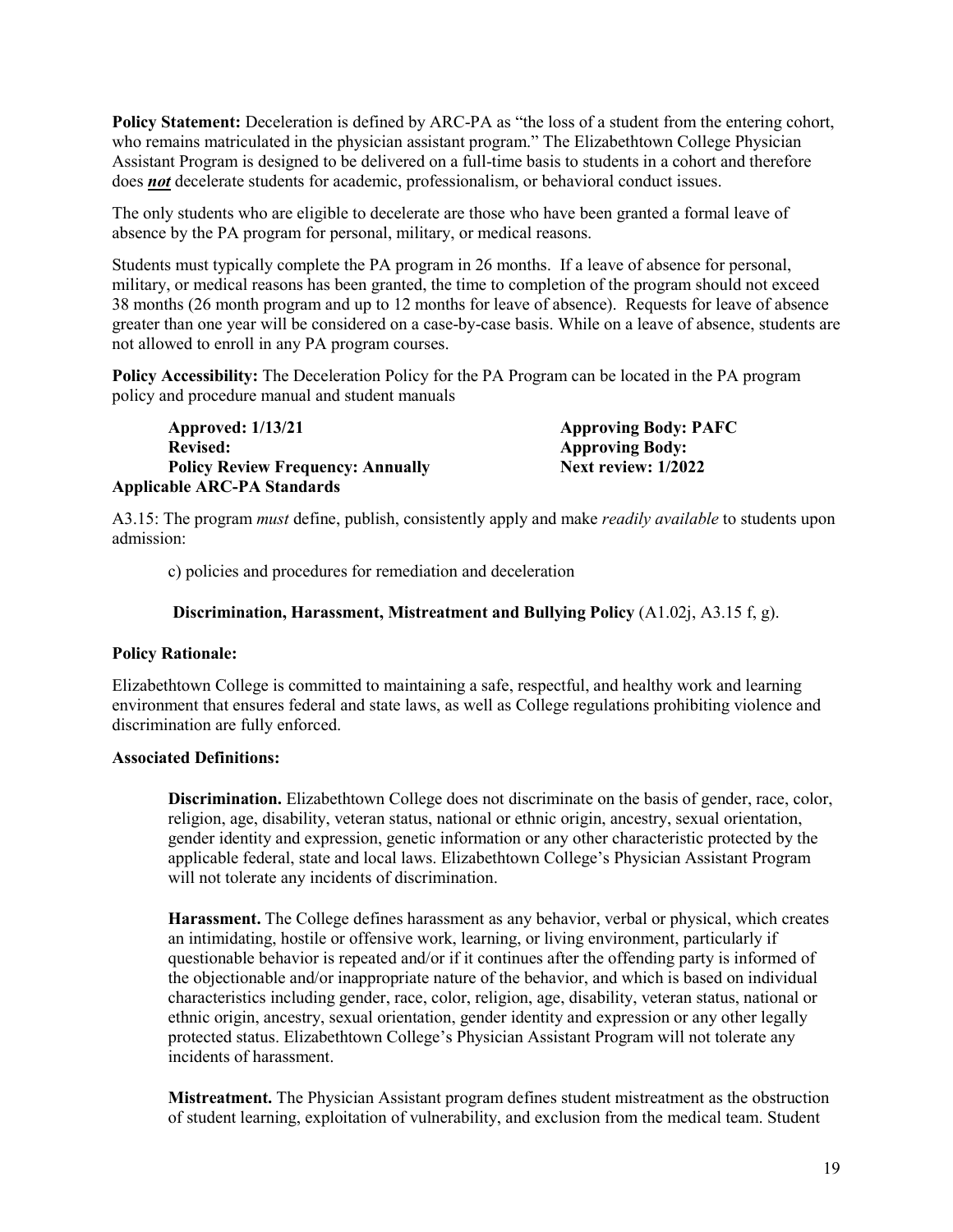mistreatment of any kind is detrimental to a safe and effective learning environment. Elizabethtown College's Physician Assistant Program will not tolerate any incidents of student mistreatment.

**Bullying.** The College is committed to the elimination of all forms of bullying and will ensure that procedures exist to allow complaints of bullying to be dealt with and resolved without limiting any person's entitlement to pursue resolution of their complaint within the relevant statutory authority. Elizabethtown College's Physician Assistant Program will not tolerate any incidents of student bullying.

**Policy Statement:** The College does not tolerate discrimination or harassment of any kind, or bullying against any member of the Elizabethtown College community. Threatening, violent, discriminatory, or harassing conduct is subject to expulsion from the College or possible civil/criminal prosecution.

It is essential that individuals who have experienced bias, and witnesses, or other individuals reporting a bias-related incident provide as much information as possible about the incident. A detailed account including date, time, exact location, names of persons involved, including any witnesses, is considered necessary for an investigation by Campus Security and/or the local police. Impacted individuals and witnesses are encouraged to preserve evidence. For example, do not erase or remove graffiti, vandalism or public postings; take a photo if possible. Make a written record of any verbal assault; maintain any email record (do not alter, delete or forward the message). If the incident occurred by telephone, make note of the time and length of the call along with the phone number if possible, but do not engage with the caller.

Report of a bias-related incident will be referred to the appropriate college official for review and investigation. Individuals making a report will be given an opportunity to provide additional information, review issues of confidentiality, and discuss potential next steps. The resolution process for any reported incident will follow procedures outlined in the Student, Faculty and Employee Handbooks.

The College is required by law to issue a timely warning about hate crimes that present a continuing danger to the campus community and to disclose annual statistics about these crimes in the Annual Security and Fire Safety Report. Only general information, as opposed to personal or identifying details, will be disclosed in accordance with the *Jeanne Clery Disclosure of Campus Security Policy and Campus Crimes Statistics Act*.

Confidentiality will be maintained throughout the investigation process to the extent practical and consistent with the College's need to undertake a full and impartial investigation.

# **Procedure for Discrimination, Harassment, Mistreatment and Bullying:**

Any student who believes he/she is the subject of conduct that violates this policy, including discrimination, harassment, or bullying is encouraged to report the situation in accordance with the College reporting procedures.

College reporting procedures for sexual harassment can be found at [Sexual Misconduct Policies](https://catalog.etown.edu/content.php?catoid=9&navoid=468) 

College reporting procedures for harassment, intimidation, and bullying can be found at [Harassment, Intimidation, and Bullying Policy and Procedure](https://catalog.etown.edu/content.php?catoid=9&navoid=459#policy-regarding-harassment,-intimidation,-and-bullying) 

**Policy Accessibility:** The Policy for Discrimination, Harassment, Mistreatment, and Bullying for the PA Program can be located in the PA program policy and procedure manual and student manuals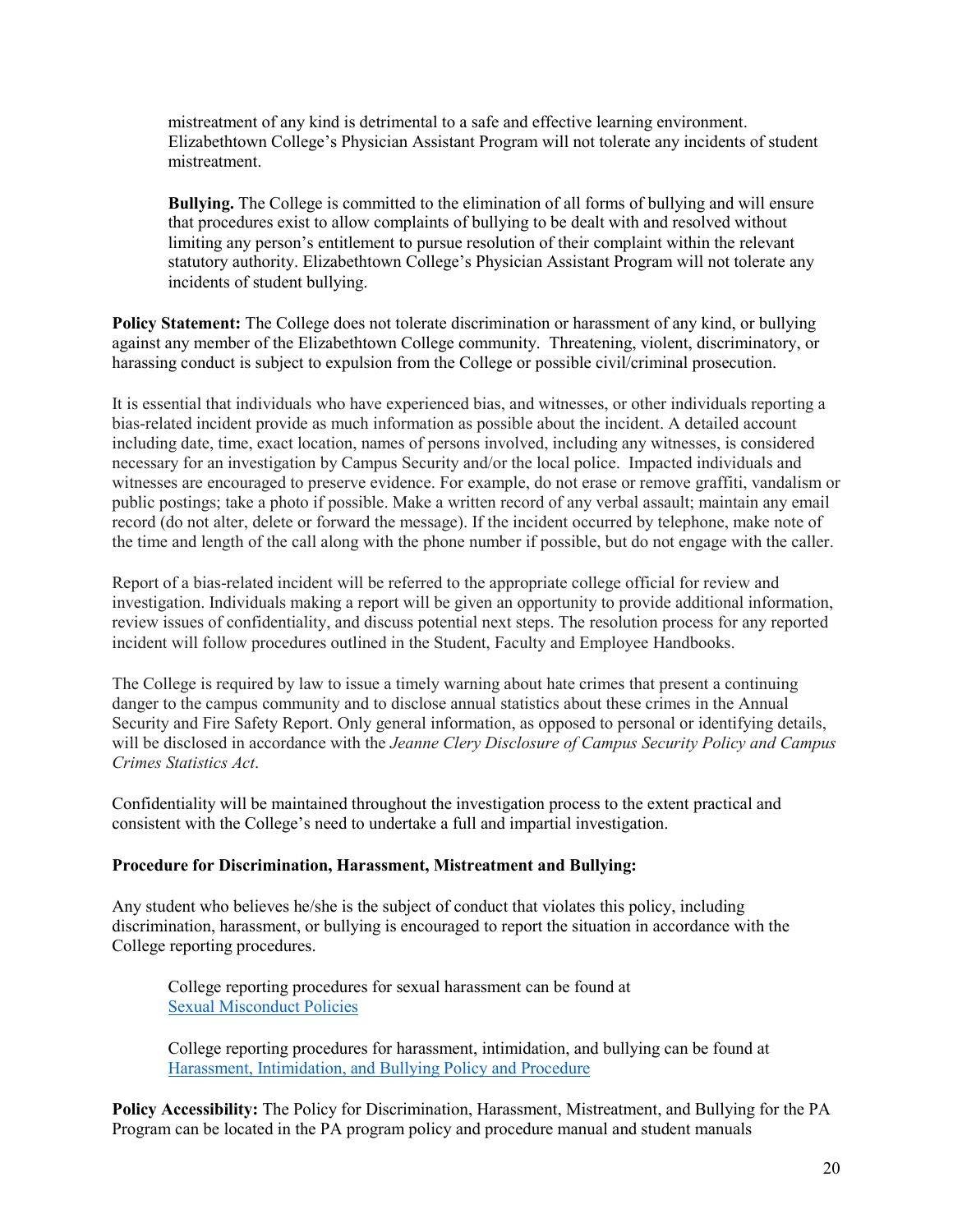# **Approved: 1/13/21 Approving Body: PAFC Revised: Approving Body: Policy Review Frequency: Annually Next review: 1/2022**

#### **References**

Elizabethtown College (2016). Policy Regarding Harassment, Intimidation, and Bullying. Elizabethtown College Student Handbook. Retrieved from https://catalog.etown.edu/content.php?catoid=9&navoid=459#policy-regarding-harassment, intimidation,-and-bullying

Elizabethtown College (2016). Policy Regarding Sexual Harassment, Sexual Misconduct, Sexual Exploitation, Stalking, Dating Violence, and Domestic Violence. Elizabethtown College Student Handbook. Retrieved from https://catalog.etown.edu/content.php?catoid=9&navoid=459#policyregarding-harassment,-intimidation,-and-bullying

# **Applicable ARC-PA Standards**

A1.02: The sponsoring institution is responsible for:

j) defining, publishing, making *readily* available and consistently applying to students, its policies and procedures for processing student allegations of harassment

A3.15: The program *must* define, publish, consistently apply and make *readily available* to students upon admission:

f) policies and procedures for allegations of student mistreatment

g) policies and procedures for student grievances and appeals

**Dress Code Policy** (A3.06, B2.19c)

#### **Policy Rationale:**

Dress code within the classroom promotes conducive learning for all students while instilling a sense of pride in the completion of their coursework while the dress code within the laboratory setting promotes safety and injury prevention as well as facilitation of appropriate examination techniques. Dress code for clinical year students promotes the integration of students into the clinical setting, ensures appropriate student identification, and ensures professional demeanor in regards to dress.

#### **Associated Forms:**

Dress Code Violation Form

#### **Policy Statement:**

Student Attire for Didactic Year. Adherence to standards of professional appearance including personal hygiene, dress, and safety projects competence and credibility during interactions with patients, colleagues, and members of the general public. Students are allowed to wear comfortable clothing to classroom and laboratory activities, while maintaining dignity and professionalism. Students should wear closed-toed shoes during any laboratory activities. Scrubs should be worn in cadaver lab, along with disposable protective clothing

Student Identification. (A3.06) Students in the Physician Assistant Program must be clearly identified at all times while in the clinical setting to distinguish them from physicians, medical students, and other health profession students and graduates.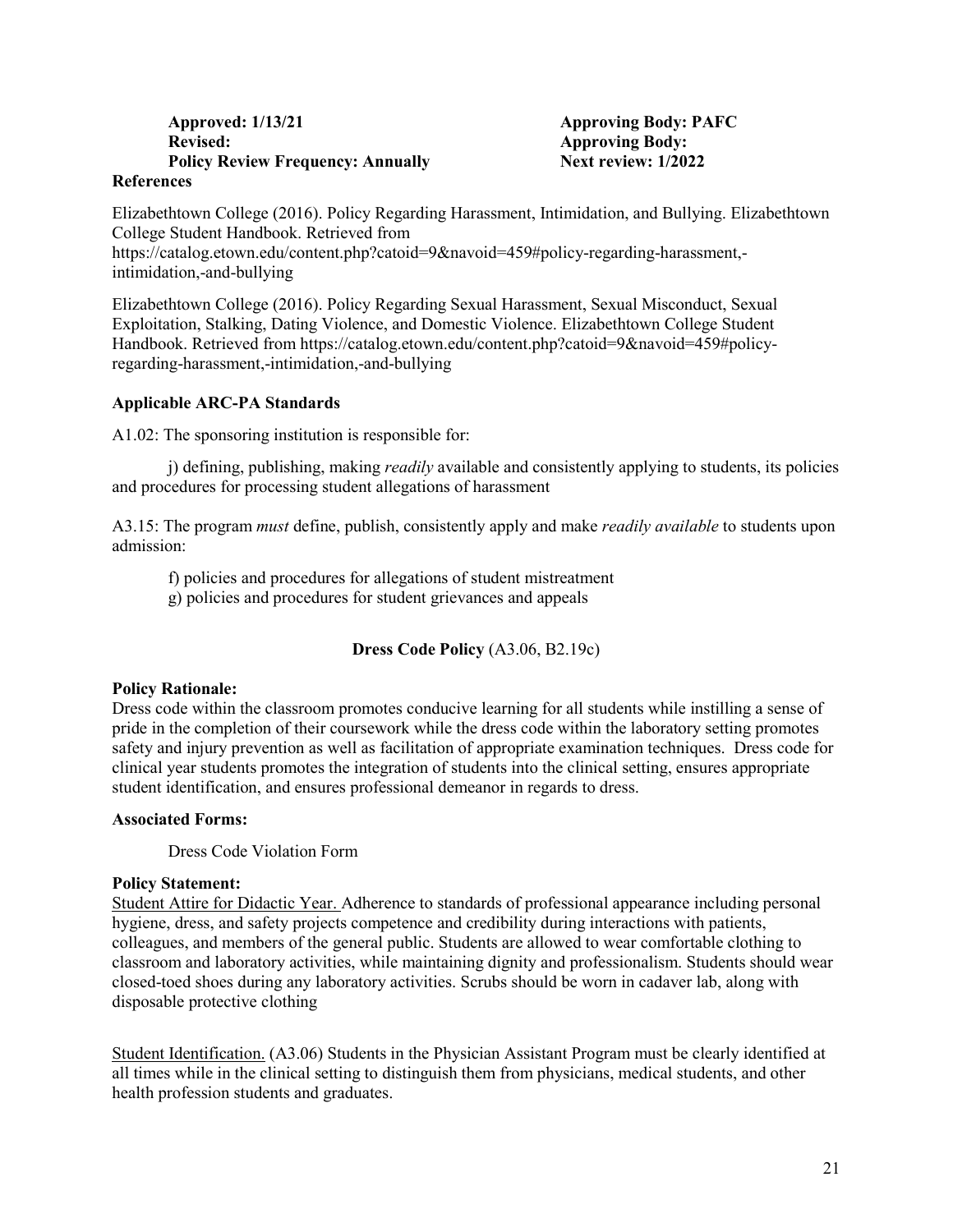- Elizabethtown College student ID tags must be clearly displayed.
- Students must wear a short white lab coat.
- Elizabethtown College patch is to be worn on the left shoulder of the student's white coat
- Students must clearly identify themselves as a physician assistant student in both verbal and written documentation
	- o Verbal: First and last name, Elizabethtown College Physician Assistant Student
	- o Written: First and last name, PA-S

Failure to comply with the above identification procedures may result in professional probation. Student Attire for Clinical Year. Maintenance of a professional appearance projects competency, confidence, and respect, as well as communicates how one feels about the work they do and the school they represent. The following attire guidelines are required in all clinical education settings to ensure a consistent and standardized image for all students encountering patients and their families.

General Hygiene Guidelines

- Good personal hygiene, to include regular bathing, use of deodorant/antiperspirant, and regular dental hygiene
- Avoidance of perfumes and colognes
- Clean clothing in good repair that allows for adequate movement to complete necessary clinical examinations
- Strict avoidance of midriff tops, halters, translucent or transparent tops, low-cut necklines, tank tops, leggings, skirts greater than four inches above the knee, and visualization of undergarments.
- Short white lab jackets with appropriate student identification should be worn.
- Tattoos should be covered when seeing patients or navigating clinical sites.

Shoe Guidelines

- Comfortable and clean shoes in good repair
- No open-toed shoes permitted
- Clean sneakers are only acceptable when worn with scrubs

Hair Guidelines

- Neatly groomed hair, worn in compliance with clinical site/healthcare facility guidelines
- Shoulder-length hair and longer must be secured to avoid interference with patient care
- Neatly trimmed facial hair
- Natural hair color must be worn at all times

Nail Guidelines

- Avoidance of artificial nails, tips, gel polish is mandatory during clinical rotations
- Nails may be painted and worn in a muted tone, however, polish may not remain in place longer than three days and must be removed if chipped

Jewelry Guidelines

 Students are permitted to wear a wrist watch, two to three rings, small and non-distracting earrings with maximum of two per ear, academic pins, and maximum of two bracelets/necklaces.

Clinical preceptors, site supervisors, office managers, and physician assistant faculty reserve the right to dismiss students from clinical education sites for inappropriate and unprofessional attire.

**Policy Accessibility:** The Dress Code Policy for the PA Program can be located in the PA program policy and procedure manual and student manuals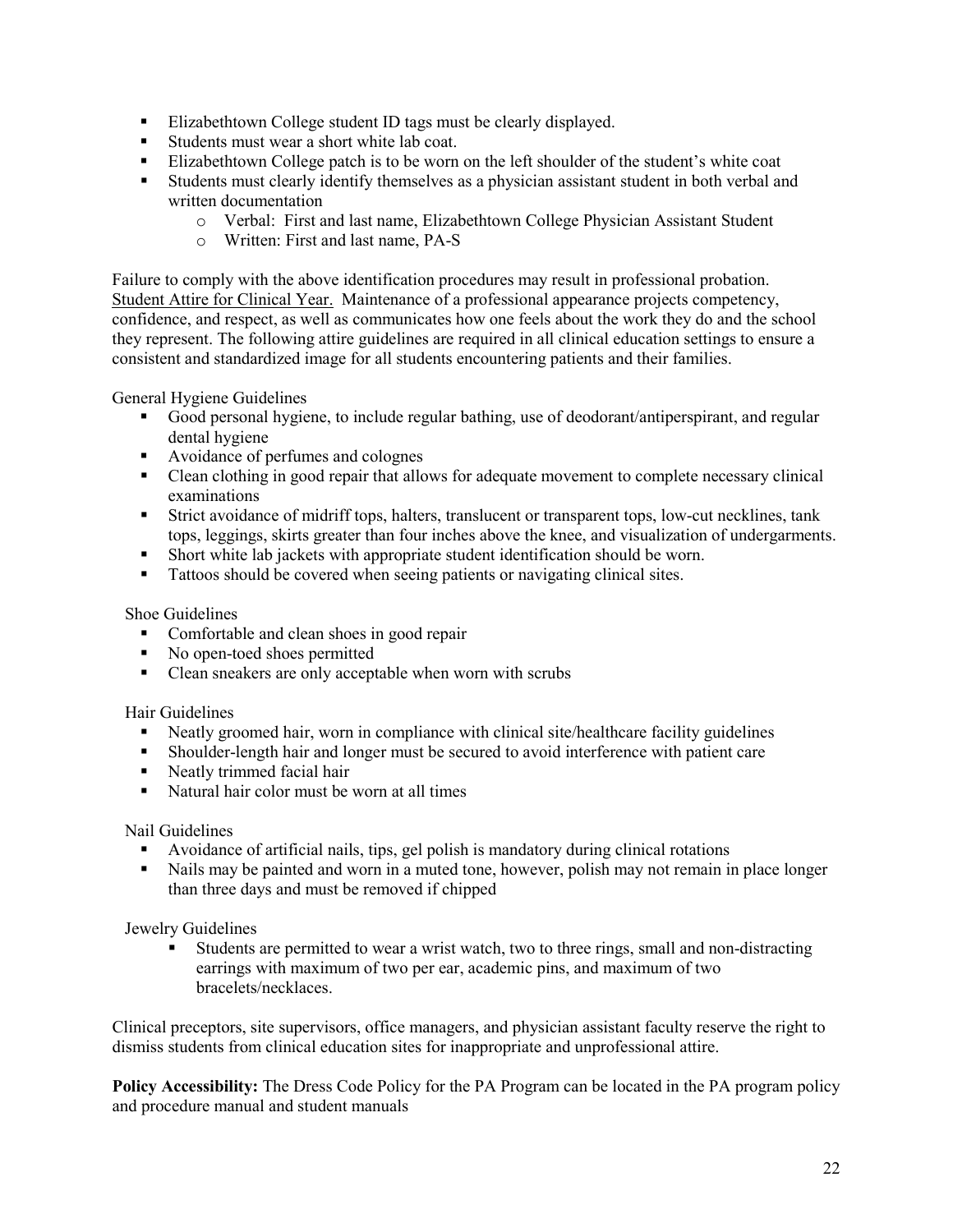| <b>Approved: 1/13/21</b>                 |  |
|------------------------------------------|--|
| <b>Revised:</b>                          |  |
| <b>Policy Review Frequency: Annually</b> |  |

Approving Body: PAFC **Approving Body: Next review: 1/2022** 

#### **References**

Bearman, G., Bryant, K., Leekha, S., Mayer, J., Munoz-Price, L.S., Murthy, R., Palmore, T., Rupp, M.E., & White, J. (2016). Expert Guidance: healthcare personnel attire in non-operating room settings. *Infection Control Hospital Epidemiology.* 35 (2): 107-121. doi: 10.1086/675066

# **Applicable ARC-PA Standards**

A3.06: The program *must* define, publish, make *readily available,* and consistently apply a policy that PA students *must* be clearly identified in the clinical setting to distinguish them from other health profession students and practitioners.

B2.19: The program must include instruction in:

c) professional conduct

# **Drug and Alcohol Screening Policy**

#### **Policy Rationale:**

The practice of medicine requires students and healthcare practitioners to maintain sound mind at all times while interacting with patients to reduce risk of medical error and enhance the quality of care provided.

#### **Associated Definitions:**

**Controlled Substance:** drug or other substance that is tightly controlled by the government because it may be abused or cause addiction. This includes opioids, stimulants, depressants, hallucinogens, and anabolic steroids.

#### **Associated Forms:**

Drug and Alcohol Screening Form

#### **Policy Statement:**

The practice of medicine is a clinical setting requires that students and practitioners maintain sound mind at all times while interacting with patients. For this reason, it is the policy of the Elizabethtown College Physician Assistant Program, as well as many clinical rotation sites that all individuals participating in a patient's medical care team must be free from effects of intoxicating substances.

Continued enrollment in the Elizabethtown College Physician Assistant Program is determined upon satisfactory completion of drug and alcohol screening at the following times while matriculated.

- Upon acceptance, but prior to matriculation
- **Prior to the beginning of clinical year**
- Random drug and alcohol screen
- At the request of clinical sites

*The student is responsible for all costs related to these checks.*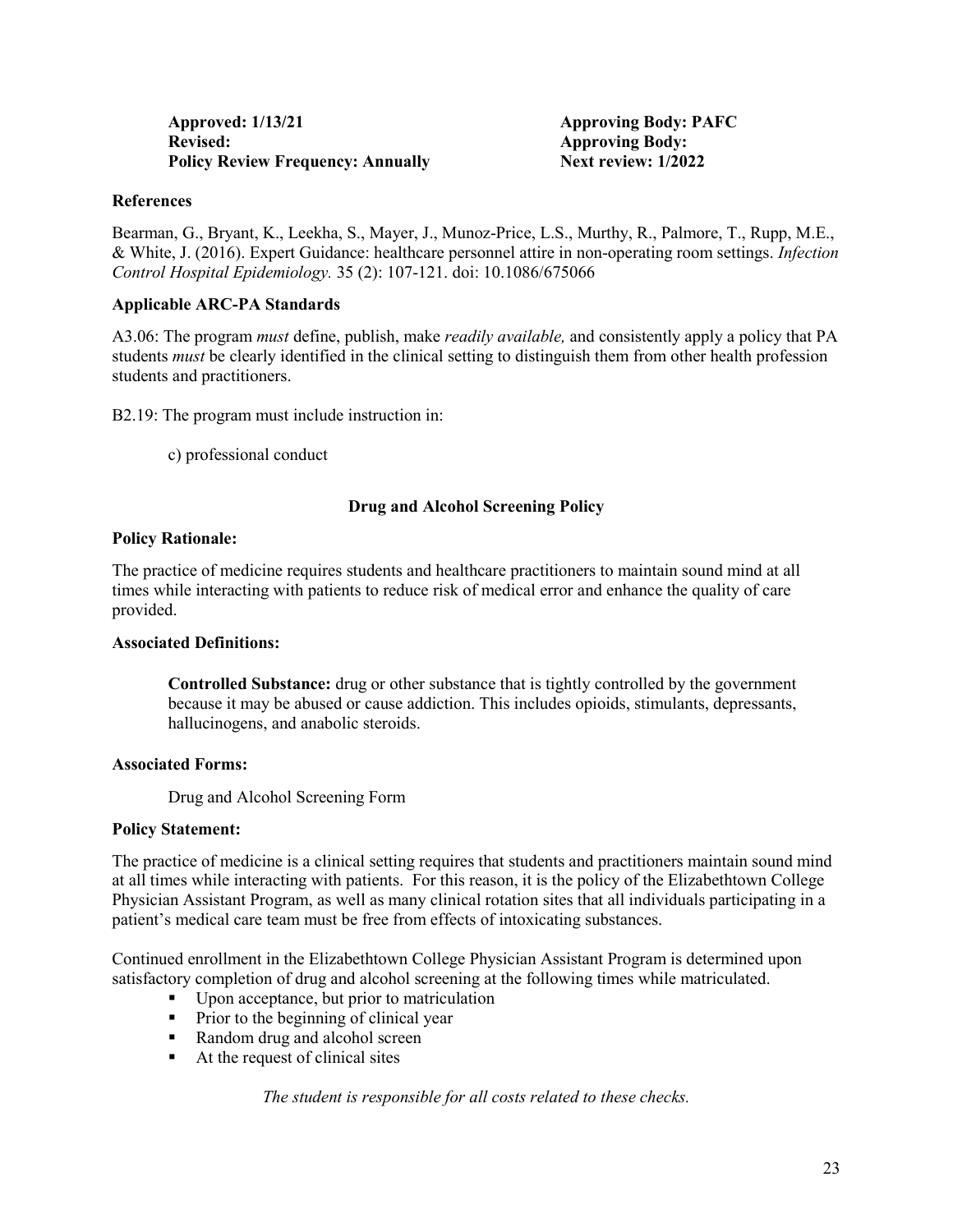Students that utilize screened substances for medicinal purposes are responsible for providing reasonable proof that the substance was utilized for its intended/prescribed purpose. Documentation, including current prescription or a letter from the prescribing clinician must be provided to the Clinical Coordinator. Please note that cannabis is a Schedule I controlled substance, therefore, marijuana for medicinal use does not fall under this section.

# **Procedure for Drug and Alcohol Screening Policy:**

- 1. Students agree to comply with drug and alcohol screening as written above at time of matriculation to PA program.
- 2. Students that utilize controlled substances for medicinal purposes must provide written documentation that the substance screened was utilized for its intended/prescribed purpose in the form of a current prescription or letter from the prescribing clinician.
- 3. If a student screens positive for non-prescribed controlled substances or alcohol during clinical rotation hours or program activities, then the student will be requested to appear before the Academic and Professional Affairs Committee (APAC) to clarify issues being discussed. Notice will be sent to students in writing, which will include the date of the meeting (within 10 business days of correspondence), topic of discussion, proposed action, and reason for the proposed action.
	- a. Students may refuse to appear and submit evidence on their behalf. The decision to not appear before the committee will not impact the decision of the APAC committee, however, this is the time that student's may represent themselves regarding the issue.
	- b. Students may choose a representative to be present at the meeting as support, however, this request must be made to the APAC committee prior to the meeting. Representatives may only give advice to the student and may not speak directly to committee members.
	- c. Meetings will not be rescheduled to accommodate student requests or availability of student representatives.
- 4. Recommendations for continued monitoring, development of a remediation plan, probation, or dismissal from the program will be made by the APAC committee and submitted in writing to the student and the Program Director.
- 5. Students who question the accuracy of the report should immediately send a brief written statement regarding the area of the test they believe to be incorrect to the company/site/office that completed the drug screen.
	- a. Reverification will be made if the testing agency determines that reasonable grounds for false results are present.
	- b. The program and student will receive a copy of any deletions or changes to the drug screen results.
- 6. In the absence of an appeal, the decision of the APAC committee is final and binding to all issues. All appeals must be submitted in accordance with the PA program appeal/grievance process found in the policy and procedure manual.

**Policy Accessibility:** The Policy for Drug and Alcohol Screening for the PA Program can be located in the PA program policy and procedure manual and student manuals

| <b>Approved: 1/13/21</b>                 |  |
|------------------------------------------|--|
| <b>Revised:</b>                          |  |
| <b>Policy Review Frequency: Annually</b> |  |

Approving Body: PAFC **Approving Body: Policy Review: 1/2022** 

# **References**

Drug Enforcement Administration (n.d.a). The Controlled Substances Act. United States Drug Enforcement Administration.<https://dea.gov/controlled-substances-act>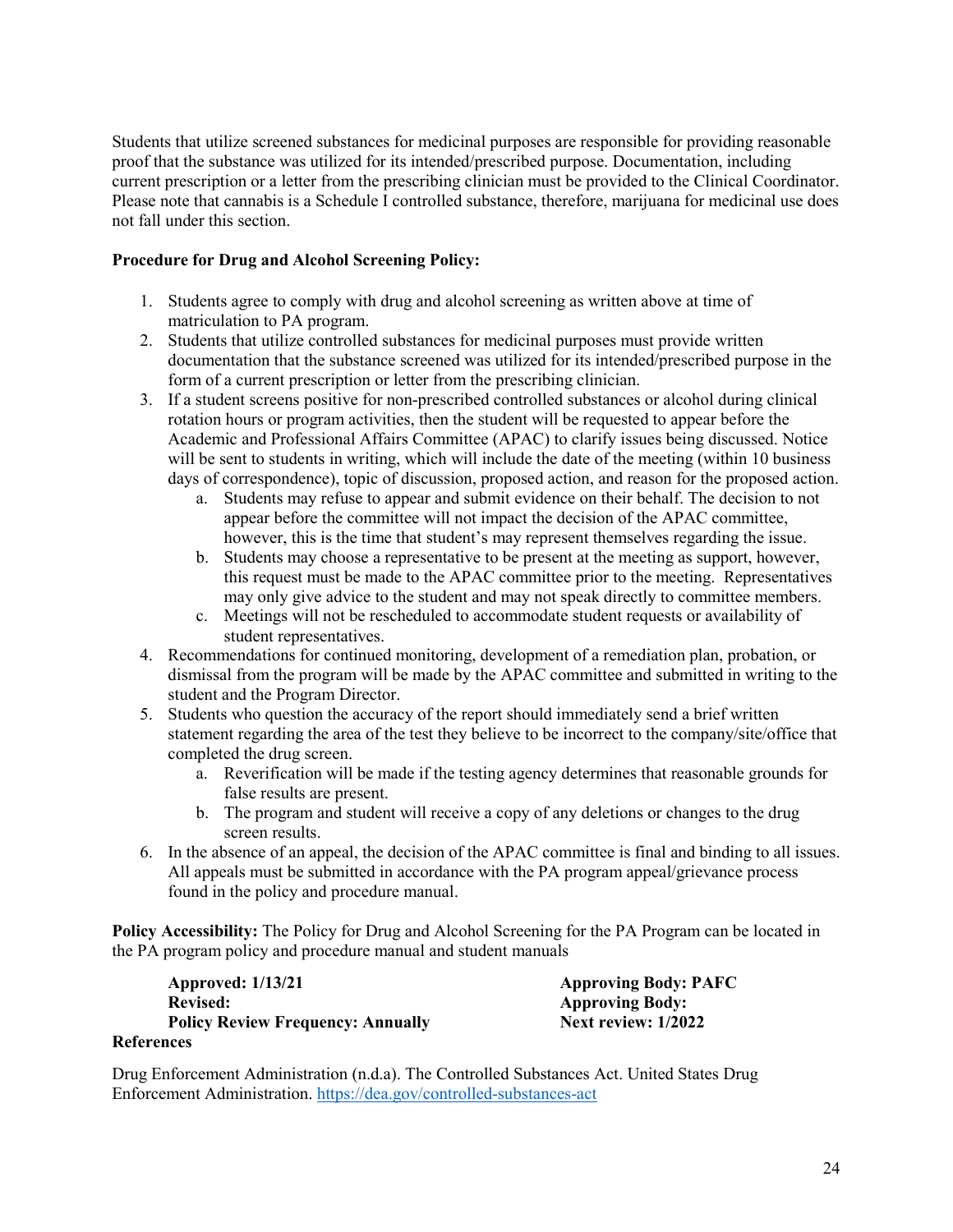# **Policy for Employment during Enrollment in the Professional Program** (A3.04, A3.05 a, b, A3.15 e)

# **Policy Rationale:**

The intense nature and full-time attendance requirements associated with the Physician Assistant program have proven difficult for students to maintain while employed.

# **Associated Definitions:**

**Employment:** the action of giving work to someone, often in return for payment

#### **Associated Forms:** None

**Policy Statement:** Full-time and part-time employment is strongly discouraged due to the rigorous nature of the Physician Assistant program. Students may be required to work up to sixty hours per week dependent on preceptor expectations and rotation. No alterations to a student's clinical or testing schedule will be made to accommodate outside employment.

Furthermore, Students may not:

- 1. Work for the program in any capacity regardless of the student's background or level of specialty knowledge
- 2. Serve or substitute as instructional faculty or administrative staff in any setting during which professional instruction is occurring
- 3. Be employed as clinical staff for a program preceptor during clinical placements

# **Procedures Associated with Employment During Enrollment in the Professional Program:**

Students who disregard this recommendation:

- 1. Will not be given special considerations surrounding the completion of assignments, deadlines, exams, clinical placements, and scheduling for program activities.
- 2. May not identify themselves as a physician assistant or physician assistant student during employment, even if choosing to work in a medical setting.
- 3. May not dress in a manner that confuses or misinterprets their work role with their PA student status, therefore, name badge and program emblem may not be worn.
- 4. Will not be covered by the liability insurance offered for clinical work associated with the educational experience of the program.

The above statements also apply to the engagement in volunteer work or activities not required by the program throughout the entire didactic and clinical year.

**Policy Accessibility:** The Policy for employment during enrollment in the PA Program can be located in the PA program policy and procedure manual and student manuals

**Approved: 1/13/21 Approving Body: PAFC Revised: Approving Body: Approving Body: Policy Review Frequency: Annually Approving Body: Policy Review: 1/2022 Policy Review Frequency: Annually** 

#### **Applicable ARC-PA Standards**

A3.04: The program *must* define, publish, make *readily* available, and consistently apply a policy that PA students must not be required to work for the program.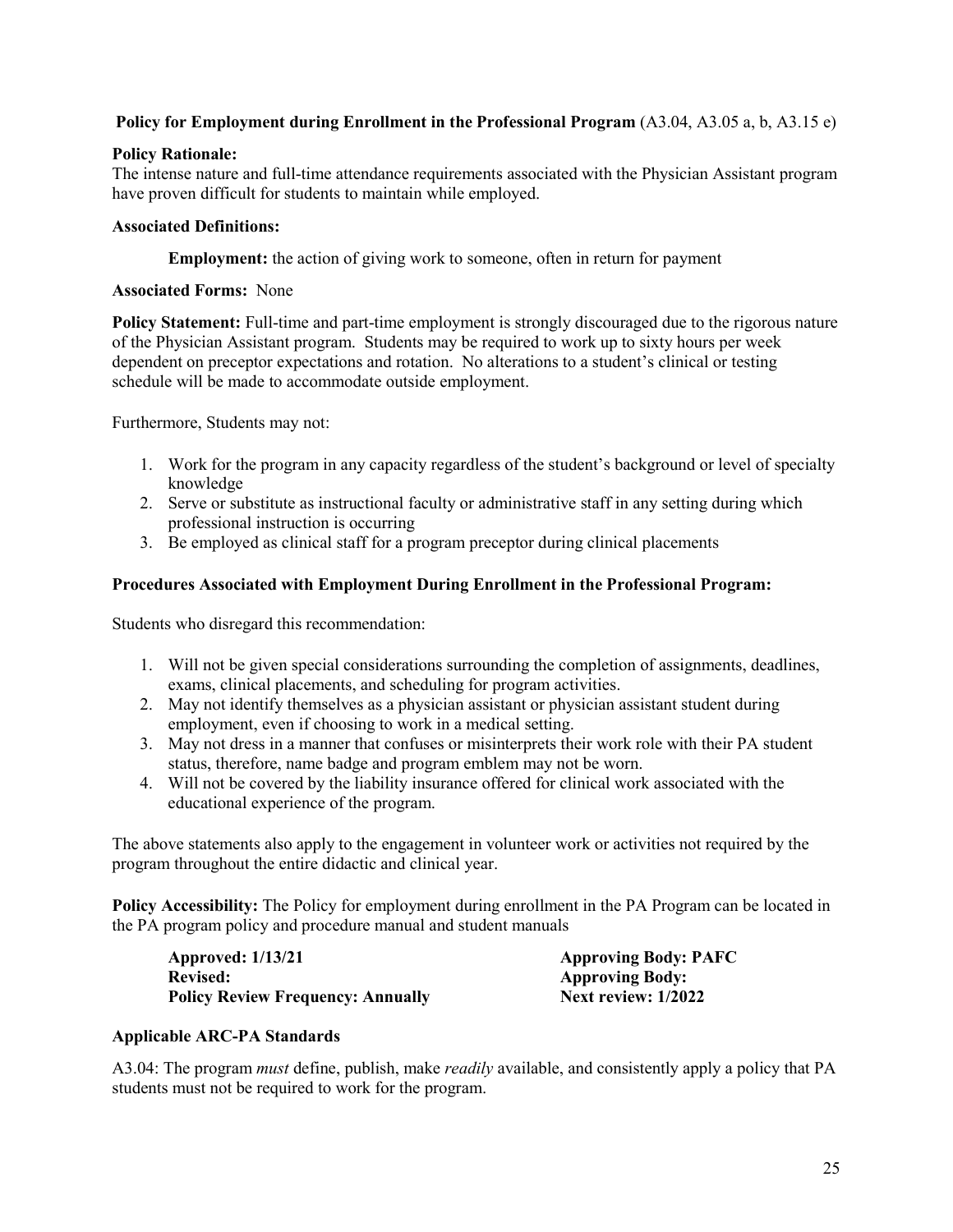A3.05: The program *must* define, publish, make *readily* available, and consistently apply a policy that PA students must not substitute or function as

- a) instructional faculty
- b) clinical or administrative staff

A3.15: The program *must* define, publish, consistently apply, and make *readily* available to students upon admission:

e) policy for student employment while enrolled in the program

# **Policy for Extracurricular Activities during Enrollment in the Program**

# **Policy Rationale:**

The intense nature and full-time attendance requirements associated with the Physician Assistant program have proven difficult for students to maintain while participating in extracurricular activities.

# **Associated Definitions:**

**Extracurricular Activities:** any activity performed by students that falls outside the realm of the program curriculum.

# **Associated Forms:** None

**Policy Statement:** Participation in extracurricular activities during the professional phase (didactic and clinical years) of the program will prove challenging to students due to the advanced education and extensive training requiring in supervised clinical practice environments. Students may be required to work up to sixty hours per week dependent on preceptor expectations and rotation. No alterations to a student's clinical or testing schedule will be made to accommodate extracurricular activities.

# **Procedures Associated with Extracurricular Activities during Enrollment in the Professional Program:**

Students who disregard this recommendation:

1. Will not be given special considerations surrounding the completion of assignments, deadlines, exams, clinical placements, and scheduling for program activities.

**Policy Accessibility:** The Policy for extracurricular activities during enrollment in the PA Program can be located in the PA program policy and procedure manual and student manuals

**Approved: 1/13/21 Approving Body: PAFC Revised: Approving Body: Policy Review Frequency: Annually <b>Next review: 1/2022**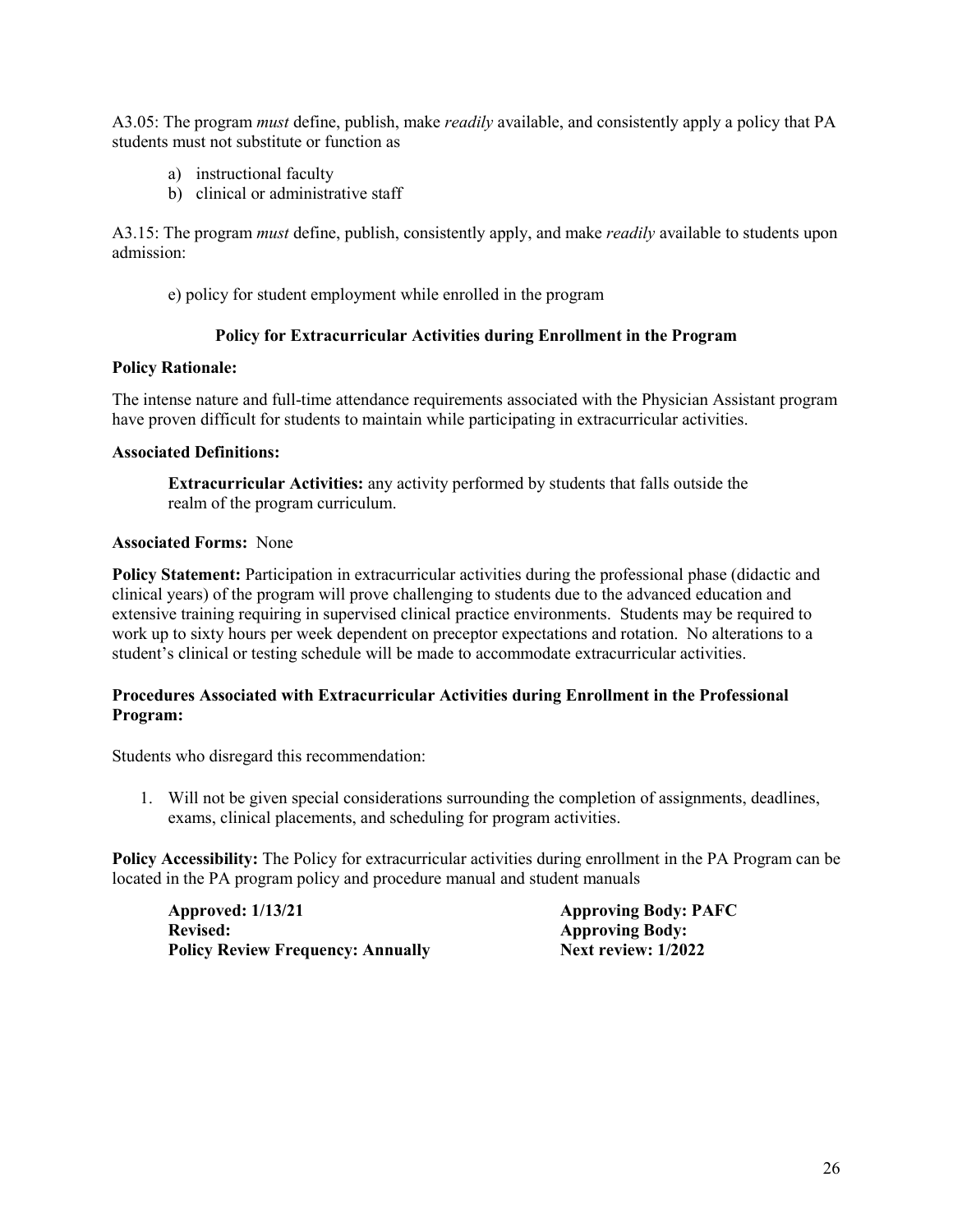# **Family Educational Rights and Policy Act.**

The Family Educational Rights and Privacy Act (FERPA) is a federal law (20 U.S.C. 1232g) that protects the privacy of a student's education records. A student is someone that has been accepted, matriculated, and enrolled (or a former student of) Elizabethtown College. An "eligible student" under FERPA is a student who is 18 years of age or older, or who attends a post-secondary institution. The following information is reported as found on the Registration and Records office page at Elizabethtown College

# FERPA Forms

- [Authorization to Disclose Educational Record Information](https://www.etown.edu/offices/registration-records/files/forms/NEW%20Disclose%20Edcuation%20Record%20form.pdf)
- [Request for Non-Disclosure of Directory Information](https://www.etown.edu/offices/registration-records/files/forms/NEW%20Request%20for%20Non-disclosure%20form.pdf)
- Request to Revoke a Previous Authorization

# FERPA Rights

- 1. The right to review and inspect his or her own education records.
	- An eligible student has the right to inspect and review the student's education records within 45 days after Elizabethtown College receives a request for access. The Office of Registration and Records is the custodian of your academic record. A student should submit to the Registrar a written request that identifies the record(s) the student wishes to inspect. The Office of Registration and Records will make arrangements for access and notify the student of the time and place where the records may be inspected. If the requested records are not maintained by the Office of Registration and Records, you will be advised of the appropriate records custodian to whom the request should be addressed.
- 2. The right to request an amendment of the education record. An eligible student has the right to seek amendment of the student's education records that the student believes to be inaccurate, misleading, or otherwise a violation of the student's privacy rights under FERPA.
	- $\circ$  A student who wishes to ask the college to amend the record should write the records custodian responsible for the record, clearly identifying the part of the record the student wishes to be amended, and specify why it should be changed.
	- $\circ$  The college will, within a reasonable time after receipt of the request, determine whether to amend the record as requested. The student will receive written notification of the research outcomes in writing.
	- $\circ$  If the college reaches a decision not to amend the record as requested, the college will notify the student in writing of the decision and the student's right to a formal hearing regarding the request for amendment. Additional information will be provided to the student when notification of the right to a hearing is conveyed to the student.
- 3. The right to provide written consent before personally identifiable information is disclosed, except when FERPA authorizes disclosure without consent. An eligible student has the right to provide written consent before the college discloses personally identifiable information (PPI) from the student's education records, except to the extent FERPA authorizes disclosure without student consent. The college may disclose education records without a student's prior consent when authorized by FERPA, including to "school officials" whom the college has determined to have "legitimate education interest".
- 4. The right to file a complaint. An eligible student has the right to file a complaint with the U.S. Department of Education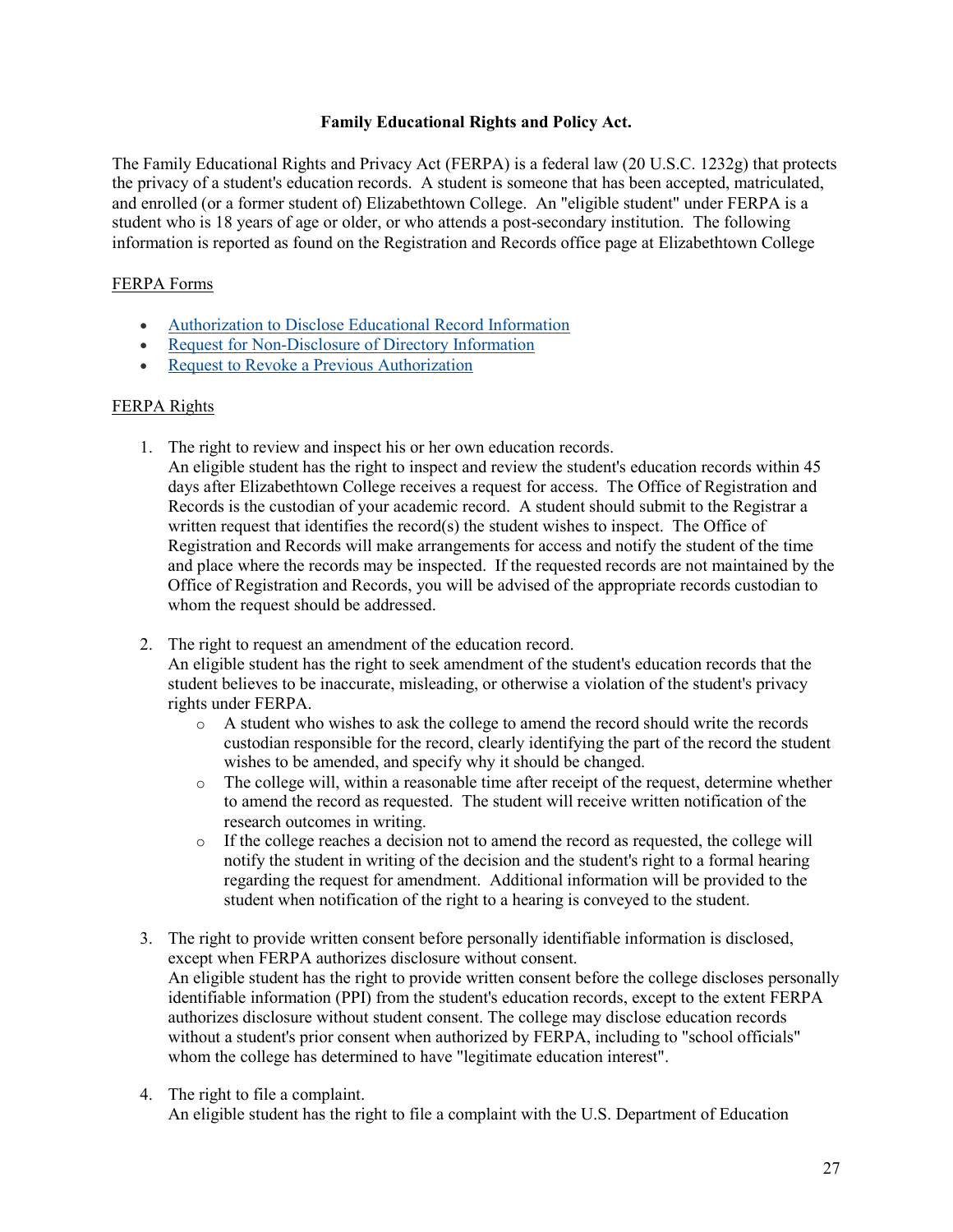concerning alleged failures by Elizabethtown College to comply with the requirements of FERPA. Mailing address: Family Policy Compliance Office, U.S. Department of Education, 400 Maryland Avenue - SW, Washington DC 20202.

#### **Grade Policy** (A3.15a).

#### **Policy Rationale:**

Student progress for students enrolled in the Physician Assistant Program must be continually monitored and documented in a manner that promotes that prompt identification of knowledge and skill deficiencies.

**Policy Statement:** All students must perform according to the academic standards set forth by the PA program. Student progress is continually monitored and documented in a manner that will promptly identify knowledge and skill deficiencies for students with the Elizabethtown College Physician Assistant Program.

Required Academic Standards. The following standards are regarded as the minimum acceptable standards for students within the clinical year in each subject area for which a grade is earned.

Grades are reported as A, B, C, and F with plus and minus distinctions made. Designations of I, W, WF, P, NP, and AUD are used in appropriate situations.

Grade definitions are:

|               | Distinguished                  |
|---------------|--------------------------------|
| B             | Above Average                  |
| $\mathcal{C}$ | Average                        |
| F             | Failure                        |
| I             | Work Incomplete                |
| W             | Withdrawal from Course         |
| WF            | Withdrawal Failing from Course |
| Р             | Pass                           |
|               | No pass (Failure)              |

Grading Scale. Clinical year grading scale utilizes a 4.00 quality point system. Quality points are assigned per semester hour of credit as follows:

| <b>Letter Grade</b> | Percentage  | <b>Quality Points</b> |
|---------------------|-------------|-----------------------|
| A                   | 94-100%     | 4.00                  |
| $A -$               | $90 - 93\%$ | 3.70                  |
| $B+$                | 87-89%      | 3.30                  |
| В                   | 84-86 %     | 3.00                  |
| B-                  | 80-83%      | 2.70                  |
| $C+$                | 77-79%      | 2.30                  |
| C                   | 74-76%      | 2.00                  |
| F, WF               | $< 74\%$    | 0.00                  |

Students in the Physician Assistant Program must obtain  $\geq$  74% in all courses for successful completion of the course. For continuation from semester to semester in the clinical year, students may have no grades less than a C. For successful completion of the clinical year, students may have no more than one grade less than a B for the year and no grades less than a C.

The pass/no pass (P/NP) grading option may be utilized throughout the clinical year for completion of competencies and assessment skills, as well as for courses that are not included in the calculation of the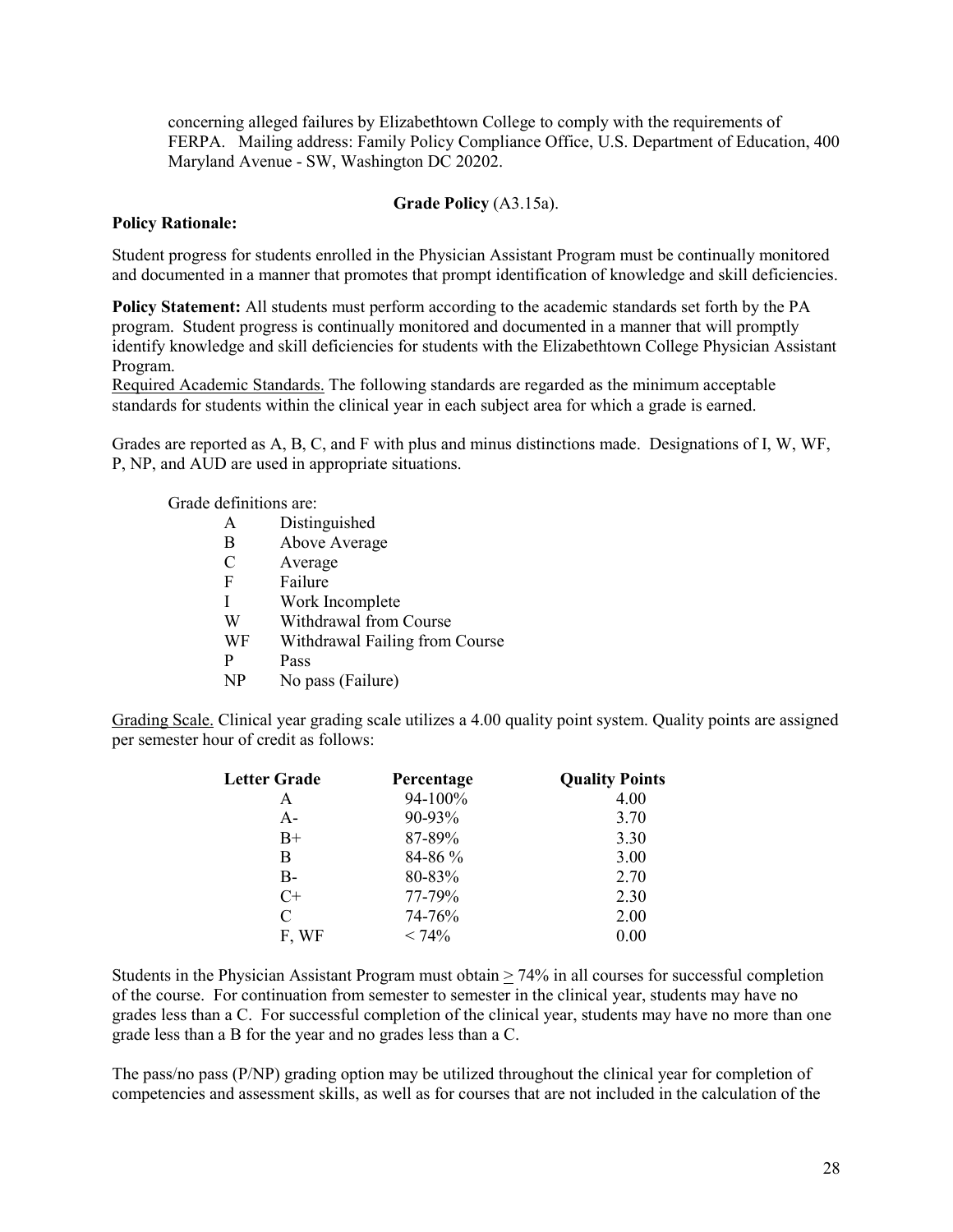student's overall grade point average. Students may be expected to complete one course per semester that is graded in this manner.

Clinical Rotation Grading. Grades for clinical rotations are derived from the following list. The final grade for each **core** clinical Rotation will be calculated using the following percentages for each module:

| End of Rotation Examination         | 40%   |
|-------------------------------------|-------|
| Preceptor Evaluation                | 25%   |
| Quizzes                             | 10%   |
| Written Assignments                 | 10%   |
| <b>Patient Database Maintenance</b> | 5%    |
| Mid-Rotation Evaluation             | $5\%$ |
| Self-Reflection                     | 5%    |

The criterion for a failing grade for a clinical rotation is **any one** of the following items:

- **Excessive unexcused absences from the clinical site**
- Failing evaluation by the clinical preceptor
- Failure to submit written assignments to meet program standards
- Failure to successfully remediate end of rotation examinations
- Failure to obtain an overall grade of 74% or higher for the clinical rotation

**Policy Accessibility:** The Grade Policy for the PA Program can be located in the PA program policy and procedure manual, student manuals, and course syllabi

| <b>Approved: 1/13/21</b>                 | <b>Approving Body: PAFC</b> |
|------------------------------------------|-----------------------------|
| <b>Revised:</b>                          | <b>Approving Body:</b>      |
| <b>Policy Review Frequency: Annually</b> | Next review: $1/2022$       |

#### **Applicable ARC-PA Standards**

A3.15: The program *must* define, publish, consistently apply and make *readily available* to students upon admission

a) any required academic standards

# **Grievance and Appeal Policy—Students** (A3.15 g)

#### **Policy Rationale:**

The Physician Assistant Program recognizes due process and the rights of students to appeal decisions/actions that affect their academic and professional progress throughout the program.

#### **Associated Forms:**

Grievance Form

**Policy Statement:** Decisions and actions affecting the Academic and Professional Progression of Students within the Physician Assistant Program are made by the APAC Committee, which recognizes due process and the rights of students to appeal decisions.

Grade Appeal: The Physician Assistant Program abides by the Elizabethtown College Policies related to academic grievance, as outlined in the College Catalog.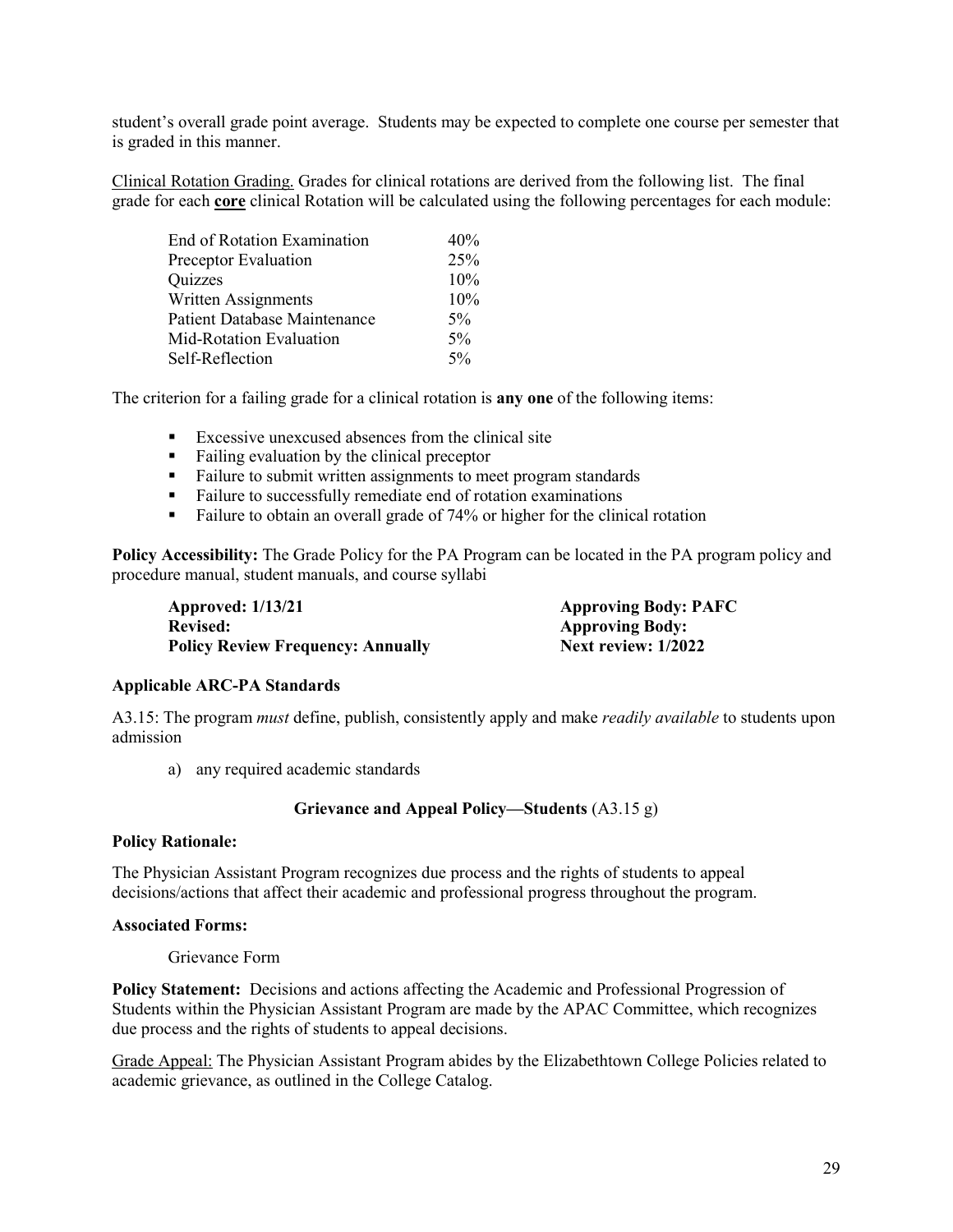Grades are considered official at the time of submission to the Office of Registration and Records. Official grades may only be changed through appeal under the Elizabethtown College's Grade Appeal Policy or by an instructor's petition to the Dean of Faculty to correct a documented grading error.

Grade appeals must be submitted within 30 days of the official release date from the Office of Registration and Records with evidence of grading errors presented at the time of appeal. Valid basis for grade appeals according to Elizabethtown College include the following:

- A mathematical error in grade calculation
- A clerical/technical error in recording of the grade
- Harsher grading standards were applied to one student over other students in the course
- Grade assigned was not calculated using the standings stated in the syllabus

Any exceptions to the 30-day time frame of appeal must be made through formal petition to and approval from the Elizabethtown College Academic Standing Committee.

Information Specific to Clinical Year: All issues and concerns regarding rotations should be addressed with the Physician Assistant Program's Clinical Coordinator first. Students must not express grievances regarding a rotation or program coursework directly with the instructional faculty/preceptor, or a member of the clinical site. Violation of this policy will not be tolerated.

Students are encouraged to establish and maintain good communication with their preceptors. This includes requests for feedback on their performance. However, it is not appropriate for students to dispute or argue an evaluation or rotation grade with the instructional faculty/preceptor during or after the completion of the rotation. All concerns regarding preceptor evaluations or grades should be addressed with the Clinical Coordinator immediately.

Any perceived communication or professional concerns that exist between the student and preceptor must be relayed to the Clinical Coordinator immediately. Presentation of concerns following the completion of the rotation, or after grades have been submitted will not be entertained.

All grievances, student grade appeals, or other program decisions should be submitted in writing to the Clinical Coordinator utilizing the Student Grievance or Grade Appeal Form. All student grievances will be fully investigated by the Clinical Coordinator.

If resolution of the student's concerns are not met during discussions with the Clinical Coordinator, student concerns should be addressed with the PA Program Director. Alteration to previously made decisions will be made at the discretion of the Program Director.

# **Procedure for Grievance and Appeal Policy:**

- 1. Student appeals must be based upon the Program's failure to follow established PA program policies and procedures. As such, appeals must be based on evidence that a factual or procedural error was made or that significant information was overlooked. Furthermore, an appeal submission does not guarantee a change in the decision.
- 2. Appeals must be submitted in writing to the Program Director within five (5) business days of the action/decision being made.
- 3. Appeals will be reviewed by the Program Director and appropriate Program Committees.
- 4. Students will be invited to attend a meeting to present their case within five (5) business days of receiving the appeal and respond to any questions the committee or Program Director may have. No additional representatives or legal counsel are permitted to be in attendance.
- 5. A decision will made provided to students within five (5) business days of the appeal meeting.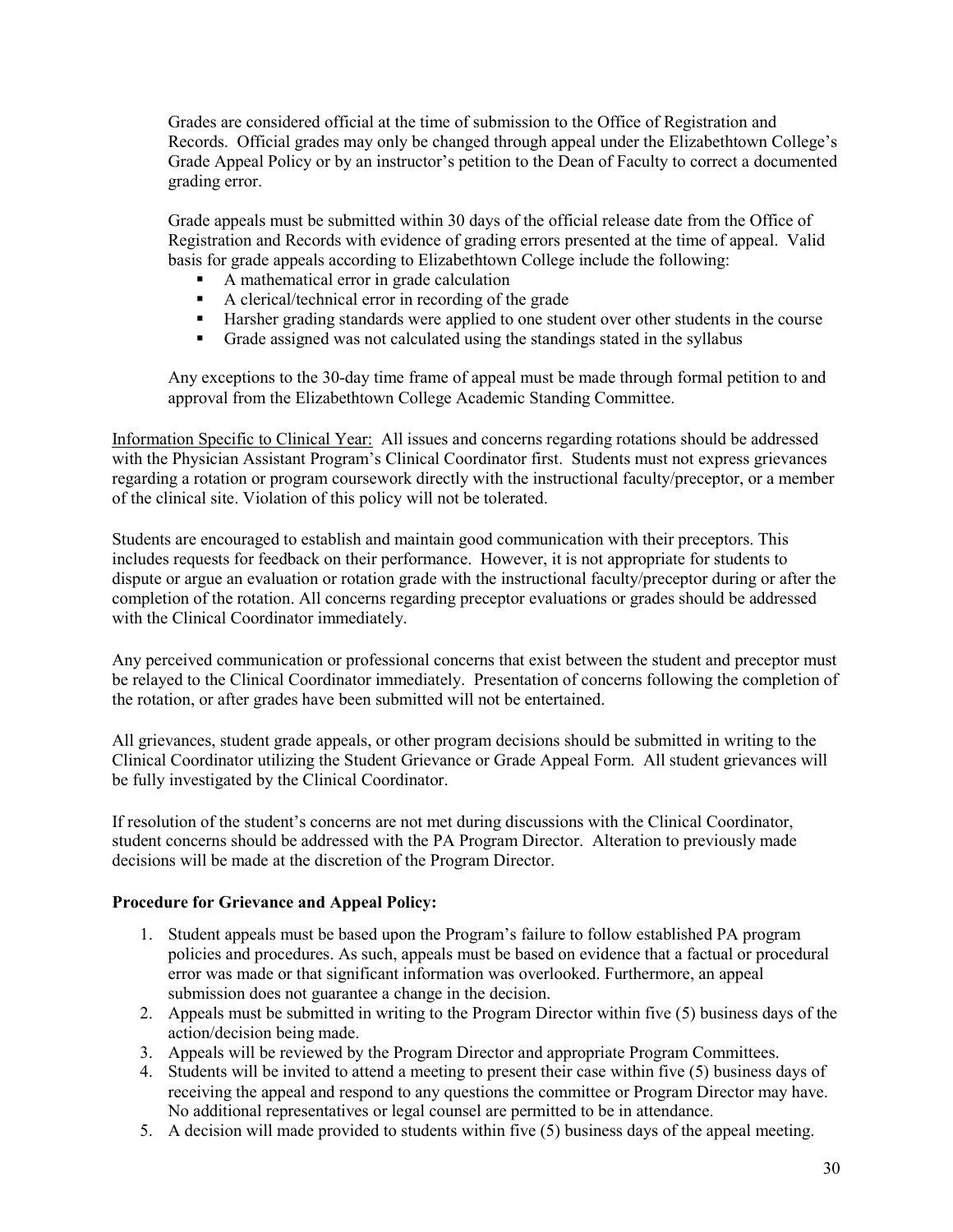- 6. Students may choose to challenge the decision of the Physician Assistant Program and initiate an appeal to the Dean of the School of Human and Health Professions within five (5) business days of the Program's appeal decision and must be submitted in writing.
- 7. Students may choose to challenge the decision of the Dean of the School of Human and Health Professions and appeal the decision to the Academic Progress Committee at Elizabethtown College.

**Policy Accessibility:** The Grievance and Appeal Policy for the PA Program can be located in the PA program policy and procedure manual and student manuals

**Approved: 1/13/21 Approving Body: PAFC Revised:** Approving Body:<br> **Policy Review Frequency: Annually Mext review: 1/2022 Policy Review Frequency: Annually** 

#### **Applicable ARC-PA Standards**

A3.15: The program *must* define, publish, consistently apply and make *readily available* to students upon admission:

g) policies and procedures for student grievances and appeals

# **Health Insurance Policy**

#### **Policy Rationale:**

Students are responsible for all costs associated with the evaluation and treatment of any illnesses or injuries that occur while in the Physician Assistant Program.

#### **Associated Forms:**

Proof of Health Insurance Form

**Policy Statement:** All students enrolled in the Elizabethtown College Physician Assistant Program are required to have active health insurance coverage throughout the duration of the program. Students are responsible for all costs associated with the evaluation and treatment of any injuries (needle stick, bodily fluid exposure, etc.) or illnesses that occur while in the Physician Assistant Program.

**Policy Accessibility:** The Health Insurance Policy for the PA Program can be located in the PA program policy and procedure manual and student manuals

| Approved: 1/13/21                        | <b>Approving Body: PAFC</b> |
|------------------------------------------|-----------------------------|
| <b>Revised:</b>                          | <b>Approving Body:</b>      |
| <b>Policy Review Frequency: Annually</b> | <b>Next review: 1/2022</b>  |

# **Health Insurance Portability and Accountability Act (HIPAA) Policy**

#### **Policy Rationale:**

The Health Insurance Portability and Accountability Act (HIPAA) is an essential aspect of providing healthcare and ensures that healthcare providers, health plans, healthcare clearinghouses, and business associates of HIPAA-covered entities must implement multiple safeguards to protect sensitive personal and health information.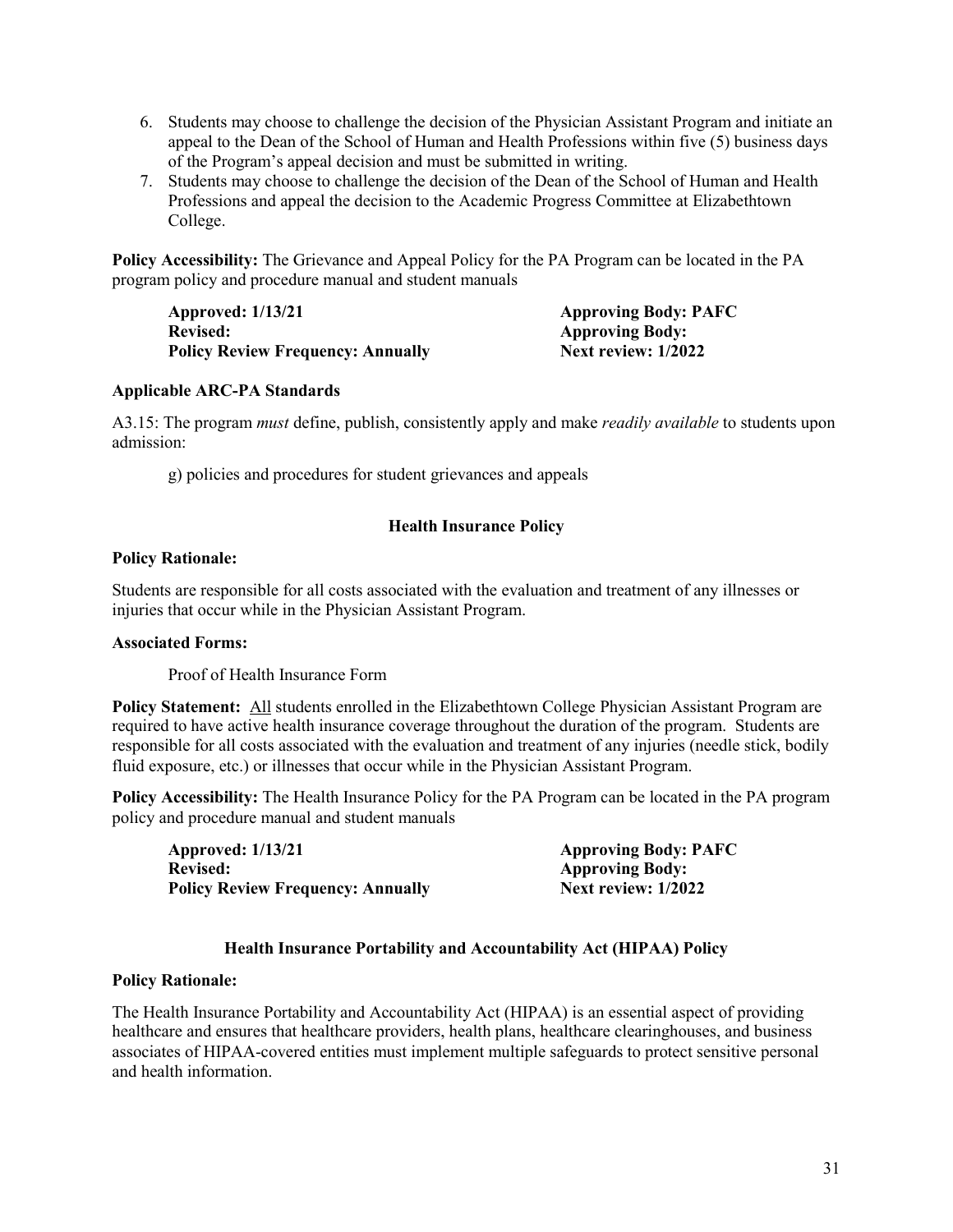#### **Associated Definitions:**

**HIPAA:** The Health Insurance Portability and Accountability Act (HIPAA) of 1996 is a federal law that required the creation of national standards to protect sensitive patient health information from being disclosed without the patient's consent or knowledge

# **Associated Forms:**

HIPAA Training Completion Form

# **Policy Statement:**

Didactic Year: Students will receive education on the Health Insurance Portability and Accountability Act (HIPAA) training throughout didactic year and must successfully complete HIPAA training prior to the provision of healthcare.

Clinical Year: Students must complete Health Insurance Portability and Accountability Act (HIPAA) training prior to entry into clinical rotations. Additionally, some clinical sites may require additional HIPAA training. Failure to complete this training will result in immediate dismissal from clinical rotations, resulting in additional clinical time required to make up missed time, causing a delay in graduation.

**Policy Accessibility:** The HIPAA Policy for the PA Program can be located in the PA program policy and procedure manual and student manuals

**Approved: 1/13/21 Approving Body: PAFC** Revised: **Approving Body: Policy Review Frequency: Annually Next review: 1/2022** 

# **References:**

United States Department of Health and Human Services (n.d.a). Health Information Privacy. *Office for Civil Rights.* Retrieved from https://www.hhs.gov/hipaa/index.html

# **Inclement Weather Policy** (A1.02 g)

# **Policy Rationale:**

Elizabethtown College is committed to maintaining a safe, respectful, and healthy work and learning environment that promotes student safety in severe weather conditions.

# **Associated Definitions:**

**Inclement Weather:** any severe weather condition which delays or prevents the safe departure or arrival of students.

#### **Associated Forms:**

Inclement Weather Form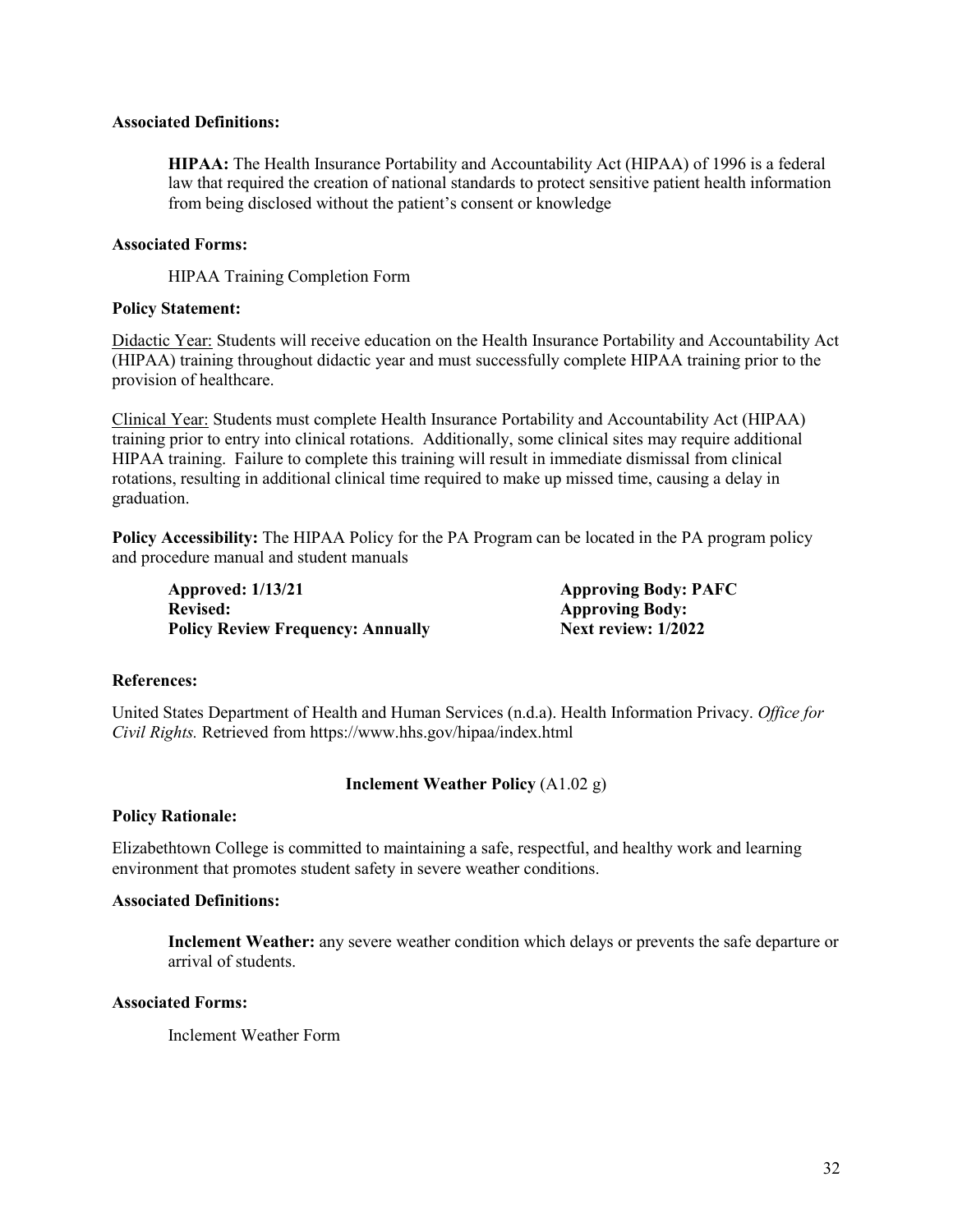# **Policy Statement:**

Didactic Year: During snow and extreme weather, the College will follow established procedures regarding classes and other scheduled on-campus events. It is important for students to be aware of the following:

- In inclement weather, classes at Elizabethtown College typically will meet as scheduled. On an individual basis, classes may be canceled or postponed if a faculty member is unable to safely travel to campus. If this occurs, faculty members will notify their students and Campus Security.
- If the normal schedule of classes and work is delayed or if campus is closed and classes are cancelled, a decision is made, if possible, by 5:30am.
- Delay: Students are expected to report once the delay is complete and follow the remainder of the day's schedule (unless otherwise notified).
- Closing: No classes will be held; campus events and home athletic events are cancelled; and all administrative and department offices are closed (with the exceptions outlined below).
- Announcements regarding changes in the overall class schedule resulting from inclement weather will be made electronically through an EC-Alert outreach text, through social media outlets and by a campus-wide Headline News e-mail, and/or on the College website. Additionally, local media outlets may be notified, but members of the campus community are encouraged to first check text, social media, College e-mail, the College website, or to call the College Hotline at 717.361.1988 or ext. 1988 for updated information.
- Dining Services, Campus Security, and other essential campus services will remain open regardless of the weather.

Clinical Year: In the event of school closure due to weather emergencies or other unforeseen circumstances, there will be no on-campus classes held. Any canceled or missed classes may be rescheduled and coursework made up at another time. If the clinical site or office remains open and students can arrive to their site safely, it is expected that they attend. If for any circumstance the student is unable to safely report to their clinical site, the Clinical Coordinator and Preceptor should be notified immediately and the Inclement Weather Form should be submitted.

# **Procedure for Inclement Weather Policy (Clinical Year Students):**

- 1. Clinical year students unable to safely report to their clinical sites due to inclement weather must notify their Preceptor via Preceptor-preferred contact and the Clinical Coordinator via email immediately.
- 2. Inclement Weather Form must be completed and submitted within 24 hours.

**Policy Accessibility:** The Policy for Inclement Weather for the PA Program can be located in the PA program policy and procedure manual and student manuals

| <b>Approved: 1/13/21</b>                 |  |
|------------------------------------------|--|
| <b>Revised:</b>                          |  |
| <b>Policy Review Frequency: Annually</b> |  |

Approving Body: PAFC **Approving Body: Next review: 1/2022** 

# **Applicable ARC-PA Standard:**

A1.02: The sponsoring institution is responsible for:

g) documenting appropriate security and personal safety measures for PA students and faculty in all locations where instruction occurs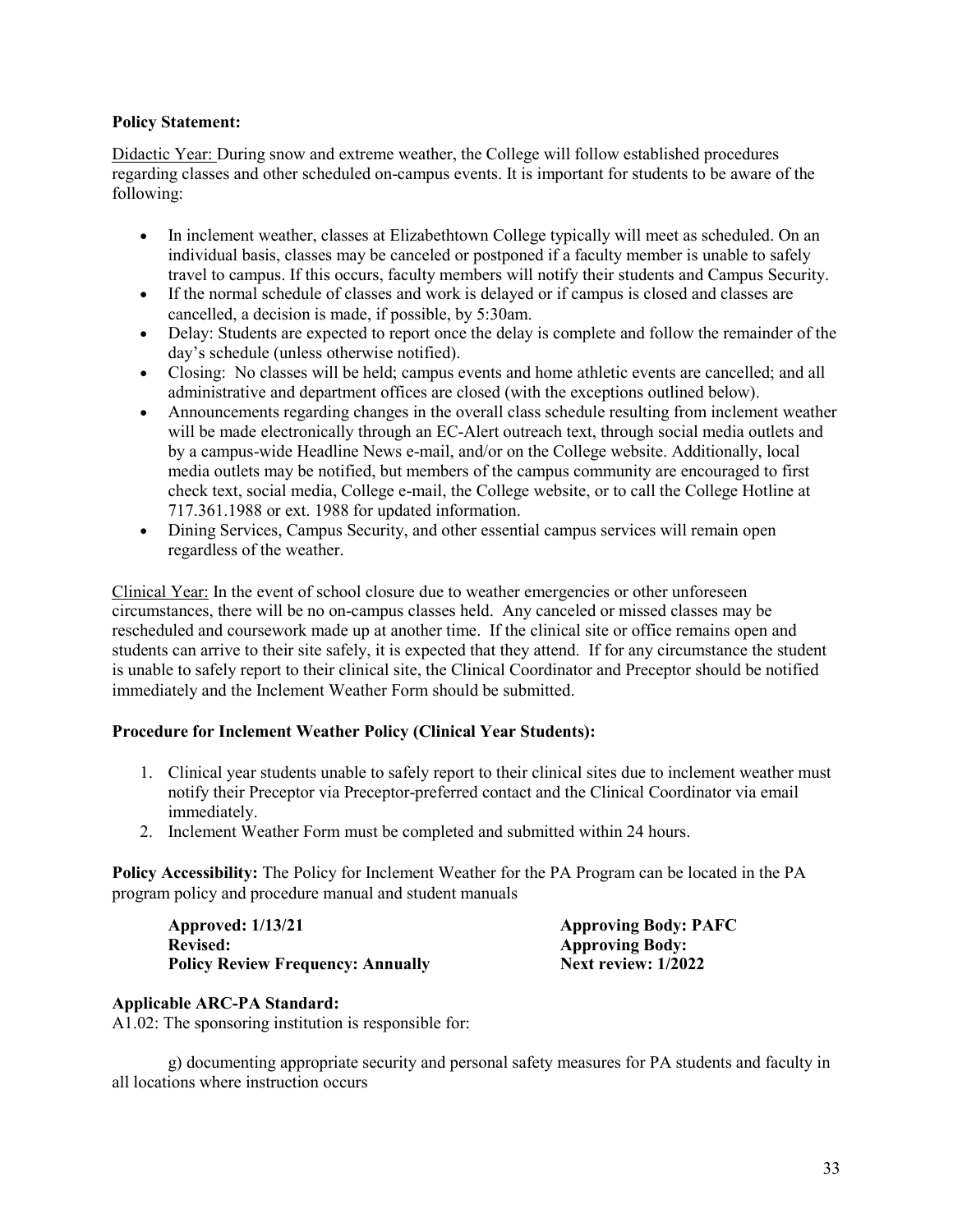# **Infection Control & Prevention Policy** (A1.02 g, A3.08 a)

# **Policy Rationale:**

One of the primary concerns of the PA program is to keep students, faculty, staff, preceptors, and supervised clinical practice experience-sponsoring organizations up-to-date on program and institution policies and procedures surrounding infection control and safety while in the training environment and providing patient care.

# **Associated Definitions:**

**Standard Precautions:** minimum safety and infection prevention practices that apply to all patient care, laboratory or technical skills training experiences which occur in any healthcare setting and training environment.

# **Associated Forms:**

Infection Control and Prevention Acknowledgement Form

**Policy Statement:** Standard precaution practices will be utilized by students, faculty, staff, and preceptors in all healthcare training situations and clinical settings in which healthcare is delivered. Standard precaution practices are designed to prevent the spread of infection and disease to others while protecting healthcare professionals from contracting infection or disease. Students will be introduced to Standard Precautions during program orientation with concepts reinforced throughout the didactic and clinical phases of the program.

Additionally, training regarding Occupational Safety and Health Administration (OSHA) standards occurs prior to entry into clinical rotations during clinical year by the Physician Assistant Program. Additionally, the facility at which the rotation takes place shall also provide PA students access to the facility's rules, regulations, policies, and procedures with which the PA students are expected to comply. These include, but are not limited to, the Facility's OSHA standards, personal and workplace security and personal safety policies and procedures. These policies shall address all appropriate safety measures for PA students and instructors on site.

# **Procedure for Infection Control and Prevention:**

Standard Precautions:

Hand Hygiene. The provision of good hand hygiene practices is critical in the prevention of illness and spreading of infection. Current recommendations from the Centers for Control and Prevention recommend the use of alcohol-based hand rub for hand hygiene unless hands are visibly soiled with dirt, blood, or other bodily fluids or after providing care to patients or individuals with known or suspected infectious diarrhea at which time soap and water should be used.

Students *must* perform hand hygiene in the following situations

- Prior to performing aseptic tasks
- On entering a patient's room
- Before touching a patient
- During patient care if moving from a contaminated body-site to a clean-body site
- After glove removal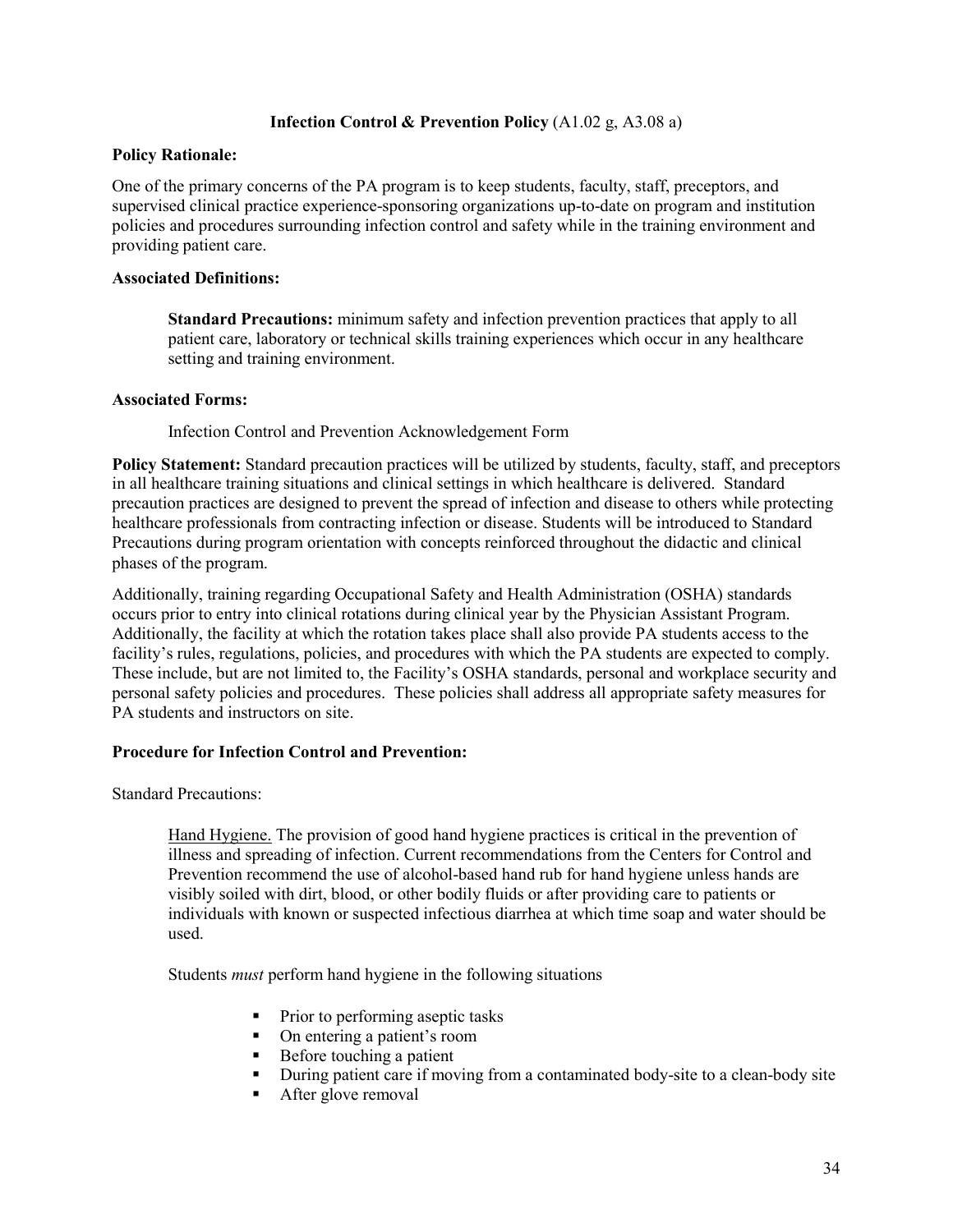- Before exiting the patient's care area after touching the patient or an item in their room
- After contact with bodily fluids, excretions, blood, and wound dressings

Safe Injection Practices. While performing injections and immediately after, students must:

- Take precautions necessary to avoid recapping needles
- Utilize self-sheathing needles or needless systems if available
- Dispose of sharps in designated puncture-resistant containers immediately following use

Use of Personal Protective Equipment (PPE). Students must ensure the appropriate utilization of personal protective equipment while providing care to patients and as necessary in healthcare training environments. If necessary PPE is not available at clinical sites due to shortage, students *must* contact the Program Clinical Coordinator immediately.

- Gloves should be worn during patient contact and when handling potentially contaminated equipment
- Facial masks, protective eyewear, and/or gowns will be worn when performing/assisting in procedures with a risk of bodily fluid or other hazardous material splashes or sprays
- Utilization of N95 masks or PAPR as necessary for protection against respiratory droplet infections with FIT testing as available.

Respiratory Hygiene. Students must practice respiratory hygiene at all times, including:

- Covering of mouth/nose with coughing and/or sneezing
- Utilization and disposal of tissues
- **Performance of hand hygiene after contact with respiratory secretions**
- **Consideration of mask utilization to prevent aerosolized spread**

Safe Handling of Specimens, Equipment, and Potentially Contaminated Surfaces.

- During didactic year, students will disinfect areas in which patient care activities are performed as directed by the course instructor
- Reusable medical equipment will be cleaned and disinfected according to the instructions provided by the manufacturer.

**Policy Accessibility:** The Infection Control and Prevention Policy for the PA Program can be located in the PA program policy and procedure manual and student manuals

**Approved: 1/13/21 Approving Body: PAFC Revised: Approving Body: Policy Review Frequency: Annually Next review: 1/2022** 

#### **References**

CDC (n.d.a). Infection Control. *Centers for Disease Control and Prevention.* Retrieved from https://www.cdc.gov/infectioncontrol/index.html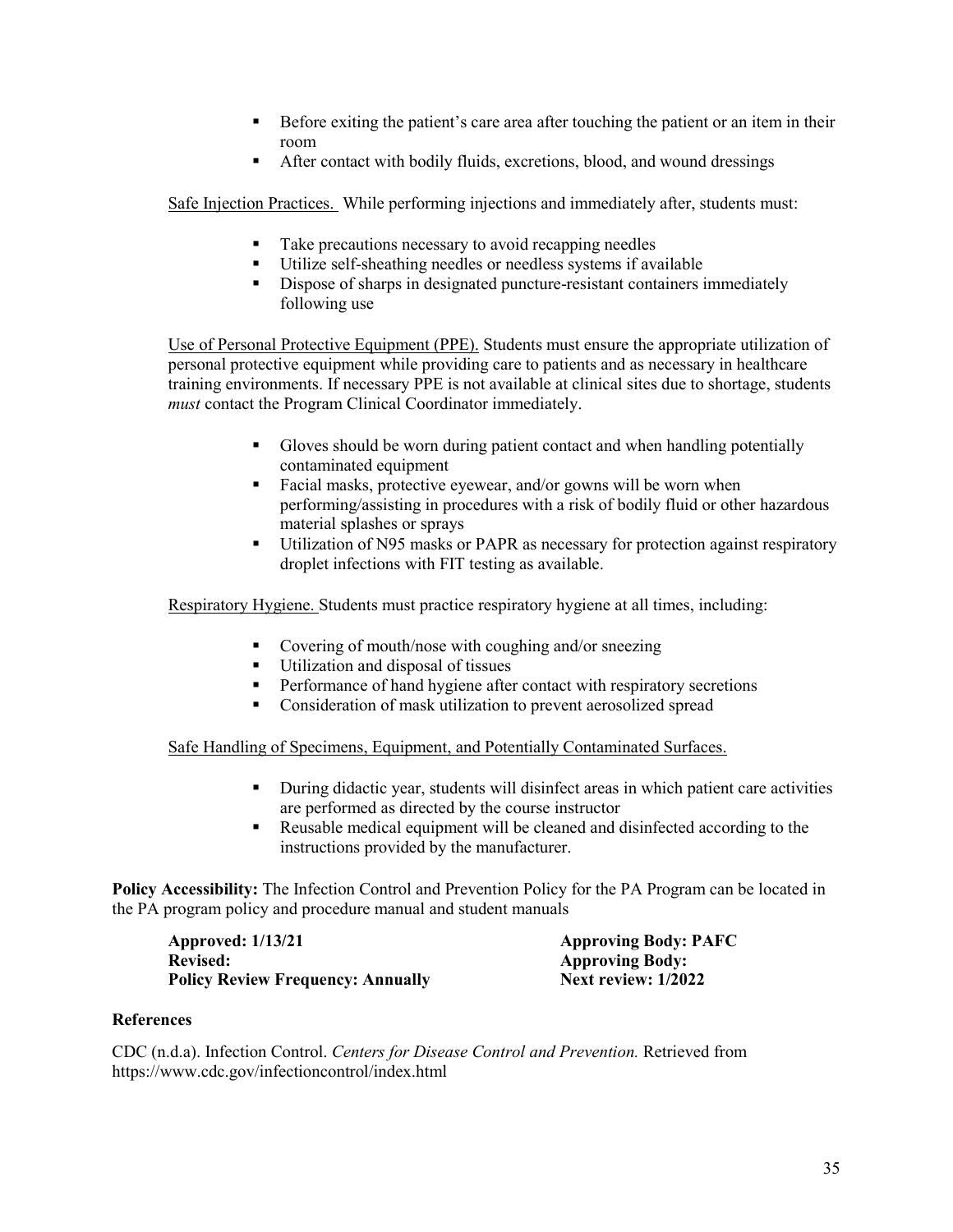# **Applicable ARC-PA Standards**

A1.02: The sponsoring institution is responsible for:

g) documenting appropriate security and personal safety measures for PA students and faculty in all locations where instruction occurs

A3.08: The program *must* define, publish, make *readily available* and consistently apply policies addressing student exposure to infectious and environmental hazards before students undertake any educational activities which would place them at risk. These policies must:

a) address methods of prevention

# **Professionalism Policy** (B2.19 c)

# **Policy Rationale:**

Elizabethtown College is committed to maintaining a safe, respectful, and healthy work and learning environment that ensures federal and state laws, as well as College regulations prohibiting violence and discrimination are fully enforced.

#### **Associated Definitions:**

**Professionalism:** respect, integrity, honesty, and ethical behavior in all circumstances

#### **Associated Forms:**

Professionalism Violation Form

# **Policy Statement:**

*Expectations for Classroom Behavior.* Students must perform professionally in the program's classroom and demonstrate collegiality with students, faculty, staff, and guest lectures at all time.

- Consistently complete class assignments with all required components and by the academic deadlines provided by the course instructor.
- Meet classroom attendance requirements and arrive to class on time and ready to learn.
- Respect the opinions of other students, faculty, staff, and guest lecturers at all times.
- Maintain a level of respect for all faculty, staff, and guest lectures both in and out of the classroom setting.
- Maintain professional standards both in and out of the classroom setting.
- Cell phones are to be turned off or silenced unless instructed to utilize during classroom activities.

Repetitive instances of inappropriate classroom behavior will be taken to the Academic and Professionals Affairs Committee (APAC). Failure to meet classroom behavior expectations may result in dismissal of the student from the Physician Assistant Program.

*Expectations for Clinical Rotation Behavior.* To promote optimal learning during clinical rotations, students are to maintain professional and respectful interactions with other students, preceptors, site staff, program and instructional faculty, and their colleagues.

- Comply with all program policies as outlined in the clinical year/student manual.
- Maintain required GPA expectations.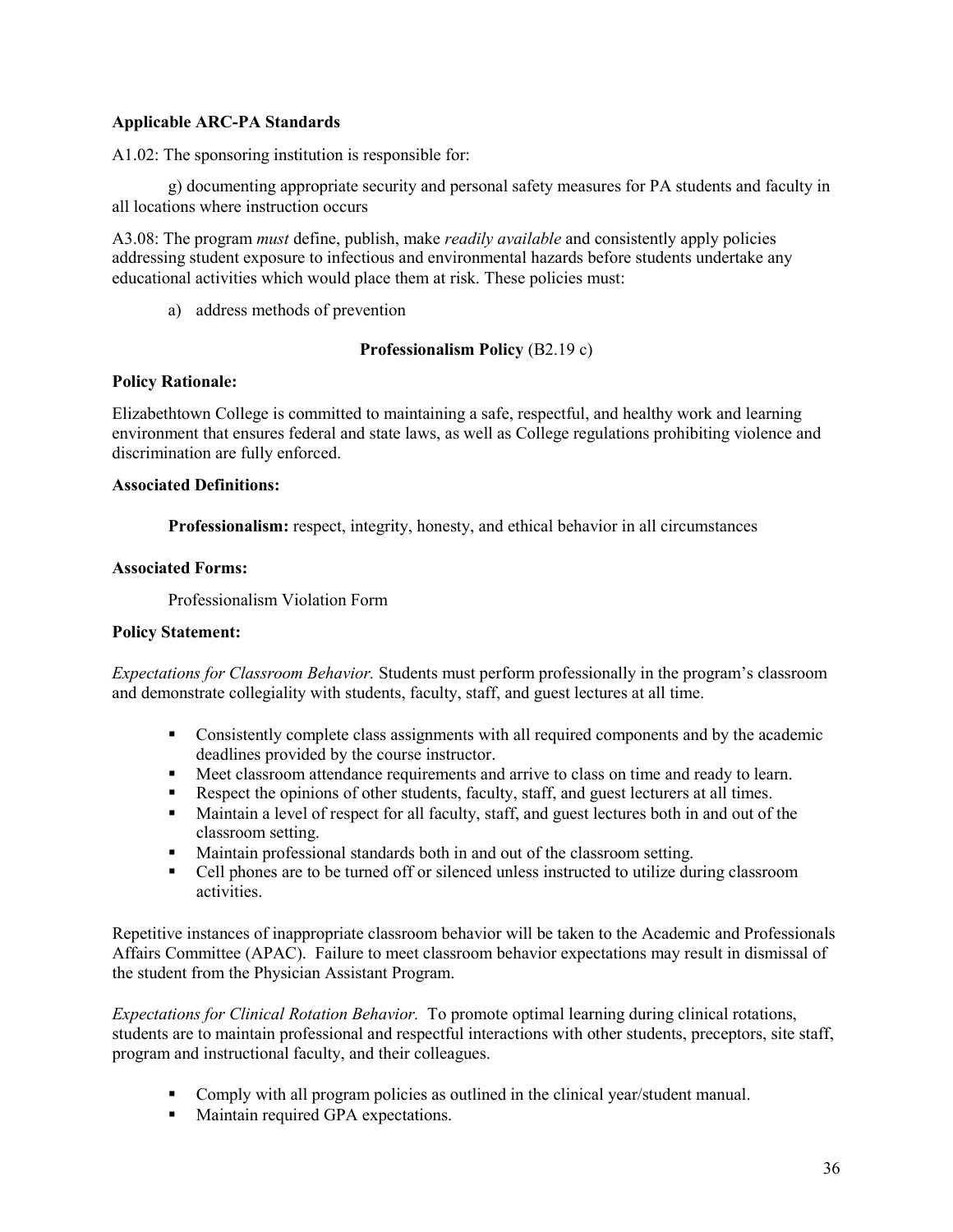- **If** Understand the role of the student in the learning process.
- Attend clinical rotations as submitted on your schedule to the clinical coordinator.
- Meet all requirements for the end of rotation examinations.
- Complete all assignments in a timely manner.
- Comply with local, state, and national laws at all times.

Repetitive instances of inappropriate clinical year behavior will be taken to the Academic and Professionals Affairs Committee (APAC). Failure to meet clinical year behavior expectations may result in dismissal of the student from the Physician Assistant Program.

Students are encouraged to give professors, staff, and preceptors thank you notes. However, the giving of gifts to individual professors, staff, or preceptors while in the PA program is prohibited.

*Expectations for Interpersonal Behavior.* Utilization of appropriate interpersonal behaviors will facilitate a respectful and collegial environment for student learners.

- Maintain positive and constructive interpersonal relations to resolve conflict.
- Demonstrate emotional maturity and stability through challenges while forming professional work relationships with faculty, staff, rotation personnel, and peers.
- Avoid engaging in acts that may be construed as physically or verbally abusive, relational impropriety, and/or criminal violation of personal property.
- Appropriately function as a member of the health care team.

To promote optimal learning during clinical rotations, students are to maintain professional and respectful interactions with other students, preceptors, site staff, program and instructional faculty, and their colleagues.

- Comply with all program policies as outlined in the clinical year/student manual.
- **Maintain required GPA expectations.**
- Understand the role of the student in the learning process.
- Attend clinical rotations as submitted on your schedule to the clinical coordinator.
- Meet all requirements for the end of rotation examinations.
- Complete all assignments in a timely manner.
- Comply with local, state, and national laws at all times.

Repetitive instances of inappropriate interpersonal behavior will be taken to the Academic and Professionals Affairs Committee (APAC). Failure to meet interpersonal behavior expectations may result in dismissal of the student from the Physician Assistant Program.

**Policy Accessibility:** The Professionalism Policy for the PA Program can be located in the PA program policy and procedure manual and student manuals. Furthermore, instruction on professionalism will occur during program orientation for didactic and clinical year, as well as during the introduction to each didactic and clinical course.

| <b>Approved: 1/13/21</b>                 | <b>Approving Body: PAFC</b> |
|------------------------------------------|-----------------------------|
| <b>Revised:</b>                          | <b>Approving Body:</b>      |
| <b>Policy Review Frequency: Annually</b> | Next review: $1/2022$       |

# **References**

Poetzsch, B. (2008). Professionalism in Physician Assistant Education-A Modified Delphi Study. *Journal of the American Academy of Physician Assistants.* 21 (6). Retrieved from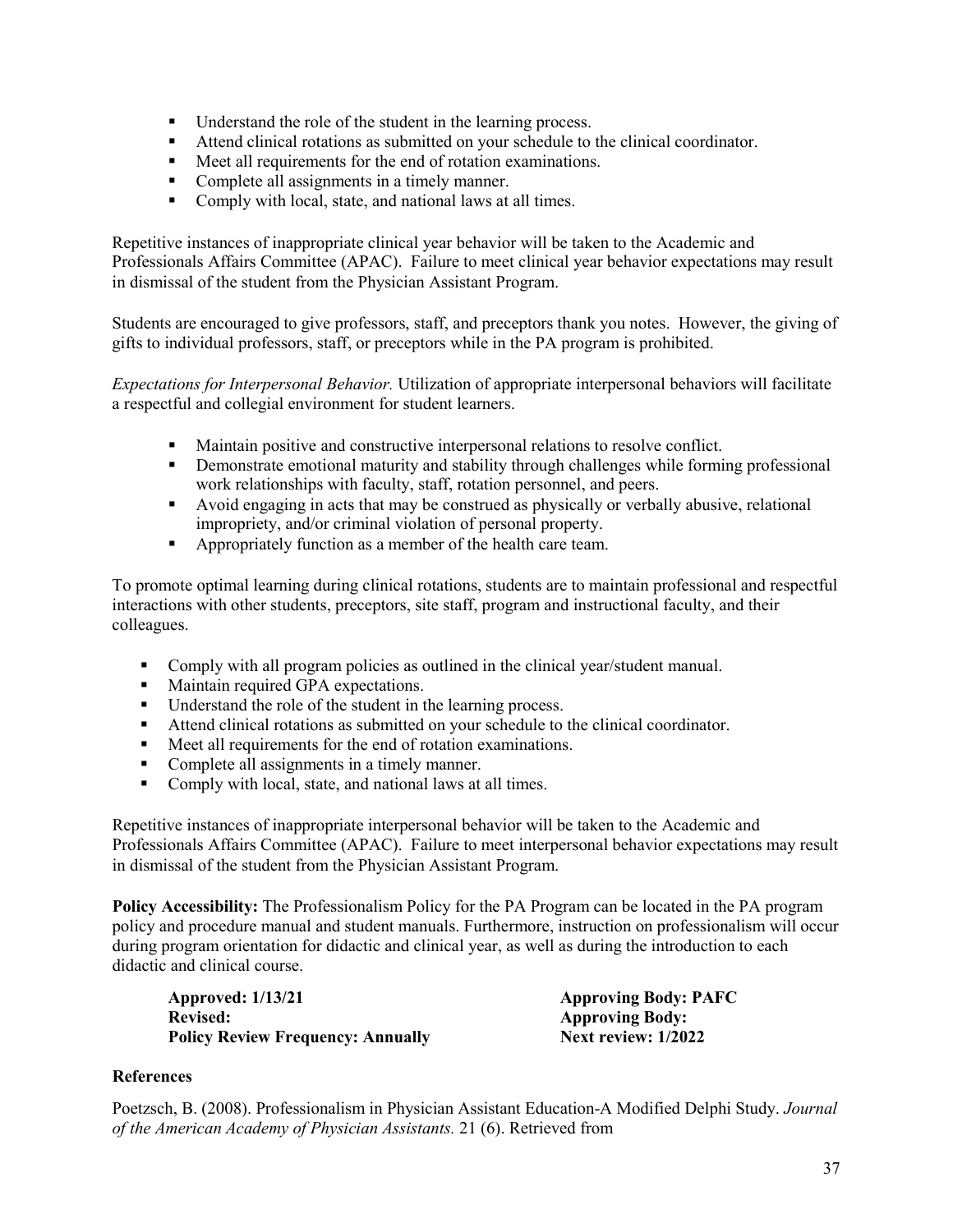https://journals.lww.com/jaapa/Citation/2008/06000/Professionalism\_in\_Physician\_Assistant\_Education \_.39.aspx

# **Applicable ARC-PA Standard**

B2.19 The curriculum must include instruction in

c) professional conduct

#### **Program Dismissal Policy** (A3.15 d)

#### **Policy Rationale:**

This policy is designed to guide program faculty, staff, and administration in a consistent, fair, and impartial framework approach through dismissal of students from the Physician Assistant Program.

#### **Associated Definitions:**

**Program Dismissal:** Students who are dismissed from the Physician Assistant Program will be asked to leave the program, but not Elizabethtown College. Students are eligible to enroll in another program across campus.

#### **Associated Forms:**

APAC Evaluation of Academic Performance Form APAC Evaluation of Professional Performance Form

# **Policy Statement:**

All decisions regarding program dismissal will be made following review by the Academic and Professional Affairs Committee (APAC), which will review the circumstances brought forward as well as the student's program file before making a recommendation to the program director.

The APAC is comprised of the program's medical director, clinical coordinator, and principal faculty for the Physician Assistant Program. For concerns related to academic or professional behaviors during a clinical rotation, the instructional faculty member (preceptor for supervised clinical practice experience) will be asked to join the committee in person or via Skype. A chair will be appointed by the program director. A quorum of three is required to make a recommendation for program dismissal to the program director.

Following receipt of recommendations from APAC, the program director will review the committee's recommendations and make a final decision regarding the student's continuation in the program. The final decision will be relayed to the student in writing by the program director.

Students will be dismissed from the PA program in the following circumstances:

- Student does not maintain a minimum 3.0 GPA throughout the PA program
- Student fails more than two (2) blocks per term during the didactic phase of the PA program.
- Student earns a final course grade below a "C" in any course during the didactic or clinical phases of the PA program
- Student is unable to meet the minimum technical standards necessary to achieve the knowledge, skills, and competencies of an entry-level physician assistant.
- Student is unable to complete agreed upon remediation plan for any course, including summative examinations.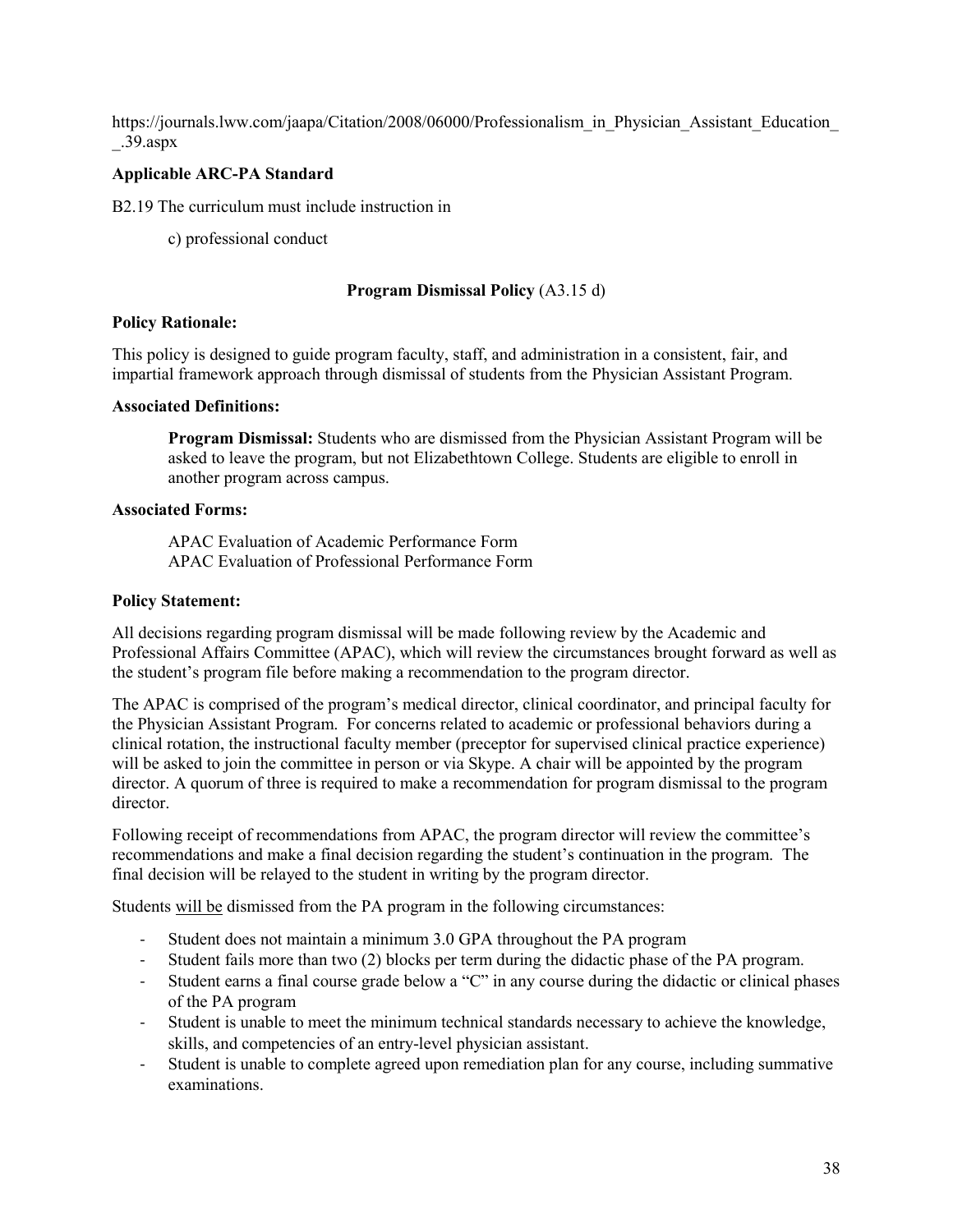The Academic and Professional Affairs Committee (APAC) may recommend dismissal from the PA program in the following circumstances:

- Student violates professionalism standards or poses a threat to the Program and College operations, scholarship, and service.
- Student behavior poses a threat to the mental or physical safety of students, faculty, preceptors, and/or patients.
- Student violates the principles related to the Elizabethtown College Student Handbook and Code of Conduct.

# **Procedure for Dealing with Program Dismissal:**

- 1. All student files will be reviewed by program faculty at the completion of each semester, clinical rotation, and as requested by course instructors or clinical preceptors.
- 2. As identified by the criteria above, students will be requested to appear before the Academic and Professional Affairs Committee (APAC) to clarify issues being discussed. Notice will be sent to students in writing, which will include the date of the meeting (within 10 business days of correspondence), topic of discussion, proposed action, and reason for the proposed action.
	- a. Students may refuse to appear and submit evidence on their behalf. The decision to not appear before the committee will not impact the decision of the APAC committee, however, this is the time that student's may represent themselves regarding the issue.
	- b. Students may choose a representative to be present at the meeting as support, however, this request must be made to the APAC committee prior to the meeting. Representatives may only give advice to the student and may not speak directly to committee members.
	- c. Meetings will not be rescheduled to accommodate student requests or availability of student representatives.
- 3. Recommendations for continued monitoring, development of a remediation plan, probation, or dismissal from the program will be made by the APAC committee and submitted in writing to the student and the Program Director.
- 4. In the absence of an appeal, the decision of the APAC committee is final and binding to all issues. All appeals must be submitted in accordance with the PA program appeal/grievance process found in the policy and procedure manual.

**Policy Accessibility:** The Program Dismissal Policy for the PA Program can be located in the PA program policy and procedure manual and student manuals.

**Approved: 1/13/21 Approving Body: PAFC Revised: Approving Body: Policy Review Frequency: Annually** 

# **Applicable ARC-PA Standards**

A3.15: The program *must* define, publish, consistently apply and make *readily available* to students upon admission:

d) policies and procedures for withdrawal and dismissal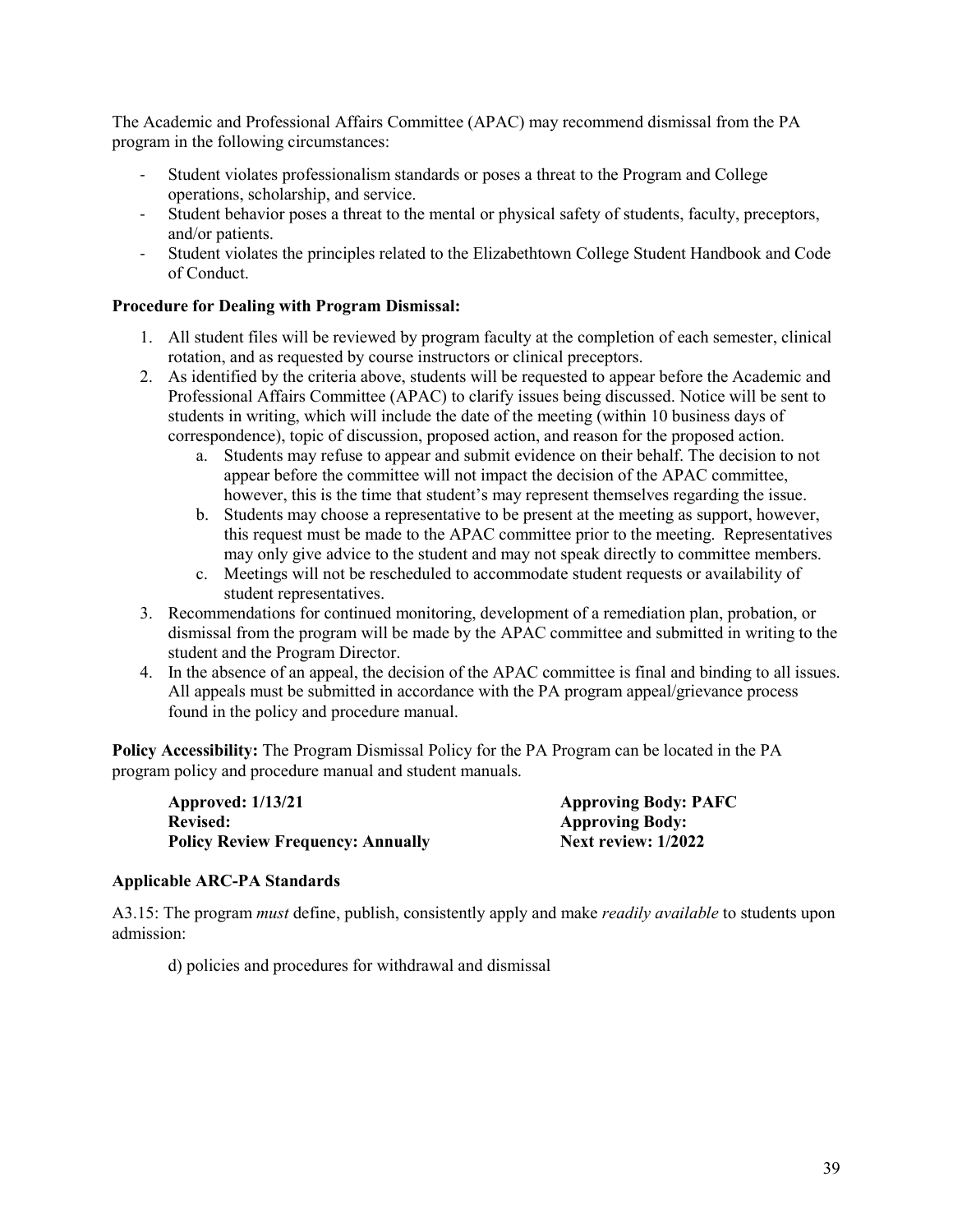# **Reference Release Policy**

#### **Policy Rationale:**

In order for employers and educational institutions to obtain meaningful reference information from prior course instructors, clinical preceptors, and program administrators it is useful to have a release form which assures that individuals will not pursue litigation against the school based on the reference information provided.

#### **Associated Definitions:**

**Family Educational Rights and Privacy Act (FERPA):** Federal law that protects the privacy of student education records and applies to all schools that receive funds under an applicable program of the U.S. Department of Education.

**Reference:** a person who provides information about your character and abilities.

#### **Associated Forms:**

Reference Release Form

**Policy Statement:** Disclosure of a student's confidential education records requires prior written consent of the student (unless disclosure is permitted under certain exceptions to FERPA set forth in Section 99.31 of the FERPA regulations). A student's written consent must be obtained through submission of the Elizabethtown College PA Program Reference authorization/waiver prior to faculty/staff providing FERPA-protected student information to third parties.

#### **Procedure for Dealing with Reference Requests:**

1. Students must provide their written consent through submission of the Reference Release Form prior to faculty/staff providing a reference on their behalf which may include FERPA-protected student information to third parties.

**Policy Accessibility:** The Reference Release Policy for the PA Program can be located in the PA program policy and procedure manual and student manuals

| <b>Approved: 1/13/21</b>                 | <b>Approving Body: PAFC</b> |
|------------------------------------------|-----------------------------|
| <b>Revised:</b>                          | <b>Approving Body:</b>      |
| <b>Policy Review Frequency: Annually</b> | Next review: $1/2022$       |

#### **Remediation Policies: Academic Remediation Policy** (A3.15 c, f)

#### **Policy Rationale:**

The Physician Assistant Program is dedicated to the continued monitoring and documentation of student progress in a manner that promptly identifies knowledge or skill deficiencies as a means for academic remediation.

#### **Associated Forms:**

Assessment Remediation Form Initial Student Remediation Form Individualized Remediation Plan for Academic Concerns Follow-Up Student Remediation Form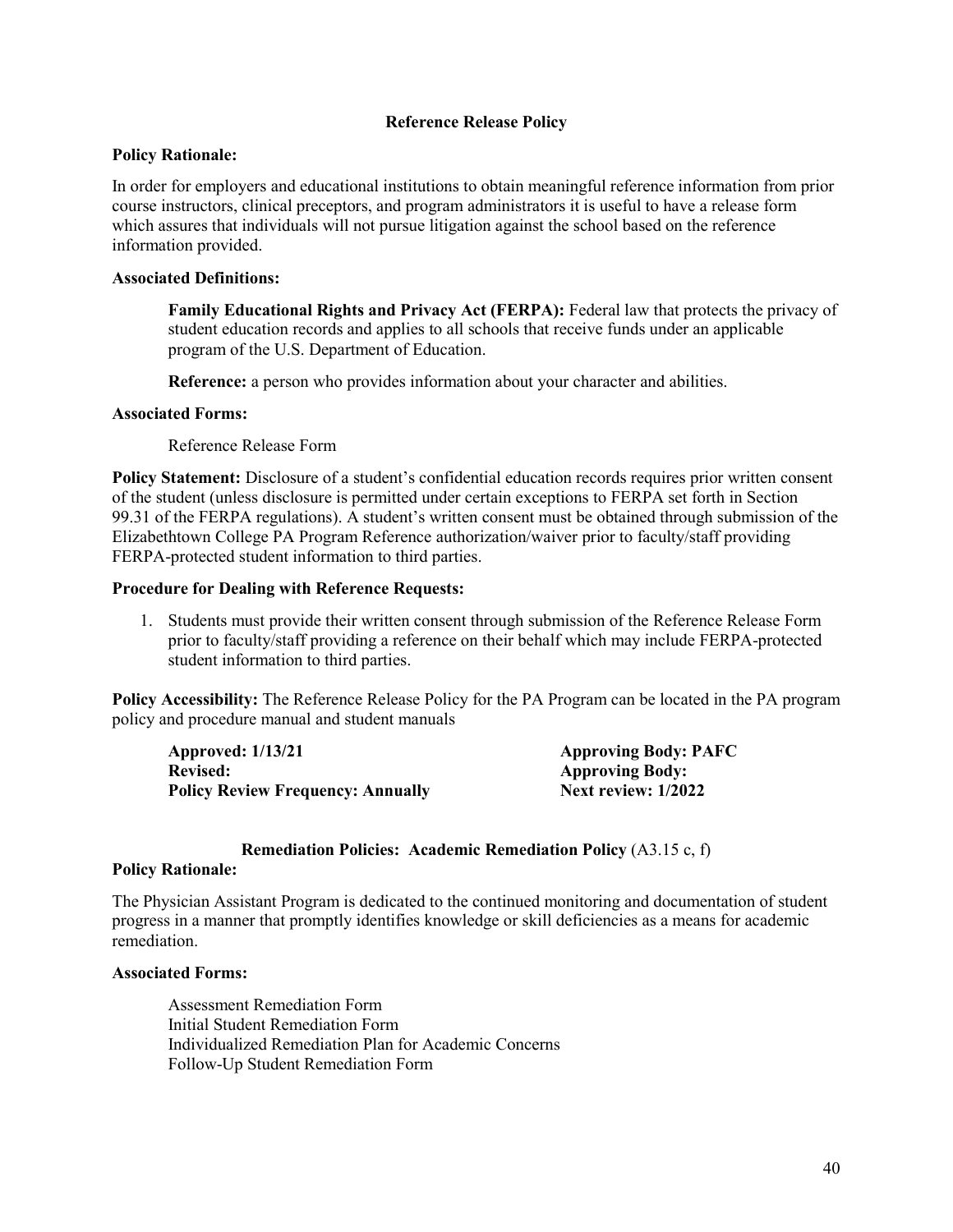# **Policy Statement:**

Didactic Year (A3.15c). Assessments will be done on a block system (1 block represents an organ system) with evaluations in a multitude of approaches (written exam, observed skills, oral presentations, etc.) completed at the end of each block.

- Students that fail a block will be assigned an individualized action plan that may include meeting with the course instructor, written assignments, case studies and/or reflective papers.
- Students may not fail more than 2 blocks per term to avoid program dismissal. Students obtaining a B- or below, though passing, at the end of a block evaluation, will be put on a pre-remediation plan which may include written assignments, case studies, research, etc. The purpose is to further increase knowledge and understanding of the lower scoring area(s) and promote success in the program.
- Any student that fails the end of term final that previously passed the correlating block(s), will retake the test within 1 week with further studying.
- Any student that fails the end of term final without previously passing the correlating block(s), will result in a meeting with the Academic and Professional Affairs Committee to discuss a potential remediation plan which may include a combination of the above tasks or, if appropriate, program dismissal.

Clinical Year (A3.15c). Student progress is continually monitored and documented in a manner that will promptly identify knowledge and skill deficiencies for students in the Elizabethtown College Physician Assistant Program.

All students must perform according to the academic standards set forth by the PA program. The following standards are regarded as the **minimum** acceptable standards for students within the clinical year in each subject area for which a grade is earned.

- End of Rotation Examination 74%
- Quizzes 74%
- **Written Assignments 74%**
- Directed Practical 74%
- Objective Structured Clinical Examination (OSCE) 74%
- Preceptor Evaluation  $74\%$

Multiple methodologies for remediation during the clinical year will be employed and monitored by student faculty advisors and the clinical coordinator. Completion of student remediation will allow the program to document that the student has met the professional, clinical, and academic expectations of the Physician Assistant Program, which is a requirement for program completion and graduation.

*Soft Remediation* will be required for all students who received a score on assignments < 80%. Students will meet with the Clinical Coordinator either in person or via email/phone dependent on clinical rotation schedule and availability. An individualized performance improvement plan will be implemented to enhance student awareness, medical knowledge, and synthesis of clinical information.

No changes will be made to the initial grade earned and recorded in the gradebook upon completion of the remediation assignments. Students must successfully complete all required remediation assignments in order to graduate from the Physician Assistant Program.

• Below Benchmark Adjusted PACKRAT Score: Students with a PACKRAT score below benchmark (one standard deviation below national average) will be offered individualized remediation to provide them with the resources necessary to enhance the likelihood of success on their PANCE upon graduation.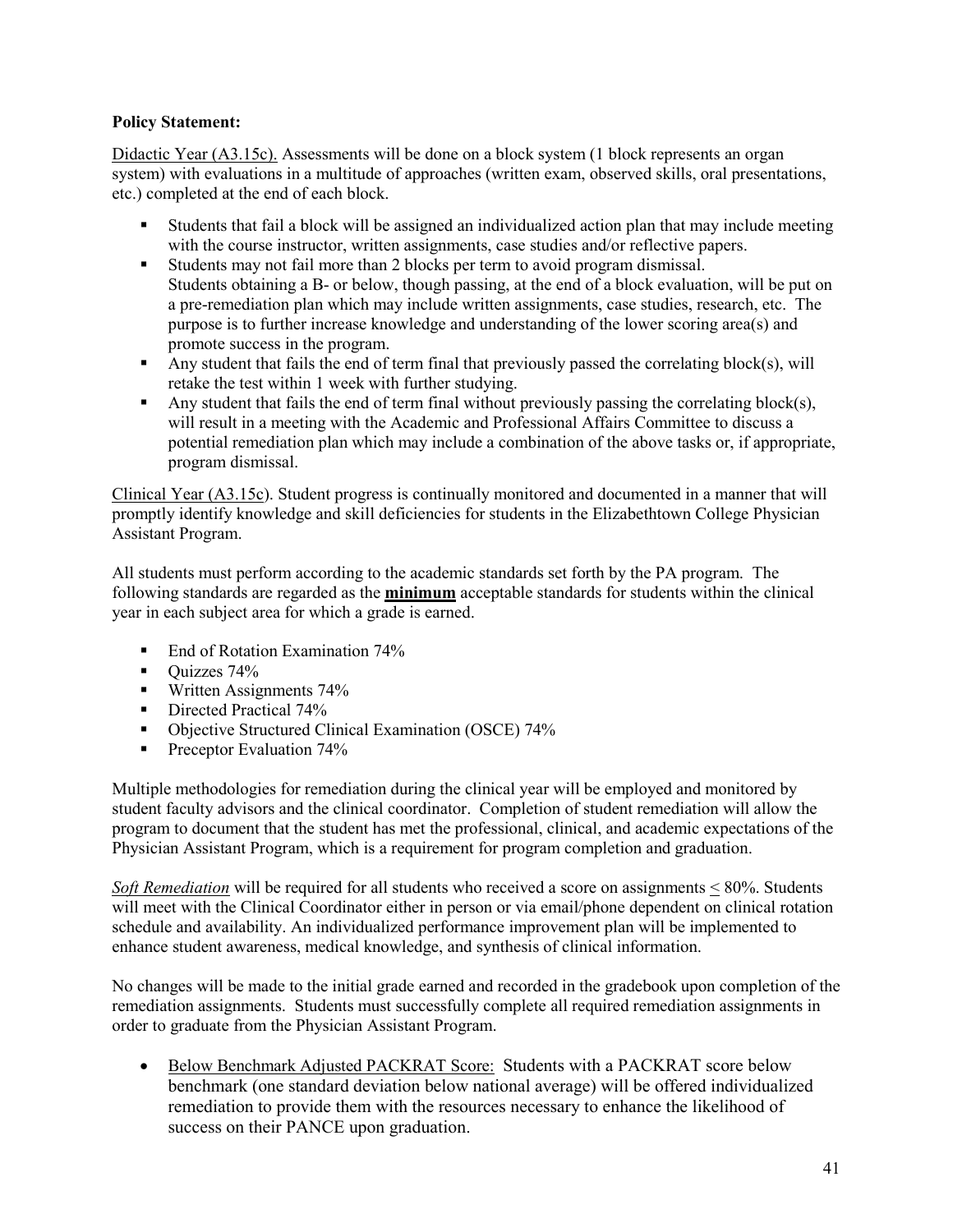Completion of the PACKRAT is required for all students in the clinical year of the PA program. Results from the PACKRAT will be utilized as a self-assessment tool for students to gauge further preparation needs for completion of the PANCE upon graduation. Although remediation opportunities will be provided and highly encouraged to students depending on their PACKRAT scores, the PACKRAT examination will not be utilized to determine successful academic progression within the PA Program.

- Failure of Written Examinations: Students with a failing score on written examinations must meet with the Clinical Coordinator to review areas of concern and deficiency as well as complete a critical evaluation of learning objectives sent to the student utilizing evidence based journal articles or medical text. Students will have one month to submit the remediation assignment and will then schedule a retest examination to ensure competence on course materials. A passing grade must be attained on the retest or course failure will result.
- Failure of Quizzes: Students with a failing score on a quiz will be sent a list of deficiency areas by email from the Clinical Coordinator. Students are expected to independently review these areas and seek assistance as needed. No retest is required for quizzes.
- **Failure of Written Assignments: Students with a failing score on written assignments related to** rotations are submitted to their faculty advisors for evaluation. The faculty advisor will counsel the student regarding the quality of work and assist with any needed corrections. Resubmission of the assignment will be completed as directed by the Clinical Coordinator. A passing grade must be attained on the retest or course failure will result.
- Failure of Directed Practicals: Students with a failing score on directed practicals must meet with the clinical coordinator or faculty grading the practical for feedback on their performance and recommendations for improvement in practical skills. The student must repeat the directed practical and achieve a passing score. Failure to pass a directed practical after three attempts will result in failure to progress through the Physician Assistant Program.
- Failure of OSCEs: Students with a failing score on an OSCE must meet with the clinical coordinator or faculty grading the OSCE for feedback on their performance and recommendations for improvement in practical skills. The student must repeat the OSCE and achieve a passing score. Failure to pass an OSCE after three attempts will result in failure of the course.
- Failure of a Clinical Rotation: Students with an overall failing score for a clinical rotation must repeat the clinical rotation successfully at the end of clinical year, resulting in a delay of graduation. Students will not be permitted to repeat more than one clinical rotation.
- Failure of Summative Examination: Students with an overall failing score  $( $74\%$ )$  for any component of the program summative examination must complete a personalized remediation plan developed by the program faculty to meet student deficiencies. Students must retest and score a grade of 74% or higher to progress to graduation. Students will be dismissed from the program if unable to pass the summative examination on the second attempt.

# **Procedure for Academic Remediation Policy:**

Please see remediation and soft remediation flow sheets.

**Policy Accessibility:** The Remediation Policy for the PA Program can be located in the PA program policy and procedure manual and student manuals

**Approved: 1/31/21 Approving Body: PAFC**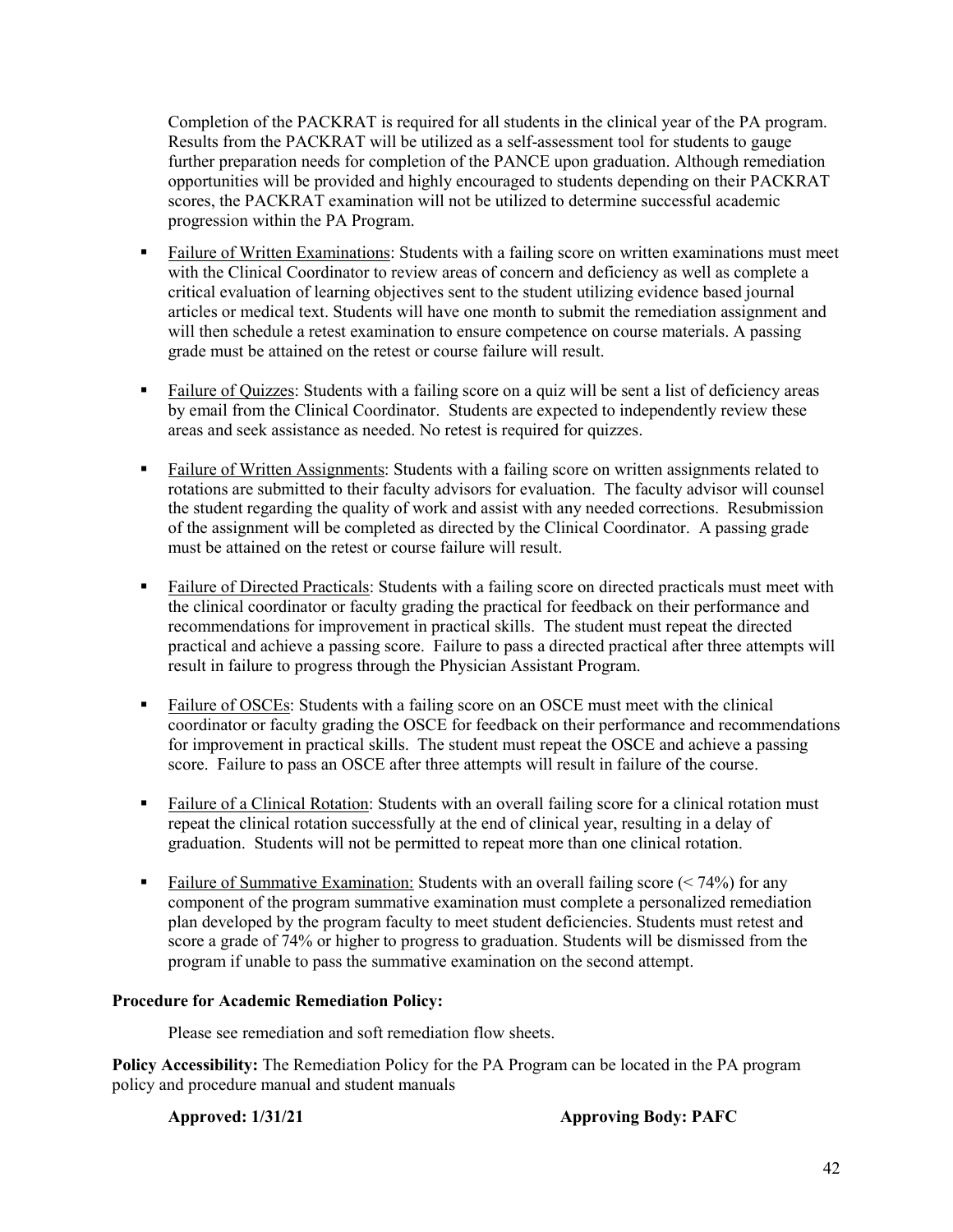| <b>Revised:</b>                          | <b>Approving Body:</b> |
|------------------------------------------|------------------------|
| <b>Policy Review Frequency: Annually</b> | Next review: 1/202     |

**Next review: 1/2022** 

#### **Applicable ARC-PA Standards**

A3.15: The program *must* define, publish, consistently apply and make *readily available* to students upon admission:

- c) policies and procedures for *remediation and deceleration,*
- f ) policies and procedures for allegations of student mistreatment

# **Remediation Policies: Professionalism Remediation Policy**

#### **Policy Rationale:**

The Physician Assistant Program is dedicated to the continued monitoring and documentation of student progress in a manner that promptly identifies knowledge or skill deficiencies as a means for professionalism remediation.

#### **Associated Forms:**

Evaluation of Professional Behaviors Form Clinical Year Professionalism Remediation Plan Initial Professionalism Remediation Form Professionalism Concern/Violation Form Professional Remediation Follow-Up Form

**Policy Statement:** Expectations for professional behaviors required of students align with the definition of professionalism as described by the National Board of Medical Examiners and can be found in the PA program's professionalism policy statement.

In addition to professionalism evaluations that are linked directly to written and practical assignments, the professional behavior of students will be evaluated by the Academic and Professional Affairs Committee (APAC) at the completion of each didactic semester and each clinical rotation. At these time frames, an evaluation of professional behaviors form will be completed and placed in the student's file. The following criteria will be utilized: respect, flexibility, behavior, and integrity. Evaluations will be completed based on feedback received from faculty advisors, course directors, clinical coordinators, and clinical preceptors.

Professionalism concerns identified throughout the didactic and clinical phases of the program will be documented using the Professionalism Concern/Violation Form and discussed with the student. Professionalism concerns do not automatically constitute immediate adverse actions and recommendations for addressing professionalism concerns will follow the remediation and soft remediation flow sheets.

*Professionalism Concerns include but are not limited to:* tardiness or absence without appropriate notification or approval, lack of respect in verbal communications, use of unprofessional language, utilization of potentially demeaning language towards another individual.

Professionalism violations are considered to be greater concerns that require a meeting among the APAC committee to determine recommendations for addressing professionalism violations in accordance with the remediation and soft remediation flow sheets.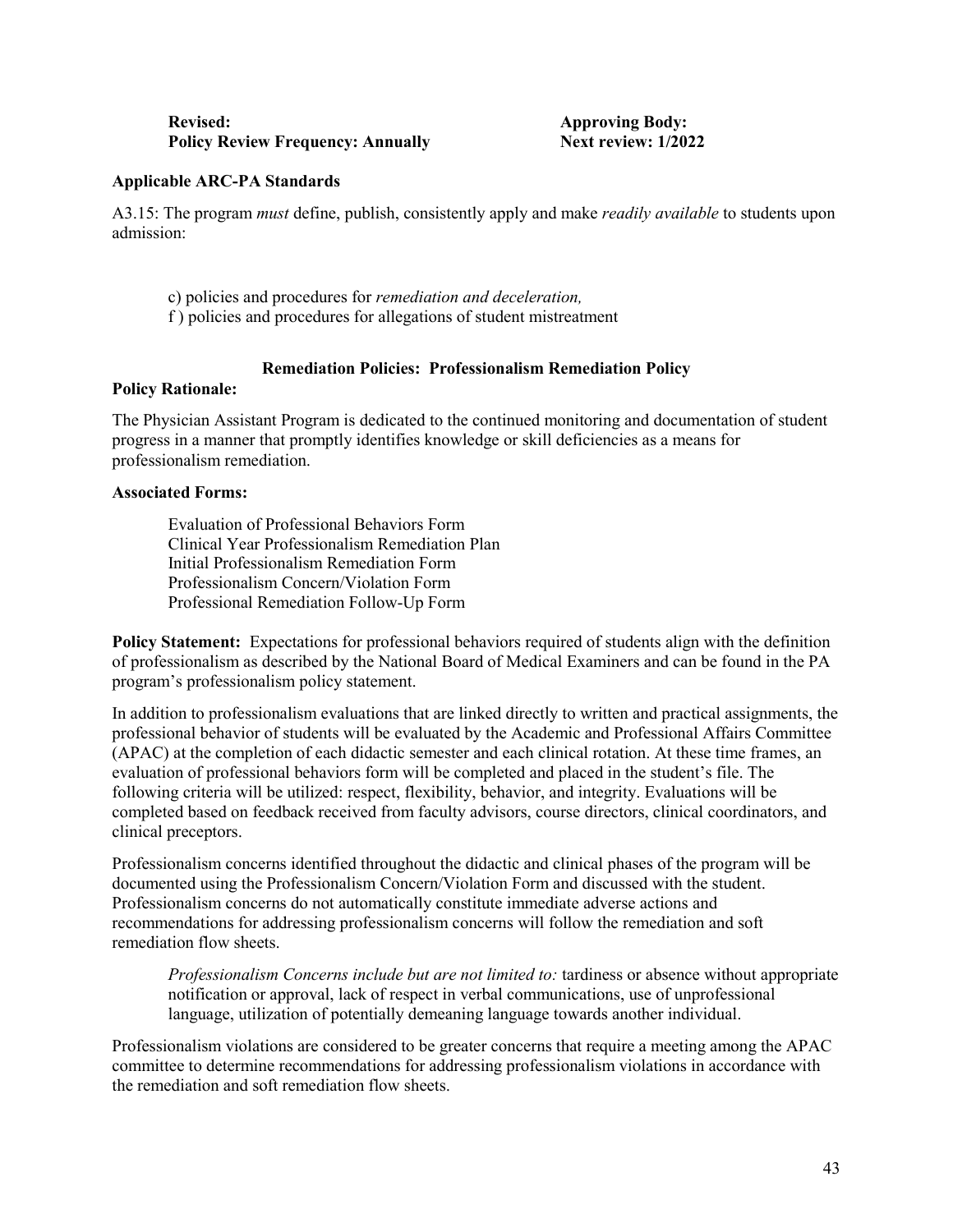*Professional Violations include but are not limited to:* evidence of cheating or plagiarism, intoxication from alcohol or drugs, openly discriminatory or demeaning language that may result in physical or emotional harm to another individual.

#### **Procedure for Professionalism Remediation Policy:**

Please see remediation and soft remediation flow sheets.

**Policy Accessibility:** The Remediation Policy for the PA Program can be located in the PA program policy and procedure manual and student manuals

**Approved: 1/13/21 Approving Body: PAFC Revised: Approving Body: Approving Body: Policy Review Frequency: Annually Next review: 1/2022 Policy Review Frequency: Annually** 

#### **Applicable ARC-PA Standards**

A3.15: The program *must* define, publish, consistently apply and make *readily available* to students upon admission:

c) policies and procedures for remediation and deceleration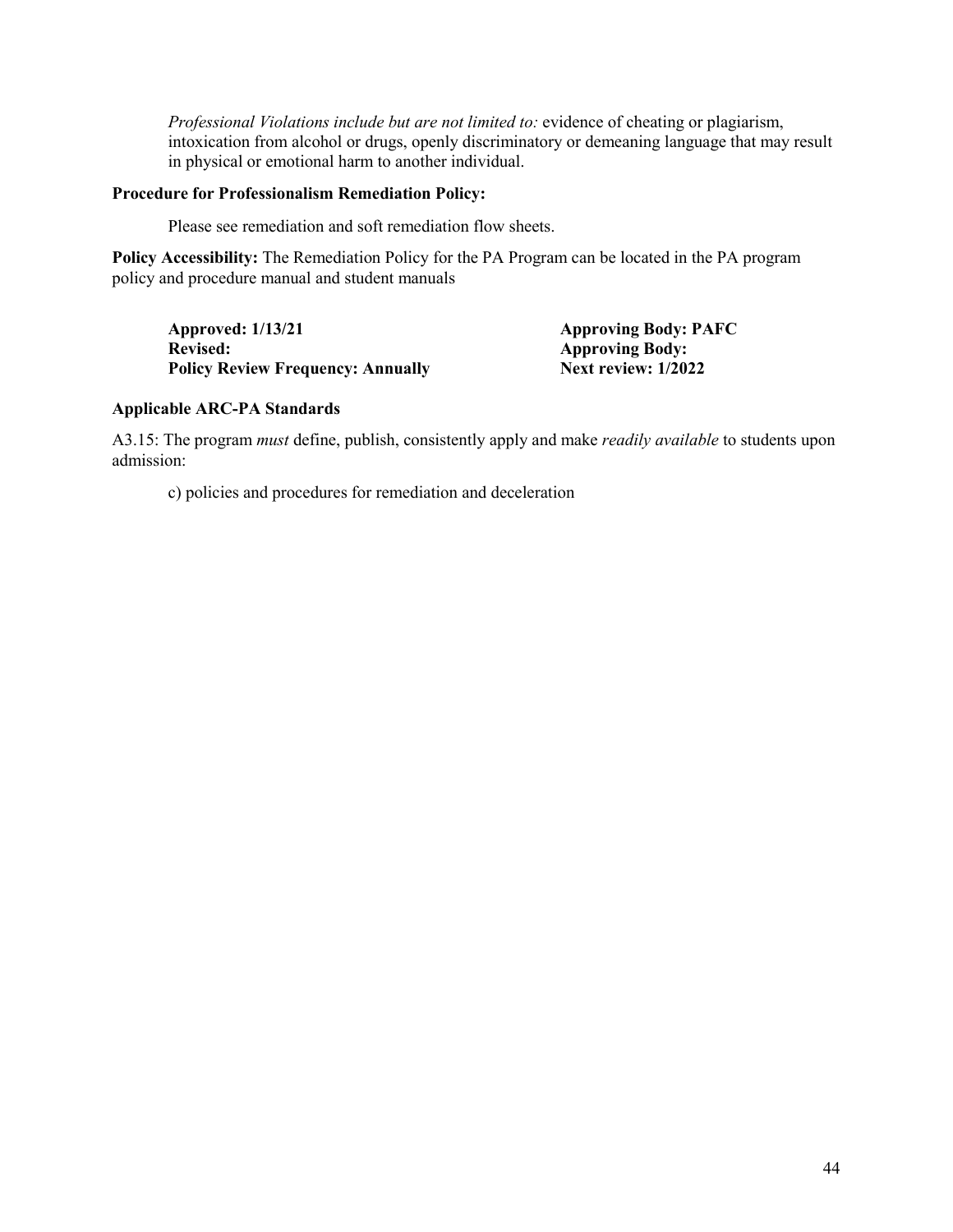

# **ELIZABETHTOWN COLLEGE PHYSICIAN ASSISTANT PROGRAM STUDENT SOFT REMEDIATION FLOW SHEET: CLINICAL YEAR (C3.03)**

| Academic<br>▪ |                                                     |
|---------------|-----------------------------------------------------|
| $\Omega$      | Failure of $> 1$ quiz during clinical preceptorship |
| $\Omega$      | End of preceptorship exam-low pass score            |
| $\Omega$      | OSCE-low pass score                                 |
| $\Omega$      | Less than a B in a clinical preceptorship           |
| $\Omega$      | Preceptor feedback-red flags                        |
| $\Omega$      | Student site visit concerns                         |
|               |                                                     |
| ■             | <b>Professionalism Concerns</b>                     |
| $\Omega$      | Preceptor feedback-red flags                        |
| $\Omega$      | Classroom/senior seminar behavior concerns          |
| $\Omega$      | Student site visit concerns                         |
| $\Omega$      | Attendance                                          |
| $\Omega$      | Inadequate maintenance of patient database          |
| Other         |                                                     |
|               |                                                     |

**Identification of At Risk Behaviors**

#### **Academic** (course instructor)

# **Complete SCPE Concern Form**

- o Identify concern<br>
o Identify action pl
- o Identify action plan
- Identify plan for follow-up

#### **Professionalism**  (faculty advisor)

#### **Complete SCPE Concern Form**

- o Identify concern
- Student self-reflection
- o Identify action plan
- o Identify plan for follow-up



#### **Academic** (course instructor)

- **Complete SCPE Follow-Up Form**
	- o Student impression of progress
		- o Faculty impression of progress
		- o Referrals as needed



#### **Professionalism**  (faculty advisor)

# **Complete SCPE Follow-Up Form**

- o Student impression of progress
- o Faculty impression of progress
- o Referrals as needed

#### **Student Status (circle one):**

Resolution of At Risk Behavior Remains at Risk Requires Remediation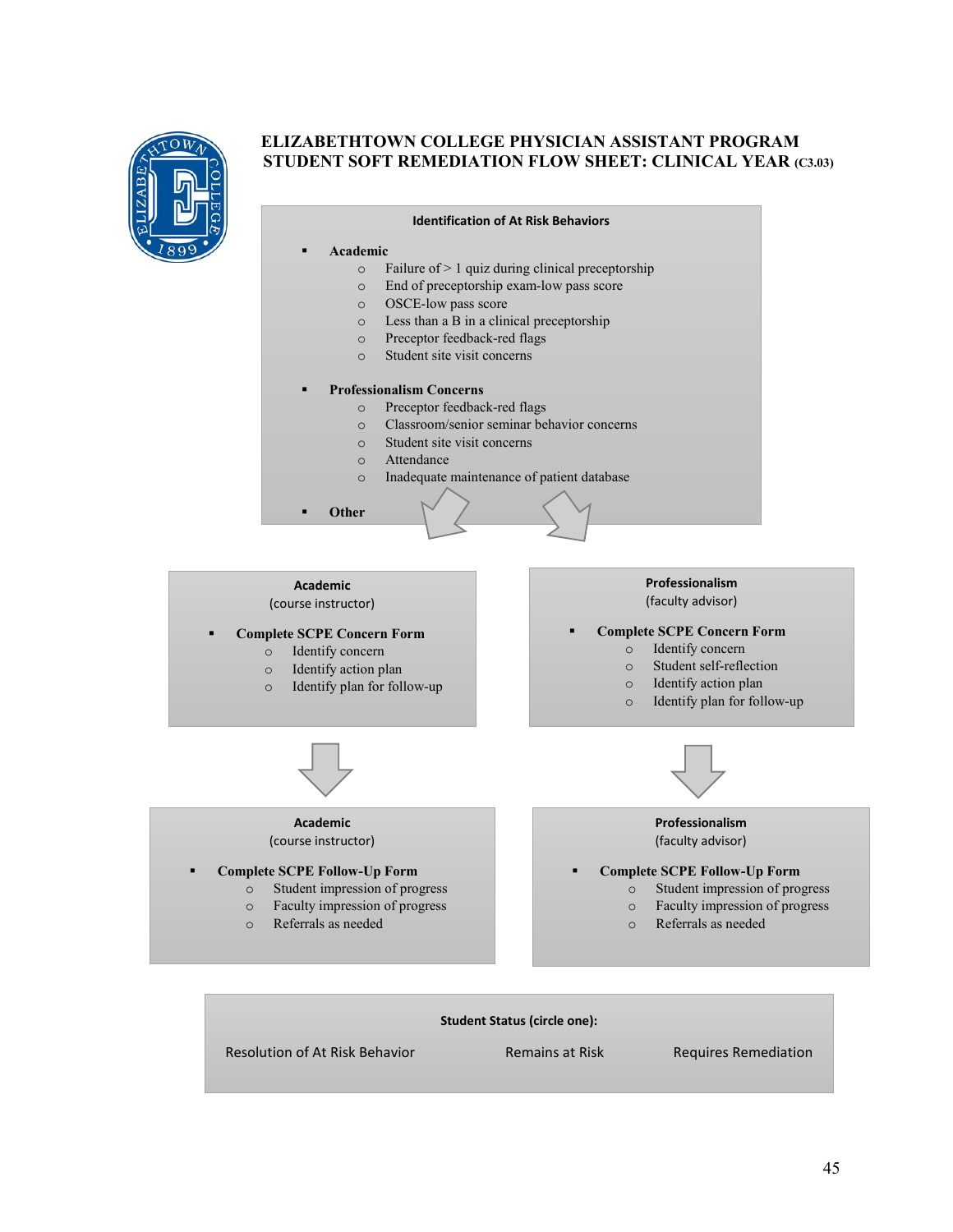

# **ELIZABETHTOWN COLLEGE PHYSICIAN ASSISTANT PROGRAM STUDENT REMEDIATION FLOW SHEET: CLINICAL YEAR (C3.03)**



Remediation continues Fails to maintain professionalism standards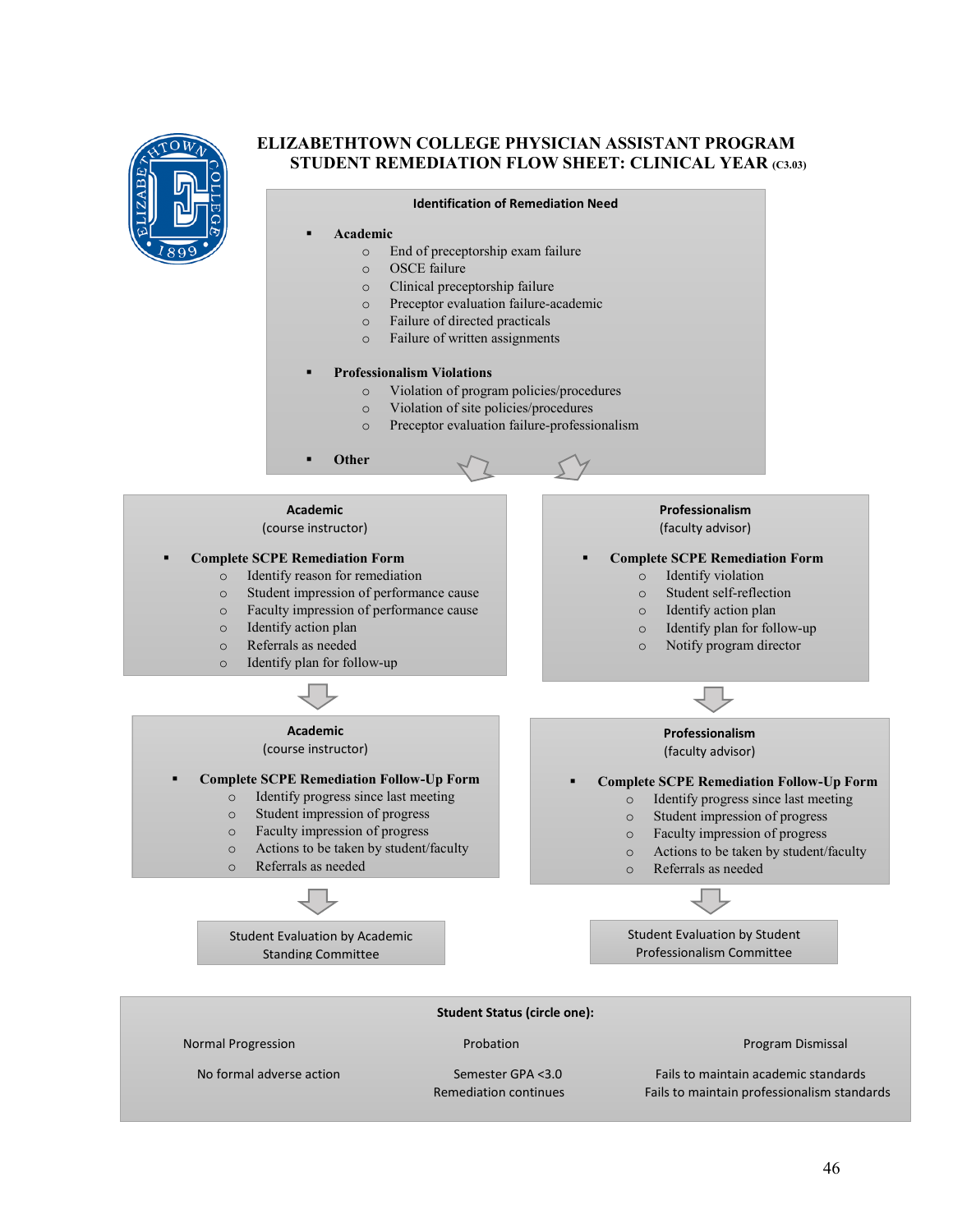# **Satisfactory Academic Progress Policy** (A3.15 a, b)

# **Policy Rationale:**

This policy is designed to guide program faculty, staff, and administration in a consistent, fair, and impartial framework approach through the monitoring and management of academic progression through the Physician Assistant Program so students will be able to meet expected graduate competencies, take the Physician Assistant National Certification Examination (PANCE), and integrate into clinical practice as a certified and licensed physician assistant.

# **Associated Definitions:**

**Satisfactory academic progress:** is defined by a series of standards set forth by the PA program to ensure successful completion of program coursework and competencies to progress from one semester to the next.

# **Associated Forms:**

Student Passport for Graduation

**Policy Statement:** Satisfactory academic progress for students in the Physician Assistant program consists of maintaining professionalism and the successful completion of all requirements necessary for the advancement from one semester to the next or one rotation to the next.

"Satisfactory Academic Progress" is defined as:

- Completing each semester with a term GPA 3.0 or greater.
- Completing each course with a 74% or higher overall score.
- Completing each didactic semester with no grades less than a C.
- Completing clinical year with no grades less than a C.
- Completing requirements in the major in an organized, timely sequence.
- Successful completion of didactic summative examination with a 74% or higher
- Successful completion of the program summative examination with a 74% or higher
- Completing all program graduation requirements in an organized, timely sequence.
- Making satisfactory academic progress while on academic probation and meeting requirements as defined by the Academic and Professional Affairs Committee (APAC).

Upon advisement and recommendations from the Academic and Professional Affairs Committee, the Physician Assistant Program Director makes the determination of satisfactory academic progress, at the conclusion of each semester.

# **Procedure for Dealing with Academic Progress Related Concerns:**

- 1. All student files will be reviewed by program faculty at the completion of each semester and/or clinical rotation.
- 2. Students identified as unsuccessful in meeting program standards necessary for academic progression within the program will be reviewed by the APAC committee.
- 3. Recommendations for continued monitoring, development of a remediation plan, probation, or dismissal from the program will be made by the APAC committee and submitted in writing to the Program Director.
- 4. Final determination of satisfactory academic progress will be made by the Physician Assistant Program Director at the conclusion of each semester and provided to students in writing.

**Policy Accessibility:** The Satisfactory Academic Progress Policy for the PA Program can be located in the PA program policy and procedure manual and student manuals.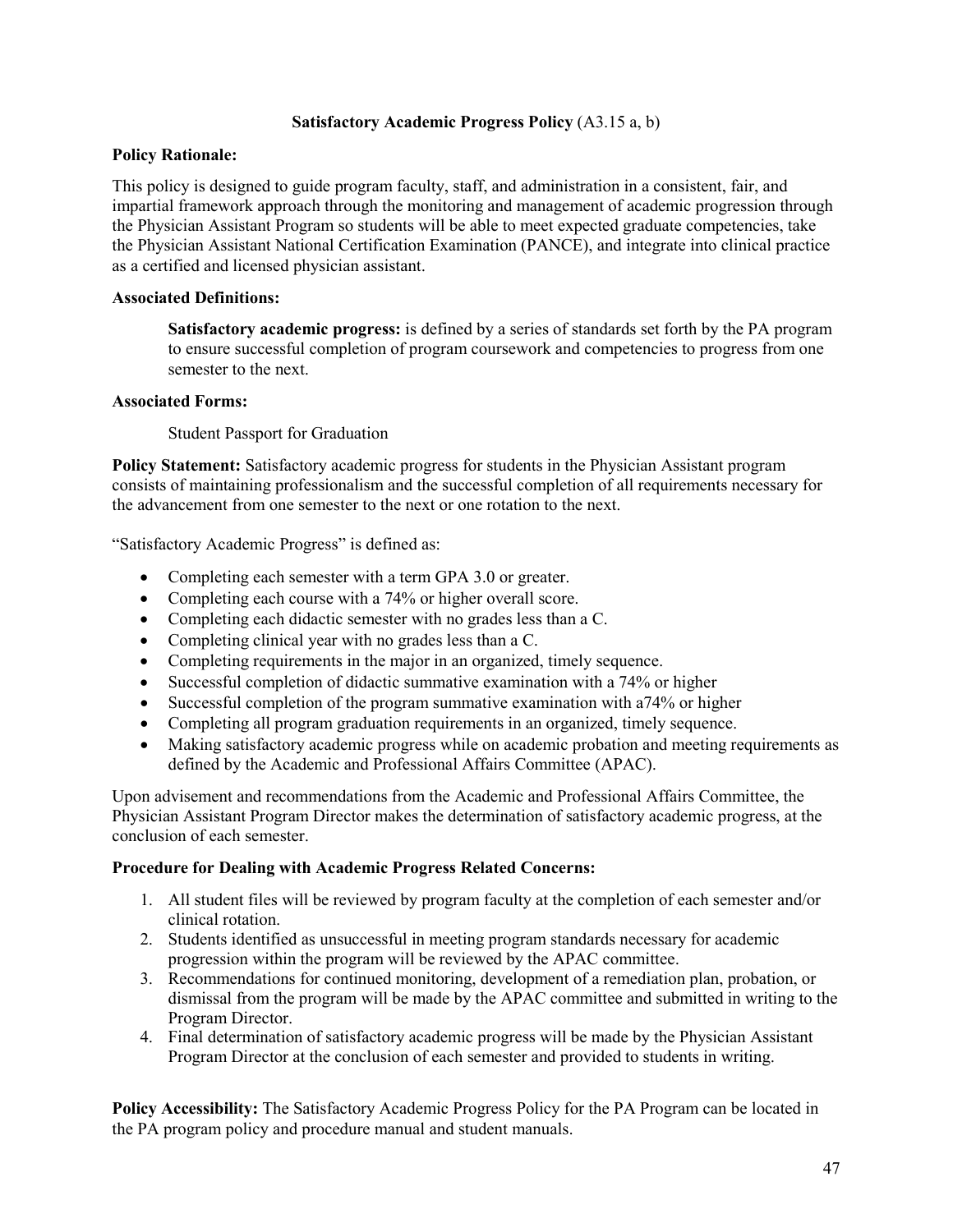| <b>Approved: 1/31/21</b>                 |  |
|------------------------------------------|--|
| <b>Revised:</b>                          |  |
| <b>Policy Review Frequency: Annually</b> |  |

Approving Body: PAFC **Approving Body: Policy Review: 1/2022** 

#### **References**

Cachia, M., Lynam, S., & Stock, R. (2018). Academic success: is it just about the grades? *Higher Education Pedagogies* 3 (2). doi: 10.1080/23752696.2018.1462096

# **Applicable ARC-PA Standards**

A3.15. The program *must* define, publish, consistently apply and make *readily available* to students upon admission:

- a) any required academic standards,
- b) requirements and deadlines for progression in and completion of the program

# **Social Media Policy**

#### **Policy Rationale:**

This policy serves to spell out what is and is not appropriate for students of the Elizabethtown College Physician Assistant Program to post on social networks during their enrollment in the program.

#### **Associated Definitions:**

**Social media:** any website or application that enables users to create and share content or participate in social networking.

#### **Social Media Platforms** include

- Social networking (Facebook, LinkedIn, Google+)
- Microblogging (Twitter, Tumblr)
- Photo sharing (Instagram, Snapchat, Pinterest)
- Video sharing (YouTube, Facebook Live, Periscope, Vimeo, TikTok)

# **Associated Forms:**

# Social Media Policy Violation Form

**Policy Statement:** Students must understand that the [Student Code of Conduct](https://catalog.etown.edu/content.php?catoid=22&navoid=1086) and other Elizabethtown College policies apply to network usage and electronic postings. While the College does not as a matter of practice monitor posts for content, the College will investigate and take appropriate action if College officials learn of questionable content (e.g., depictions of illegal alcohol consumption, hazing, property damage, acts of violence, defamation of character, etc.). That is, students will be held responsible for the content and character of electronic postings in the public domain (e.g., Facebook, Twitter, etc.). If questionable material is brought to the attention of a college official, then an investigation will follow to determine appropriate interventions, if any. If the investigation so warrants, a student may be charged under the Student Code of Conduct and proceed to a Formal Resolution. Appropriate sanctions will be imposed if a student(s) is found in violation of the Student Code of Conduct. The College may be required to report results of its investigation to third parties, such as the Borough or State Police.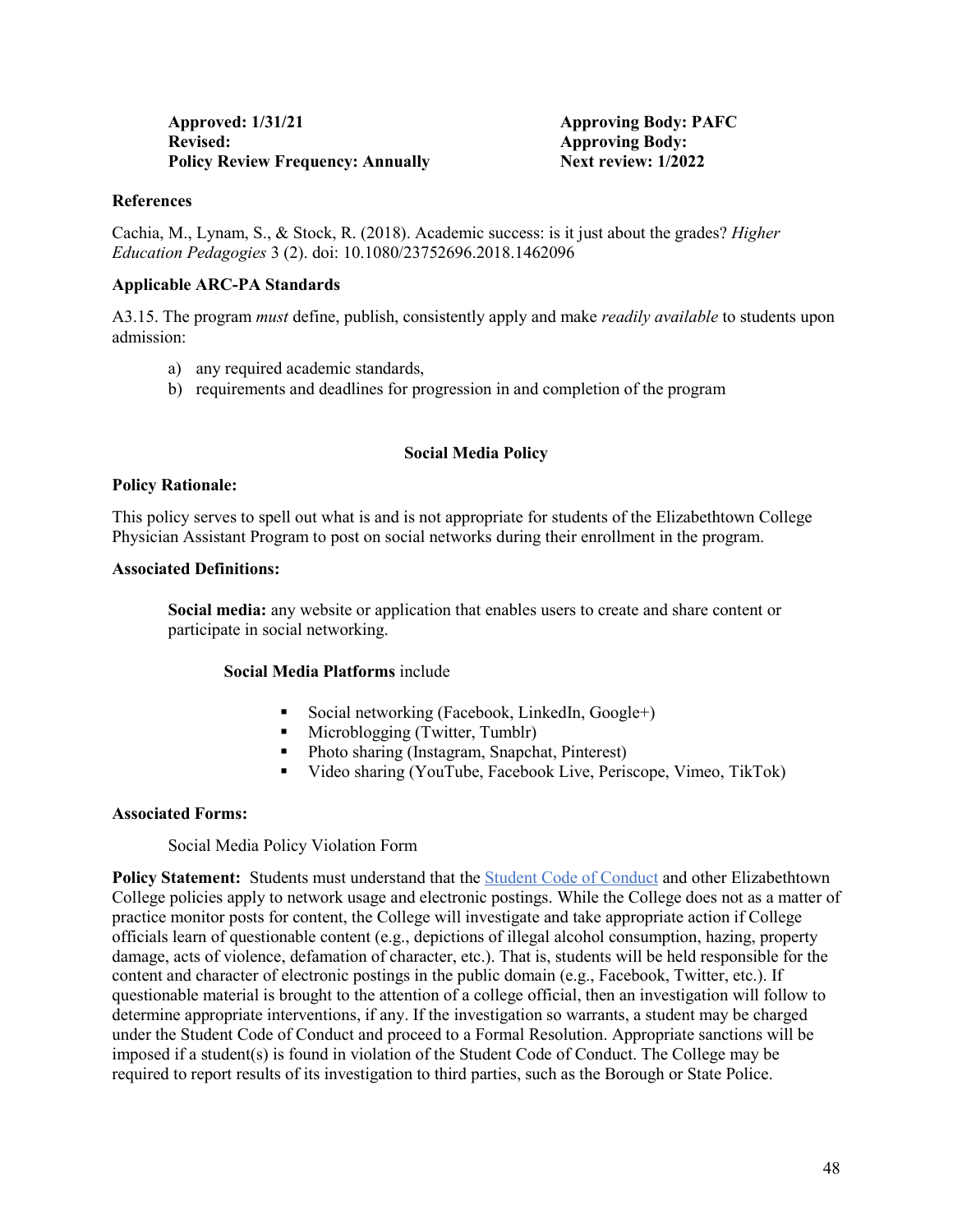In some cases an electronic posting may give rise to concerns about the safety and well-being of a student or the campus community (e.g. depictions of self-injury, suicidal ideation, acute depressive state, etc.). These situations may be referred to the [Campus Wellness Network](https://www.etown.edu/offices/student-success/campus-wellness-network.aspx) or the [VP for Student Life.](https://www.etown.edu/offices/vp-student-life/about.aspx)

As an important and timely means of communication for many students, the faculty of the Physician Assistant Program recognize that social networking websites and applications, such as Facebook, Twitter, and Instagram are frequently accessed. Students who utilize these websites and other applications **must** be cautious of maintaining only trustworthy "friends," as well as being aware that the posting of certain information is illegal. Students **may not** represent oneself as another person to hide their identity and circumvent any of the following guidelines.

The following actions utilizing social networking are strictly forbidden:

- Students **may not** present the personal health information of other individuals; including an individual's name, age, gender, race, diagnosis, date of evaluation, or type of treatment including medical photographs that may allow the identity of the individual to be recognized.
- Students **may not** report private academic information of any other students or trainees; including scores/grades, adverse academic sanctions, or narrative evaluations.
- Students **may not** present oneself as an official spokesperson or representative for the PA program.
- Students **may not** utilize social networking in any manner that interferes with program and clinical commitments or utilize a hospital or clinic computer with personal matters.

Violation of administrative regulations and statutes may subject the offender to criminal and civil burdens with punishment for violations to include fines and imprisonment.

The following actions utilizing social networking are intensely dejected:

- Display of items that utilize vulgar language.
- Display of photographs or language that disrespects individuals or groups due to sexual orientation, ethnicity, race, gender, age, or disability.
- Display of personal photographs or photographs of others that may be interpreted as sexually promiscuous, or illustrate irresponsible utilization of alcohol or other illicit substances.

Violations of these actions will be viewed as unprofessional and may be subject to academic consequences as severe as probation or program dismissal.

Despite the utilization of privatization measures, undesignated individuals may still access social networking sites and portray one's character in an unprofessional manner. Think carefully before posting any information online, as employers frequently visit social networking sites in the consideration of applicants for employment.

**Policy Accessibility:** The Social Media Policy for the PA Program can be located in the PA program policy and procedure manual and student manuals

Approved: 1/13/21 **Approving Body: PAFC**<br>
Revised: **Approving Body: PAFC Policy Review Frequency: Annually Next review: 1/2022** 

**Revised: Approving Body:**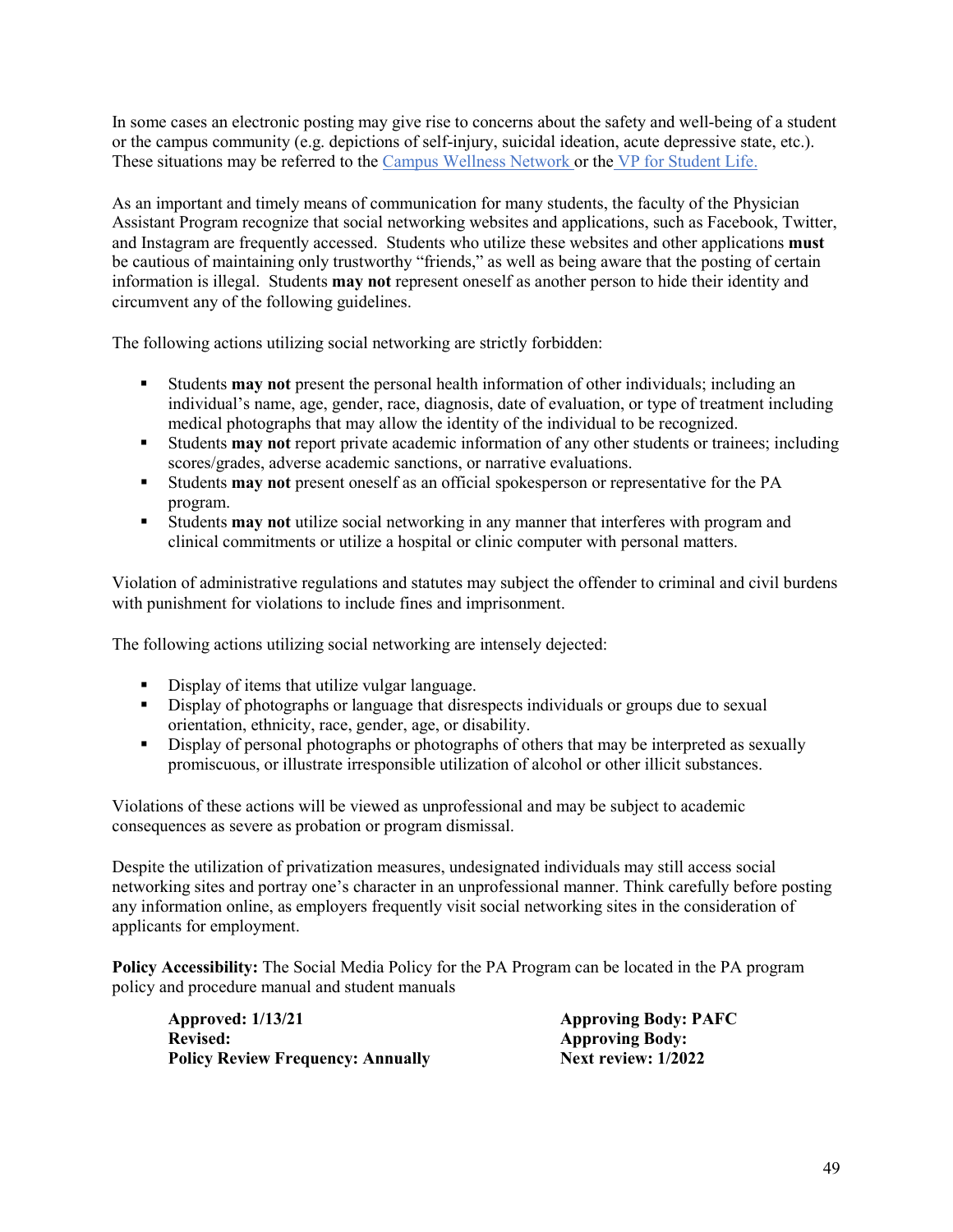# **Student Health Policy** (A3.07a, A3.09, A3.19)

#### **Policy Rationale:**

This document has been constructed with the purpose of defining policies and procedures surrounding the provision of health services to students enrolled in the Elizabethtown College Physician Assistant Program

# **Associated Forms:**

Immunization Release of Information Form Proof of Health Insurance Information

#### **Policy Statement:**

Provision of Student Health Care to Students: The program director, principal program faculty, staff, medical director, and program guests *will not* participate as health care providers for students enrolled in the program and *will not* have access to any student health information provided to Student Health Services other than defined in this policy.

Health Insurance: Prior to matriculation into the Physician Assistant Program *all* students must provide proof of health insurance, which must remain active throughout the entire duration of the program. Students are responsible for all costs associated with the evaluation and treatment of any injuries (needle stick, bodily fluid exposure, TB testing, immunizations, etc.) or illnesses that occur while in the Physician Assistant Program.

Health Screening: Prior to matriculation into the Physician Assistant Program *all* students are required to submit an updated physical examination to student health services which includes a current physical examination and vision/color blindness screening.

Health screenings must be submitted to Student Health Services, **not to the Physician Assistant Program**

Immunization Requirements: Students are required to meet the immunization requirements of the College, Clinical Rotation sites, and CDC prior to engagement in any clinical activities.

Immunization Records and TB screenings must be submitted to Student Health Services and uploaded into EXXAT by the students, **not to the Physician Assistant Program.**

- 1. Tuberculosis Screening: One of the following must have been completed within the past 12 months:
	- 2 step TB skin test (administered 1-3 weeks apart)
	- QuantiFERON Gold blood test (lab report required)
	- Clear chest x-ray if positive results obtained (lab/imaging reports required)
- 2. Hepatitis B Series: Both of the following are required:
	- Completion of the three vaccine Hepatitis B series AND
	- Proof of protective titer with hepatitis B immune status (lab report required) OR
	- Get a 3-dose series of Recombivax HB or Engerix-B (dose #1 now, #2 in 1 month, #3 approximately 5 months after #2 or a 2-dose series of Heplisav-B, with the doses separated by at least 4 weeks. Then, get an anti-HBs serologic test 1-2 months after the final dose.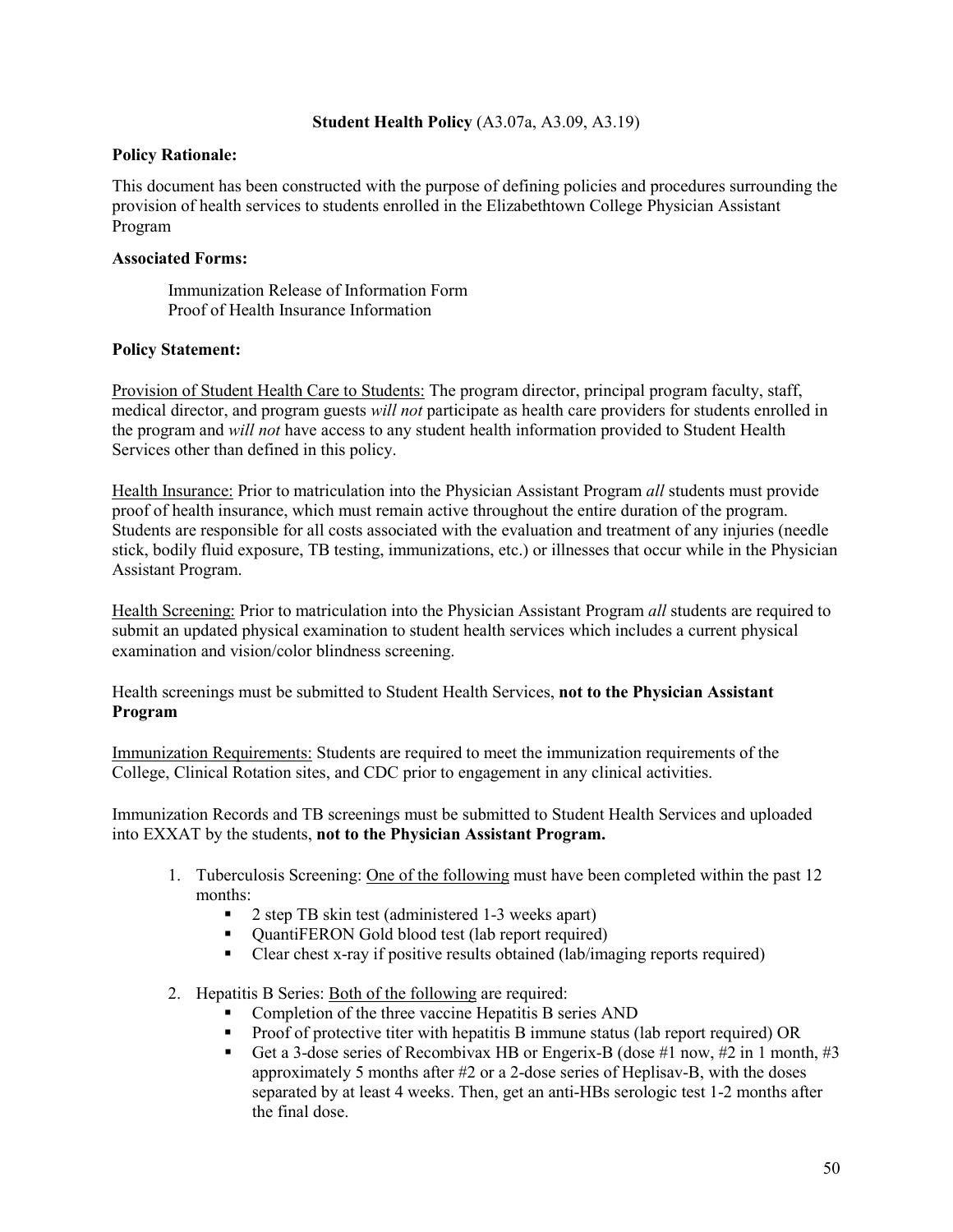- 3. Measles, Mumps, & Rubella (MMR): One of the following is required:
	- Two vaccinations: (immunization record required)
		- o First vaccination must be administered after the age of 1 regardless of vaccination type and must be performed following CDC recommended vaccination schedule.
			- 1. Vaccination may be the combined MMR vaccine or individual vaccines (2 mumps and measles, 1 rubella)
	- Positive antibody titer for all three components (lab report required)
		- o If titer is negative or equivocal, students must receive a booster vaccine (administered after titer) and provide proof of immune status in  $2<sup>nd</sup>$  titer
- 4. Varicella: One of the following is required:
	- Two step vaccination series (immunization record required) four weeks apart with repeated IgG titer
	- Positive antibody titer (lab report required) o If titer is negative or equivocal, vaccine series must be repeated
- 5. Tetanus/Diptheria/Pertussis (Tdap):
	- Tdap vaccination within the past 10 years (immunization record required)
- 6. Influenza:
	- Students must obtain influenza immunization annually while enrolled in the Physician Assistant Program (immunization record required)
- 7. Polio:
	- Immunization record with date of last dose administered per Elizabethtown College admission requirements
- 8. Meningitis:
	- Immunization record with date of meningitis vaccination and proof of booster if initial dose was given prior to student's  $16<sup>th</sup>$  birthday per Elizabethtown College admission requirements

*CLINICAL YEAR STUDENTS:* Please note that clinical sites may require additional physical examination, vaccinations, and/or documentation prior to completion of clinical rotations. Students who fail to submit these documents *will not* be permitted to begin clinical experiences, which will result in the inability to complete the clinical rotation opportunity until the end of the clinical year, therefore delaying graduation. The cost of all testing is the responsibility of the student.

**Policy Accessibility:** The Student Health Policy for the PA Program can be located in the PA program policy and procedure manual and student manuals

**Approved: 1/13/21 Approving Body: PAFC Revised:** Approving Body:<br> **Policy Review Frequency: Annually Mext review: 1/2022 Policy Review Frequency: Annually** 

# **References**

CDC (n.d.a). Recommended Vaccines for Healthcare Workers. *Centers for Disease Control and Prevention.* Retrieved from https://www.cdc.gov/vaccines/adults/rec-vac/hcw.html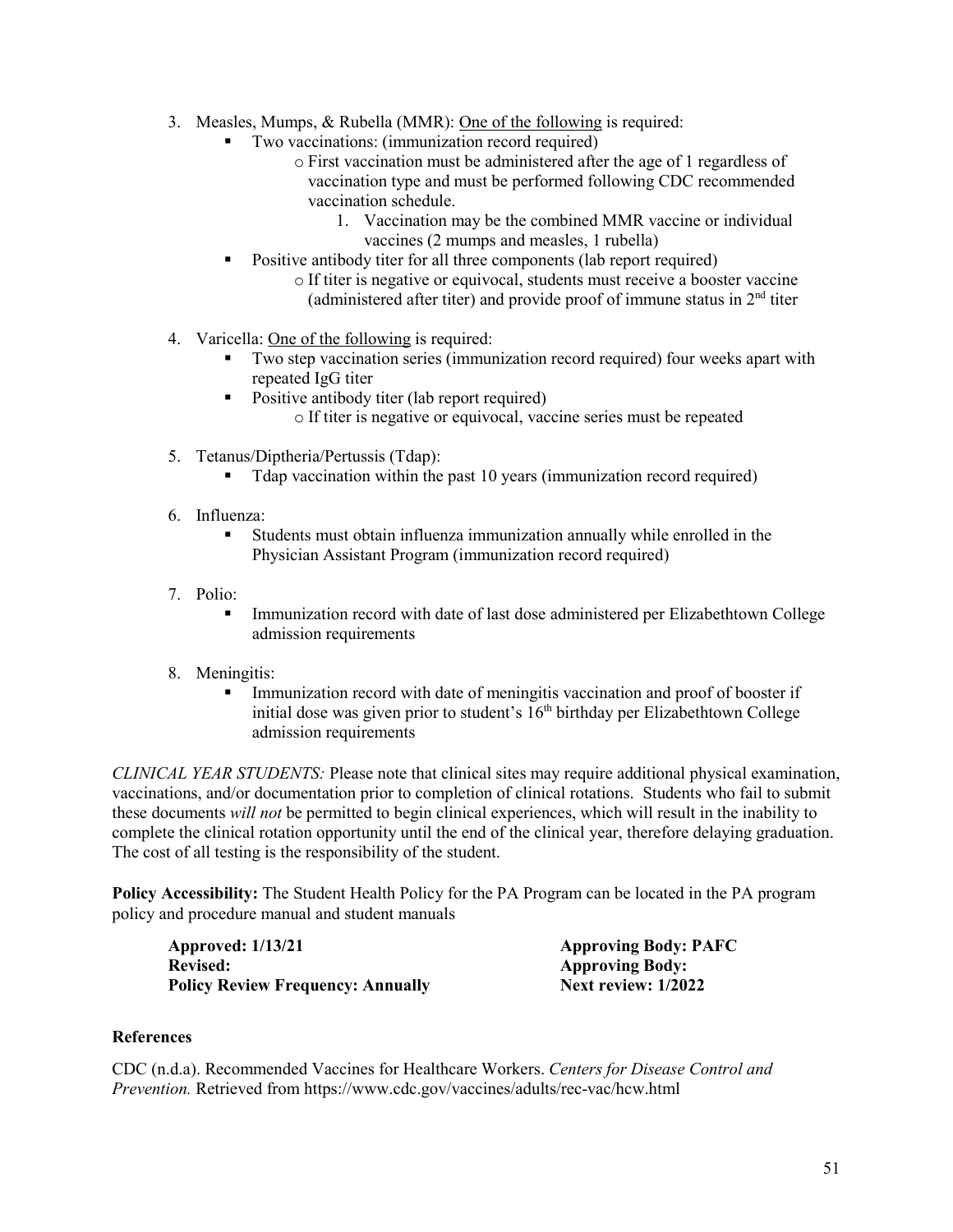Elizabethtown College Student Health Department. Prematriculation Immunization Policy. Retrieved from https://www.etown.edu/offices/health/immunization-policy.aspx

# **Applicable ARC-PA Standards**

A3.07: The program *must* define, publish, make *readily available* and consistently apply:

a) a policy on immunization and health screening of students. Such policy *must* be based on the current Centers for Disease Control and Prevention recommendations for health professionals and state specific mandates.

A3.09: The program *must* define, publish make *readily available* and consistently apply policies that preclude *principal faculty*, the program director and the *medical director* from participating as health care providers for students in the program, except in an emergency situation.

A3.19: Student *health records* are confidential and *must* not be accessible to or reviewed by *program, principal* or *instructional faculty* or staff except for immunization and screening results, which may be maintained and released with written permission from the student.

# **Student Referral for Services Policy** (A3.10)

#### **Policy Rationale:**

Elizabethtown College is committed to maintaining a safe, respectful, and healthy work and learning environment that ensures federal and state laws, as well as College regulations prohibiting violence and discrimination are fully enforced.

# **Associated Forms:**

Student Referral for Services Form

**Policy Statement:** Counseling Services provides a broad range of counseling and mental health support services that facilities students' personal, social, and academic development. Counseling services are provided in a confidential and diversity affirming environment to help students address a variety of mental health, situational, and development concerns. A student can approach any faculty or staff member in the event they require counseling services. Faculty or staff can contact Counseling Services for urgent and crisis services, and Campus Security is available for immediate assistance after 5:00pm daily and on the weekends.

Referrals made be made to counseling services on behalf of the students through Starfish

# **Counseling Services.**

Elizabethtown College offers counseling services to all students. Students have access to services in the following ways:

- Call Counseling Services directly at 717.361.1405 during school hours
- Go to BSC 216 for assistance from a counselor during school hours.
- Contact Campus Security at 717.361.1111 for the on-call Counselor after school hours.
- Utilize Community 24-Hour Help Lines
	- o Suicide Prevention Lifeline: 1-800-273-8255 (TALK)
	- o Crisis Text Line: Text start or hello to 741-741
	- o Lancaster County Crisis Intervention Services: 717.394.2631
	- o Lancaster YWCA Sexual Assault Counseling & Prevention: 717.392.7273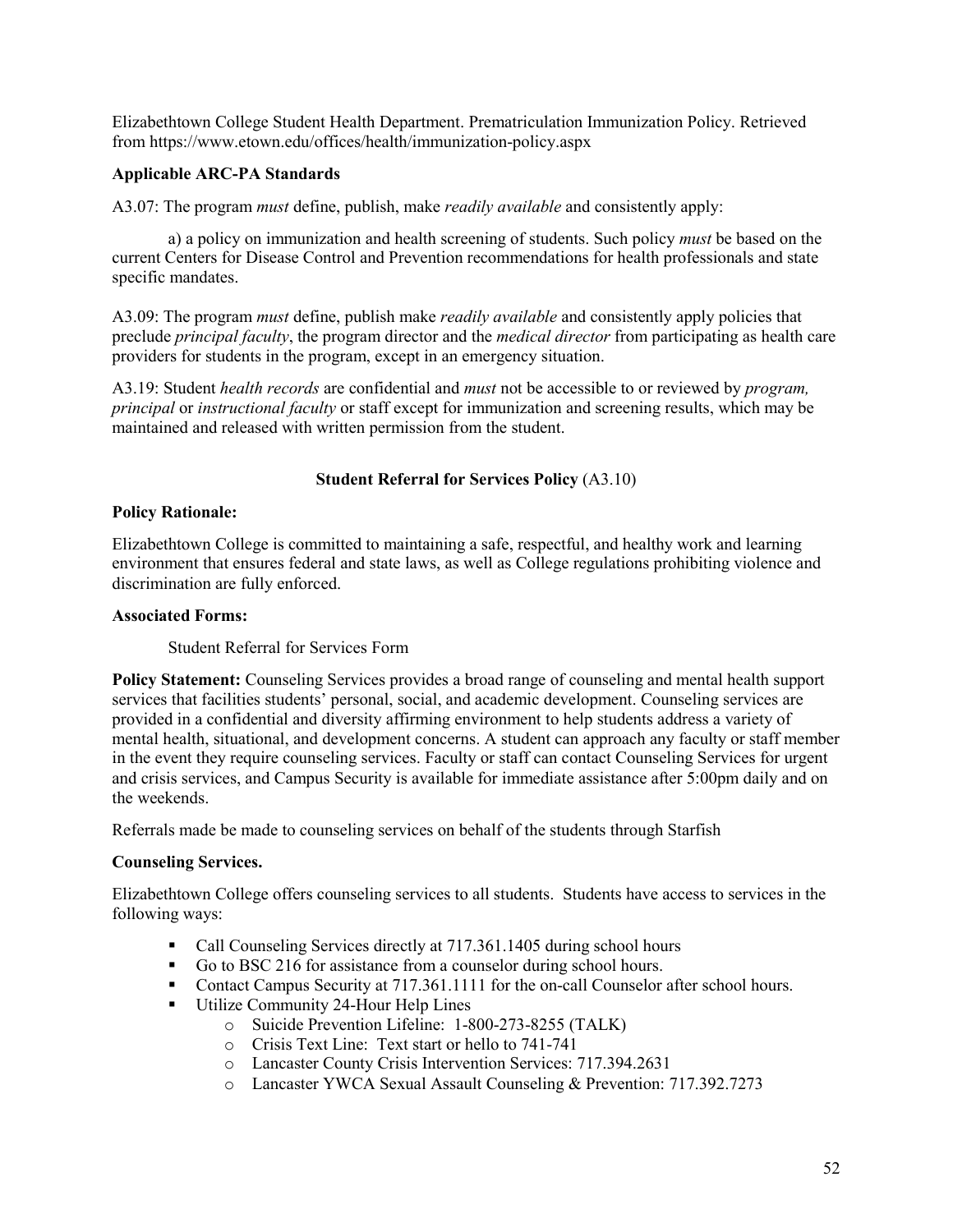**Policy Accessibility:** The Student Referral for Services Policy for the PA Program can be located in the PA program policy and procedure manual and student manuals

**Approved: 1/13/21 Approving Body: PAFC Revised:** Approving Body:<br> **Policy Review Frequency: Annually Mext review: 1/2022 Policy Review Frequency: Annually** 

#### **Applicable ARC-PA Standards**

A3.10: The program *must* have written policies that provide for timely access and/or referral of students to services addressing personal issues which may impact their progress in the PA program.

#### **Tuition and Fee Refund Policy** (A1.02k)

#### **Policy Rationale:**

Elizabethtown College is committed to maintaining a safe, respectful, and healthy work and learning environment that ensures federal and state laws, as well as College regulations prohibiting violence and discrimination are fully enforced.

#### **Associated Forms:**

#### Elizabethtown Course Withdrawal Form

**Policy Statement:** If enrolled students choose to leave the College, they must give written notice of withdrawal to Counseling Services. The effective date of withdrawal for calculating refunds is the date of acceptance by Counseling Services. Refunds must be requested in writing.

Failure to provide notice of withdrawal will result in an unofficial withdrawal. Refunds and transcripts will be withheld by the College until an official withdrawal has been obtained.

If the withdrawal occurs within the three weeks prior to registration, a resident student is liable for a \$150 room penalty in addition to his or her deposit.

If a student withdraws or changes credit-hours and/or room-and-board status after the beginning of the semester, the student is obligated to pay the actual room and board used to the date of withdrawal plus 25 percent of the unused room-and-board charges. Tuition refunds are calculated as follows:

| Withdrawal in first week of classes                  | 75 percent |
|------------------------------------------------------|------------|
| Withdrawal in second through third week of classes   | 50 percent |
| Withdrawal in fourth week of classes                 | 25 percent |
| Withdrawal at the beginning of fifth week of classes | 0 percent  |

Refunds of tuition and room-and-board charges for a withdrawal due to medical reasons are prorated to the date of withdrawal. A student who is absent from the College because of sickness or other reason and who retains a place in class must pay in full during the absence.

Students who are dismissed or suspended from the College are refunded tuition charges according to the standard policy. Board charges are prorated to the date of dismissal or suspension and a 25-percent surcharge of the unused board is assessed. No room refunds are granted under these circumstances.

#### **Procedure for Tuition and Fee Refunds:**

Tuition and fee refunds will follow the policy set forth by Elizabethtown College, which can be found at [Tuition Refund Policy](https://catalog.etown.edu/content.php?catoid=12&navoid=612)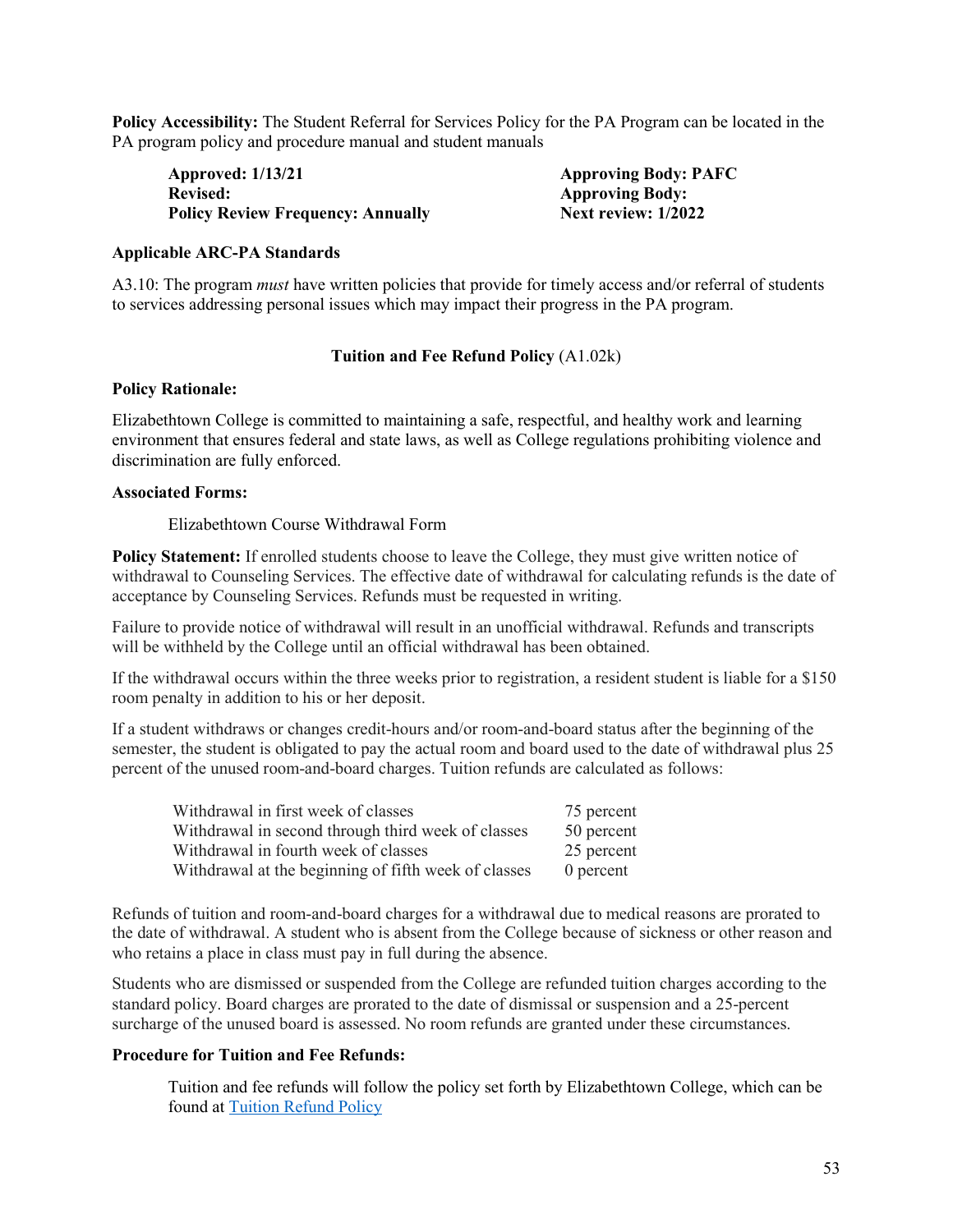**Policy Accessibility:** The Tuition and Fee Refund Policy can be located in the PA program policy and procedure manual as well as the Elizabethtown College Student Handbook

**Approved: 1/13/21 Approving Body: PAFC Revised:** Approving Body:<br> **Policy Review Frequency: Annually Mext review: 1/2022 Policy Review Frequency: Annually** 

# **Applicable ARC-PA Standards**

A1.02 The sponsoring institution is responsible for:

k) defining, publishing, making *readily available* and consistently applying to students, its policies and procedures for refunds of tuition and fees.

# **Withdrawal Policy** (A3.15d)

#### **Policy Rationale:**

Elizabethtown College is committed to maintaining a safe, respectful, and healthy work and learning environment that ensures federal and state laws, as well as College regulations prohibiting violence and discrimination are fully enforced.

#### **Associated Forms:**

Elizabethtown Course Withdrawal Form

**Policy Statement:** If a student finds it necessary to withdraw from the College, they are permitted to do so at their discretion following the Elizabethtown College defined procedure. Withdrawal from an individual course will not allow a student to comply with academic progression requirements for the Physician Assistant Program. As the Physician Assistant Program does not have a formal deceleration plan or process, students will terminate their degree candidacy upon course withdrawal.

To withdraw from the program, the Program Director must be notified in writing, and students must complete the Course Withdrawal Form found in JayWeb to initiate the process.

Using collective judgment through the Academic and Professional Affairs Committee, the Physician Assistant Program faculty reserve the right to recommend the withdrawal or dismissal of any student whose health, academic standing, clinical performance, or professional conduct make it inadvisable for the student to continue their education within the program.

Withdrawal from classes after the start of a semester may affect your academic record, tuition charge, financial aid, and/or VA benefits. To determine the financial impact that dropping or withdrawing from a course may have, please contact the Financial Aid Office at 717-361-1404.

Withdrawal policies, including tuition reimbursement/refunds through Elizabethtown College can be found at Withdrawal and Refund Policies

The effective date of calculating refunds is the date of acceptance of a written notice of voluntary withdrawal by Counseling Services. Failure to provide notice of withdrawal will result in an unofficial withdrawal.